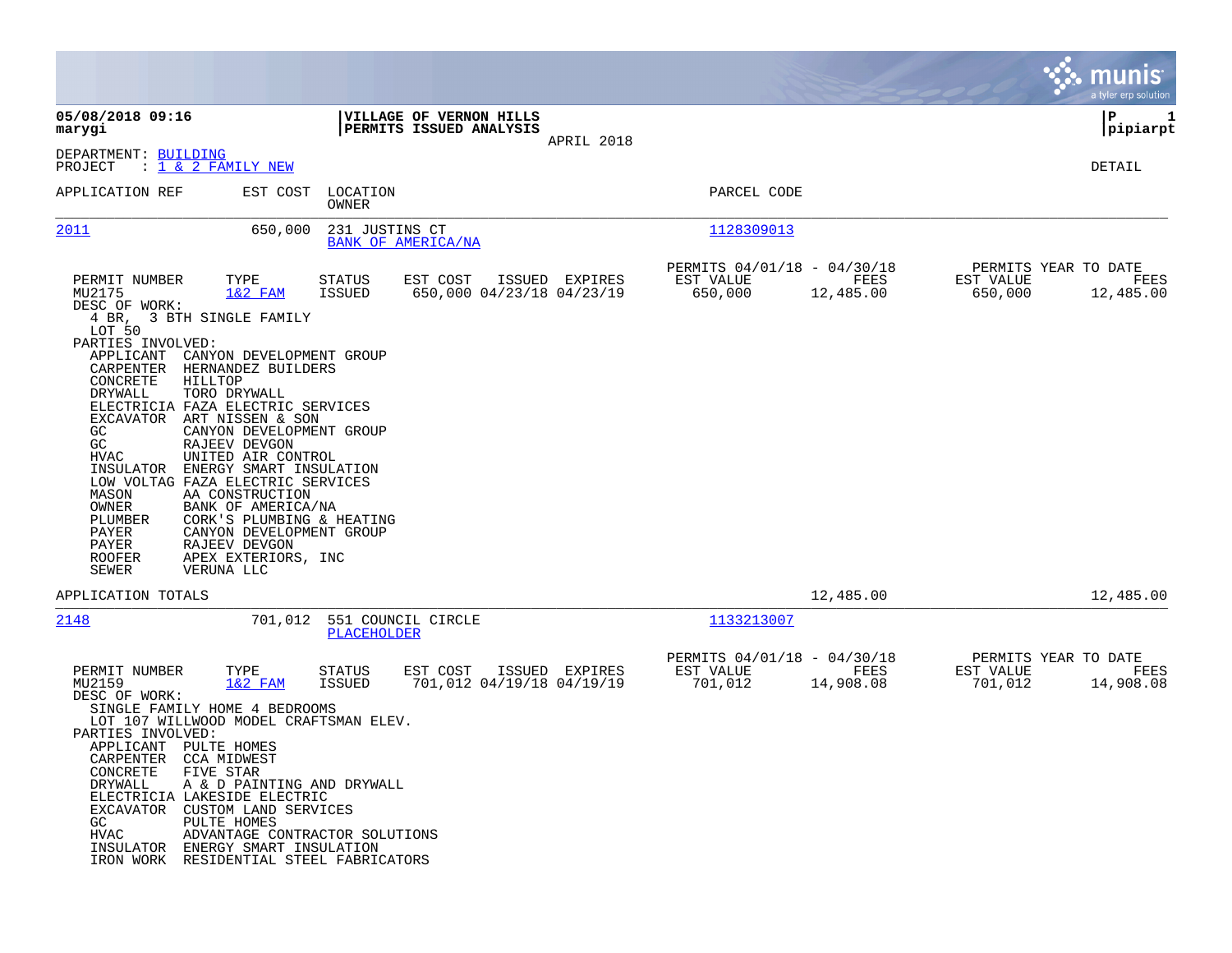|                                                                                        |                                                                                                                                                                    |                   |                                                |            |             |                        |           | munis'<br>a tyler erp solution |
|----------------------------------------------------------------------------------------|--------------------------------------------------------------------------------------------------------------------------------------------------------------------|-------------------|------------------------------------------------|------------|-------------|------------------------|-----------|--------------------------------|
| 05/08/2018 09:16<br>marygi                                                             |                                                                                                                                                                    | <b>VILLAGE OF</b> | <b>VERNON HILLS</b><br>PERMITS ISSUED ANALYSIS | APRIL 2018 |             |                        |           | ۱P.<br>2<br> pipiarpt          |
| DEPARTMENT: BUILDING<br>PROJECT                                                        | $: 1 \& 2$ FAMILY NEW                                                                                                                                              |                   |                                                |            |             |                        |           | DETAIL                         |
| APPLICATION REF<br>LOW VOLTAG<br>MASON<br>OWNER<br>PLUMBER<br>PAYER<br>ROOFER<br>SEWER | EST COST<br>COMMATE COMMUNICATION<br>PRO BROTHERS MASONRY<br>PLACEHOLDER<br>PLUMBING SYSTEMS & REPAIR<br>PULTE HOMES<br>EXTERIOR BUILDERS<br>HOLIDAY SEWER & WATER | LOCATION<br>OWNER |                                                |            | PARCEL CODE |                        |           |                                |
| APPLICATION TOTALS<br>PROJECT TOTALS                                                   |                                                                                                                                                                    |                   |                                                |            | 1,351,012   | 14,908.08<br>27,393.08 | 1,351,012 | 14,908.08<br>27,393.08         |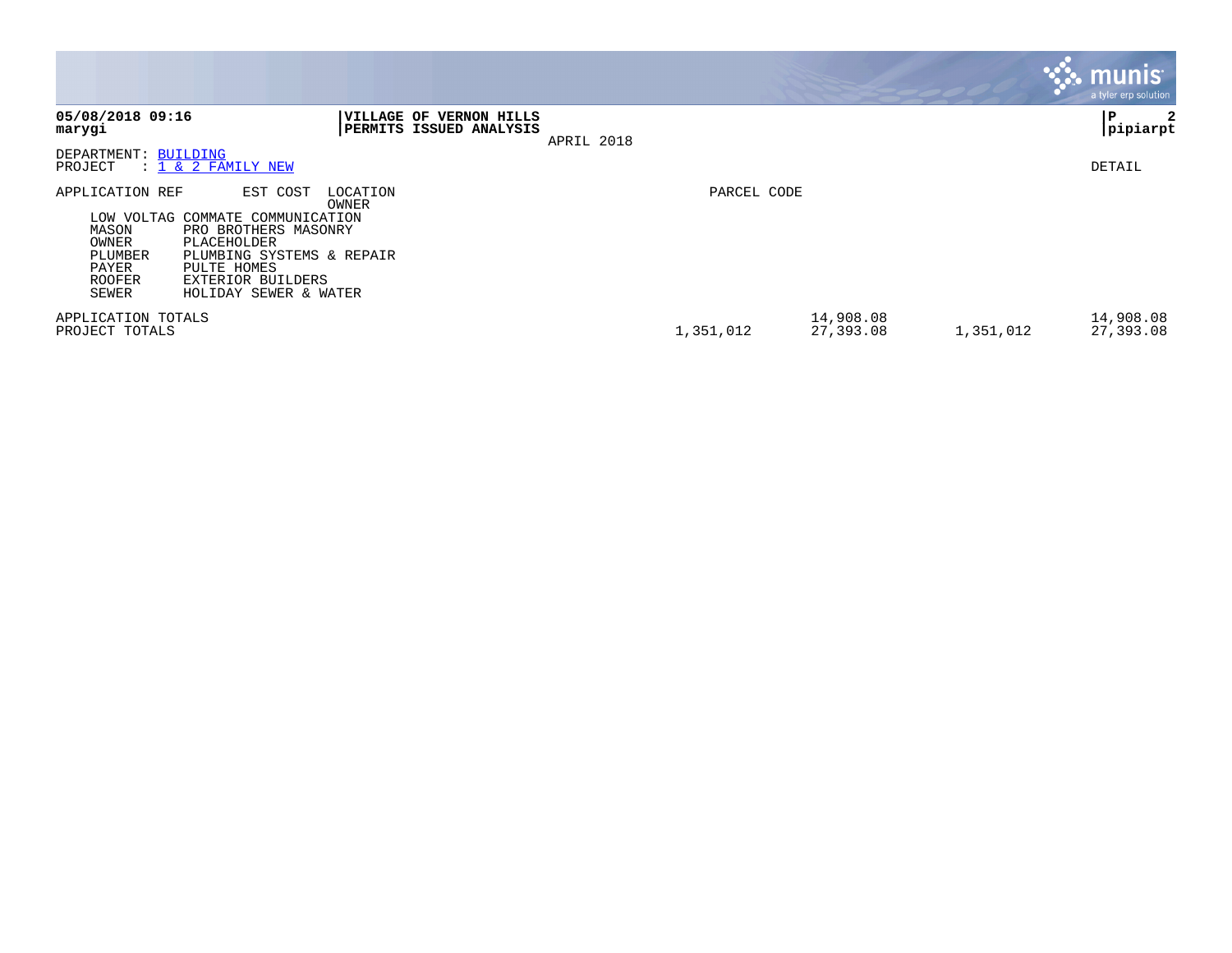|                                                                                                                                                                                                                                     |                                                                                                                                                                                                                           |                                               |                                                    |                                               |                                                       |                   |                                                | munis<br>a tyler erp solution |
|-------------------------------------------------------------------------------------------------------------------------------------------------------------------------------------------------------------------------------------|---------------------------------------------------------------------------------------------------------------------------------------------------------------------------------------------------------------------------|-----------------------------------------------|----------------------------------------------------|-----------------------------------------------|-------------------------------------------------------|-------------------|------------------------------------------------|-------------------------------|
| 05/08/2018 09:16<br>marygi                                                                                                                                                                                                          |                                                                                                                                                                                                                           |                                               | VILLAGE OF VERNON HILLS<br>PERMITS ISSUED ANALYSIS | APRIL 2018                                    |                                                       |                   |                                                | P<br>3<br> pipiarpt           |
| DEPARTMENT: BUILDING<br>PROJECT                                                                                                                                                                                                     | <u> COMMERCIAL ALTERATION</u>                                                                                                                                                                                             |                                               |                                                    |                                               |                                                       |                   |                                                | DETAIL                        |
| APPLICATION REF                                                                                                                                                                                                                     |                                                                                                                                                                                                                           | EST COST LOCATION<br><b>OWNER</b>             |                                                    |                                               | PARCEL CODE                                           |                   |                                                |                               |
| 1736                                                                                                                                                                                                                                | 1,050,000                                                                                                                                                                                                                 | 901 NORTH MILWAUKEE AVENUE 100<br>PLACEHOLDER |                                                    |                                               | 1134300013                                            |                   |                                                |                               |
| PERMIT NUMBER<br>MU2202<br>DESC OF WORK:<br>INTERIOR BUILD OUT: REI                                                                                                                                                                 | TYPE<br>COM ALT                                                                                                                                                                                                           | STATUS<br>ISSUED                              | EST COST                                           | ISSUED EXPIRES<br>1,050,000 04/30/18 04/30/19 | PERMITS 04/01/18 - 04/30/18<br>EST VALUE<br>1,050,000 | FEES<br>10,800.00 | PERMITS YEAR TO DATE<br>EST VALUE<br>1,050,000 | FEES<br>10,800.00             |
| PARTIES INVOLVED:<br>APPLICANT<br>CARPENTER<br>DRYWALL<br>ELECTRICIA TALON ELECTRIC CO<br>GC<br>GC<br>REI<br><b>GLASS</b><br><b>HVAC</b><br>IRON WORK<br><b>OCCUPANT</b><br>REI<br>OWNER<br>PLUMBER<br>PAYER<br>PAYER<br><b>REI</b> | CALLISON RTKL INC<br>MONARCH CONSTRUCTION<br>MODERN BUILDING CONTRACTORS<br>FRED OLIVIERI CONSTRUCTION<br>MIDWEST ARCHITECTURAL<br>AIR SUPPLY<br>HARDCORE STEEL CO<br>PLACEHOLDER<br>TRITON PLUMBING<br>CALLISON RTKL INC |                                               |                                                    |                                               |                                                       |                   |                                                |                               |
| APPLICATION TOTALS                                                                                                                                                                                                                  |                                                                                                                                                                                                                           |                                               |                                                    |                                               |                                                       | 10,800.00         |                                                | 10,800.00                     |
| 1883                                                                                                                                                                                                                                | 25,000                                                                                                                                                                                                                    | 903 HAWTHORN CTR<br>CENTENNIAL                |                                                    |                                               | 1133401086                                            |                   |                                                |                               |
| PERMIT NUMBER<br>MU2124<br>DESC OF WORK:<br>COMMERCIAL ALTERATION - SHEE GOO                                                                                                                                                        | TYPE<br>COM ALT                                                                                                                                                                                                           | <b>STATUS</b><br><b>ISSUED</b>                | EST COST                                           | ISSUED EXPIRES<br>25,000 04/11/18 04/11/19    | PERMITS 04/01/18 - 04/30/18<br>EST VALUE<br>25,000    | FEES<br>450.00    | PERMITS YEAR TO DATE<br>EST VALUE<br>25,000    | FEES<br>450.00                |
| PARTIES INVOLVED:<br>APPLICANT SHEE GOO<br>ELECTRICIA UMBDENSTOCK ELECTRIC<br>GC.<br><b>OCCUPANT</b><br>SHEE GOO<br>OWNER<br>PAYER                                                                                                  | SHAY CONSTRUCTION<br>CENTENNIAL<br>DESIGN AND BUILD BY CONTI INC                                                                                                                                                          |                                               |                                                    |                                               |                                                       |                   |                                                |                               |
| APPLICATION TOTALS                                                                                                                                                                                                                  |                                                                                                                                                                                                                           |                                               |                                                    |                                               |                                                       | 450.00            |                                                | 450.00                        |
| <u> 1991</u>                                                                                                                                                                                                                        | 465,000                                                                                                                                                                                                                   | 222 HAWTHORN CTR<br>CENTENNIAL                |                                                    |                                               | 1133401086                                            |                   |                                                |                               |
| PERMIT NUMBER                                                                                                                                                                                                                       | TYPE                                                                                                                                                                                                                      | STATUS                                        | EST COST                                           | ISSUED EXPIRES                                | PERMITS 04/01/18 - 04/30/18<br>EST VALUE              | FEES              | PERMITS YEAR TO DATE<br>EST VALUE              | FEES                          |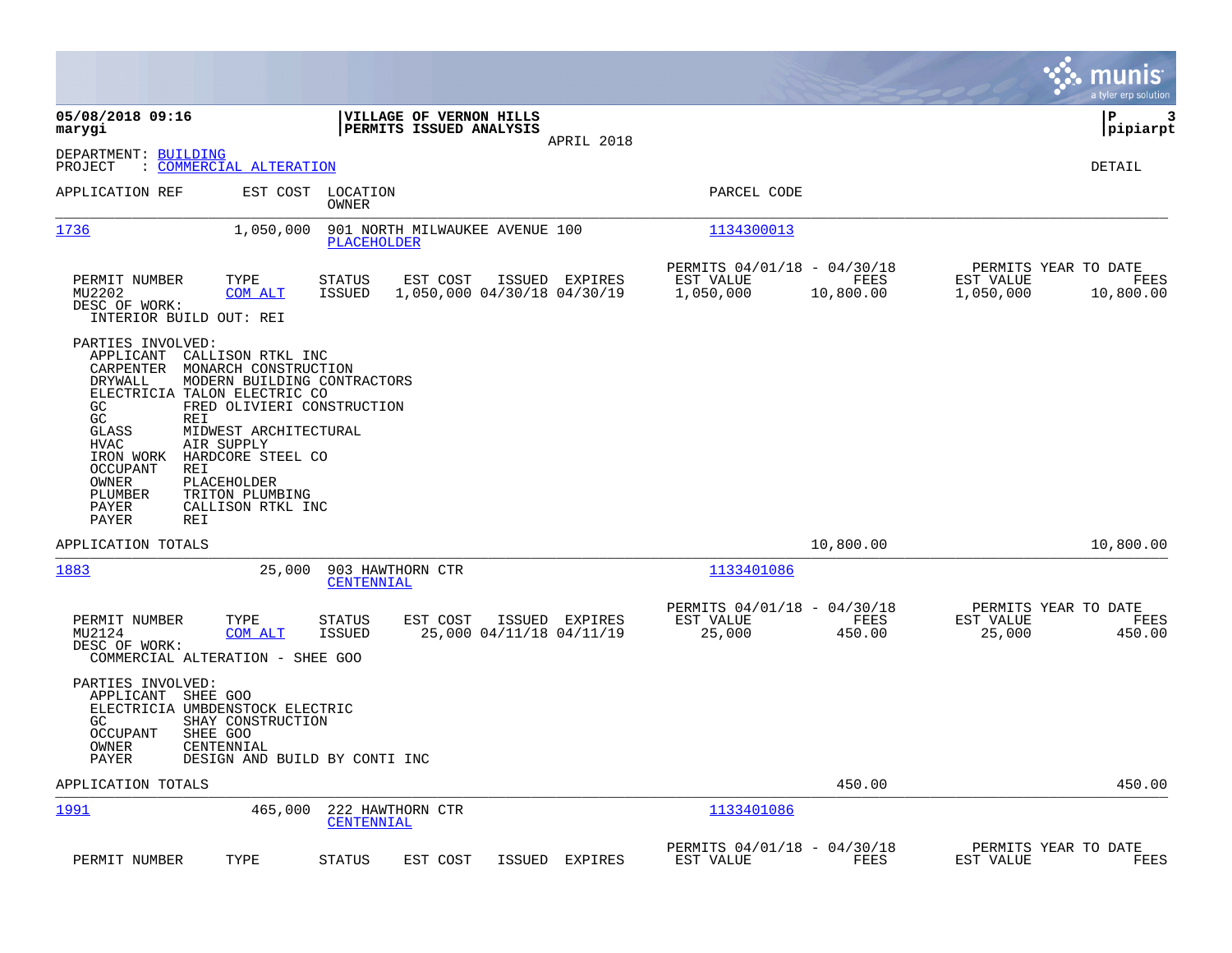|                                                                                                                                                                                                                                                                                                                                                 |                                                                                           |                                                     |                  |                                              | munis<br>a tyler erp solution |
|-------------------------------------------------------------------------------------------------------------------------------------------------------------------------------------------------------------------------------------------------------------------------------------------------------------------------------------------------|-------------------------------------------------------------------------------------------|-----------------------------------------------------|------------------|----------------------------------------------|-------------------------------|
| 05/08/2018 09:16<br>marygi                                                                                                                                                                                                                                                                                                                      | VILLAGE OF VERNON HILLS<br>PERMITS ISSUED ANALYSIS<br>APRIL 2018                          |                                                     |                  |                                              | l P<br>4<br> pipiarpt         |
| DEPARTMENT: BUILDING<br>: COMMERCIAL ALTERATION<br>PROJECT                                                                                                                                                                                                                                                                                      |                                                                                           |                                                     |                  |                                              | <b>DETAIL</b>                 |
| APPLICATION REF<br>EST COST LOCATION                                                                                                                                                                                                                                                                                                            |                                                                                           | PARCEL CODE                                         |                  |                                              |                               |
| MU2100<br>COM ALT<br>DESC OF WORK:<br>INTERIOR REMODEL: VICTORIA'S SECRET                                                                                                                                                                                                                                                                       | OWNER<br>465,000 04/04/18 04/04/19<br>ISSUED                                              | 465,000                                             | 4,850.00         | 465,000                                      | 4,850.00                      |
| PARTIES INVOLVED:<br>ALARM<br>ESSCOE, LLC<br>APPLICANT<br>ELDER-JONES<br>ALLSTATE CONCRETE CUTTING<br>CONCRETE<br>ELECTRICIA D & T ELECTRIC INC<br>FIRE SPRIN SHAMROCK FIRE PROTECTION<br>GC.<br><b>OCCUPANT</b><br>VICTORIA'S SECRET<br>OWNER<br>CENTENNIAL<br>PLUMBER<br>ALTRA PLUMBING SOLUTIONS INC<br>PAYER<br>ELDER-JONES<br><b>PAYER</b> | Heartland Retail COnstruction Inc<br>HEARTLAND RETAIL CONSTRUCTION INC                    |                                                     |                  |                                              |                               |
| APPLICATION TOTALS                                                                                                                                                                                                                                                                                                                              |                                                                                           |                                                     | 4,850.00         |                                              | 4,850.00                      |
| 2045<br>750,000                                                                                                                                                                                                                                                                                                                                 | 1720 NORTH MILWAUKEE AVE<br>VERNON HILLS FRESH MARKET VENTURE DST                         | 1128411013                                          |                  |                                              |                               |
| PERMIT NUMBER<br>TYPE<br>MU2144<br><b>COM ALT</b><br>DESC OF WORK:<br>INTERIOR REMODEL: MARIANO'S                                                                                                                                                                                                                                               | <b>STATUS</b><br>EST COST<br>ISSUED EXPIRES<br>ISSUED<br>750,000 04/17/18 04/17/19        | PERMITS 04/01/18 - 04/30/18<br>EST VALUE<br>750,000 | FEES<br>7,700.00 | PERMITS YEAR TO DATE<br>EST VALUE<br>750,000 | FEES<br>7,700.00              |
| PARTIES INVOLVED:<br>APPLICANT<br>CAMBURAS & THEODORE<br>CARPENTER<br>OAKWOOD CONTRACTORS<br>DRYWALL<br>TIDAL CONSTRUCTION SERVICES<br>ELECTRICIA HY-POWER ELECTRICT CO<br>GC.<br>J DIVITA & ASSOC<br>LOW VOLTAG HY-POWER ELECTRICT CO<br>MARIANOS<br>OCCUPANT<br>OWNER<br>PLUMBER<br>VORTEX PLUMBING<br>J DIVITA & ASSOC<br>PAYER              | VERNON HILLS FRESH MARKET VENTURE DST                                                     |                                                     |                  |                                              |                               |
| APPLICATION TOTALS                                                                                                                                                                                                                                                                                                                              |                                                                                           |                                                     | 7,700.00         |                                              | 7,700.00                      |
| 2054<br>373,000                                                                                                                                                                                                                                                                                                                                 | 887 NORTH MILWAUKEE AVENUE 100<br>PLACEHOLDER                                             | 1134300013                                          |                  |                                              |                               |
| PERMIT NUMBER<br>TYPE<br>MU2152<br><b>COM ALT</b><br>DESC OF WORK:<br>INTERIOR REMODEL: CAFE ZUPAS                                                                                                                                                                                                                                              | <b>STATUS</b><br>EST COST<br>ISSUED EXPIRES<br><b>ISSUED</b><br>373,000 04/18/18 04/18/19 | PERMITS 04/01/18 - 04/30/18<br>EST VALUE<br>373,000 | FEES<br>3,930.00 | PERMITS YEAR TO DATE<br>EST VALUE<br>373,000 | FEES<br>3,930.00              |

PARTIES INVOLVED: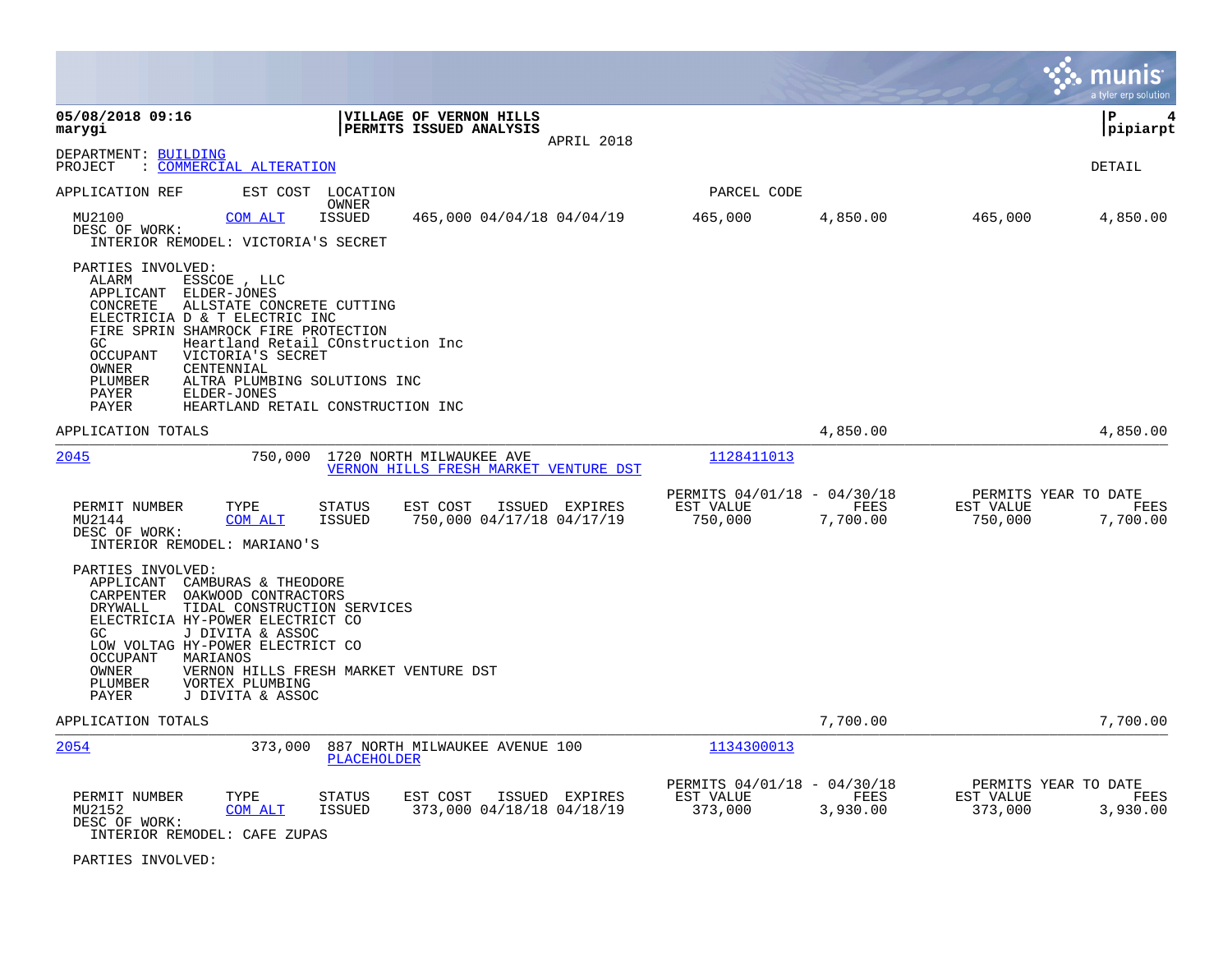|                                                                                                                                                                                                                                                                                                                                                                          |                                                                         |                                        |                                                 | munis<br>a tyler erp solution                                    |
|--------------------------------------------------------------------------------------------------------------------------------------------------------------------------------------------------------------------------------------------------------------------------------------------------------------------------------------------------------------------------|-------------------------------------------------------------------------|----------------------------------------|-------------------------------------------------|------------------------------------------------------------------|
| 05/08/2018 09:16<br>marygi                                                                                                                                                                                                                                                                                                                                               | VILLAGE OF VERNON HILLS<br>PERMITS ISSUED ANALYSIS                      | APRIL 2018                             |                                                 | lР<br>5<br> pipiarpt                                             |
| DEPARTMENT: BUILDING<br>: COMMERCIAL ALTERATION<br>PROJECT                                                                                                                                                                                                                                                                                                               |                                                                         |                                        |                                                 | DETAIL                                                           |
| EST COST<br>APPLICATION REF<br>CAFE ZUPAS, LLC<br>APPLICANT<br>CARPENTER<br>GLOBAL DEVELOPMENT<br>GLOBAL DEVELOPMENT<br>CONCRETE<br>DRYWALL<br>GLOBAL DEVELOPMENT<br>ELECTRICIA APD ELECTRIC<br>GC<br>GLOBAL DEVELOPMENT<br>HVAC<br>CLIMATE CONTROL<br>CAFE ZUPAS<br>OCCUPANT<br>OWNER<br>PLACEHOLDER<br>PLUMBER<br>ART PLUMBING CORPORATION<br>PAYER<br>CAFE ZUPAS, LLC | LOCATION<br>OWNER                                                       |                                        | PARCEL CODE                                     |                                                                  |
| APPLICATION TOTALS                                                                                                                                                                                                                                                                                                                                                       |                                                                         |                                        | 3,930.00                                        | 3,930.00                                                         |
| 2112<br>250,000                                                                                                                                                                                                                                                                                                                                                          | 370 CORPORATE WOODS PARKWAY<br>OKAMOTO CORPORATION                      |                                        | 1509401085                                      |                                                                  |
| PERMIT NUMBER<br>TYPE<br>MU2097<br>COM ALT<br>DESC OF WORK:<br>INTERIOR ALTERATION -OFFICE                                                                                                                                                                                                                                                                               | <b>STATUS</b><br>EST COST<br>250,000 04/04/18 04/04/19<br><b>ISSUED</b> | ISSUED EXPIRES<br>EST VALUE<br>250,000 | PERMITS 04/01/18 - 04/30/18<br>FEES<br>2,819.00 | PERMITS YEAR TO DATE<br>EST VALUE<br>FEES<br>250,000<br>2,819.00 |
| PARTIES INVOLVED:<br>APPLICANT L.R. HEIN CONSTRUCTION<br>L.R. HEIN CONSTRUCTION<br>CARPENTER<br>L.R. HEIN CONSTRUCTION<br>DRYWALL<br>ELECTRICIA RAGO ELECTRIC CO<br>GC<br>L.R. HEIN CONSTRUCTION<br>CLIMATE SERVICE, INC<br>HVAC<br>OWNER<br>OKAMOTO CORPORATION<br><b>ROOFER</b><br>PETERSON ROOFING INC                                                                |                                                                         |                                        |                                                 |                                                                  |
| APPLICATION TOTALS                                                                                                                                                                                                                                                                                                                                                       |                                                                         |                                        | 2,819.00                                        | 2,819.00                                                         |
| 2134<br>20,000                                                                                                                                                                                                                                                                                                                                                           | 150 NORTH FAIRWAY DR 142<br>ARTHUR J ROGERS & CO                        |                                        | 1504303179                                      |                                                                  |
| PERMIT NUMBER<br>TYPE<br>MU2092<br><b>COM ALT</b><br>DESC OF WORK:<br>COMMERCIAL ALTERATION - LIVE LOGISTICS                                                                                                                                                                                                                                                             | EST COST<br><b>STATUS</b><br><b>ISSUED</b><br>20,000 04/03/18 04/03/19  | ISSUED EXPIRES<br>EST VALUE<br>20,000  | PERMITS 04/01/18 - 04/30/18<br>FEES<br>400.00   | PERMITS YEAR TO DATE<br>EST VALUE<br>FEES<br>20,000<br>400.00    |
| PARTIES INVOLVED:<br>APPLICANT ARTHUR J ROGERS & CO<br>CARPENTER<br>ARTHUR J ROGERS & CO<br>ARTHUR J ROGERS & CO<br>DRYWALL<br>ELECTRICIA DAHL ELECTRIC<br>GC.<br>ARTHUR J ROGERS & CO<br><b>OCCUPANT</b><br>LIVE LOGISTICS<br>OWNER<br>ARTHUR J ROGERS & CO                                                                                                             |                                                                         |                                        |                                                 |                                                                  |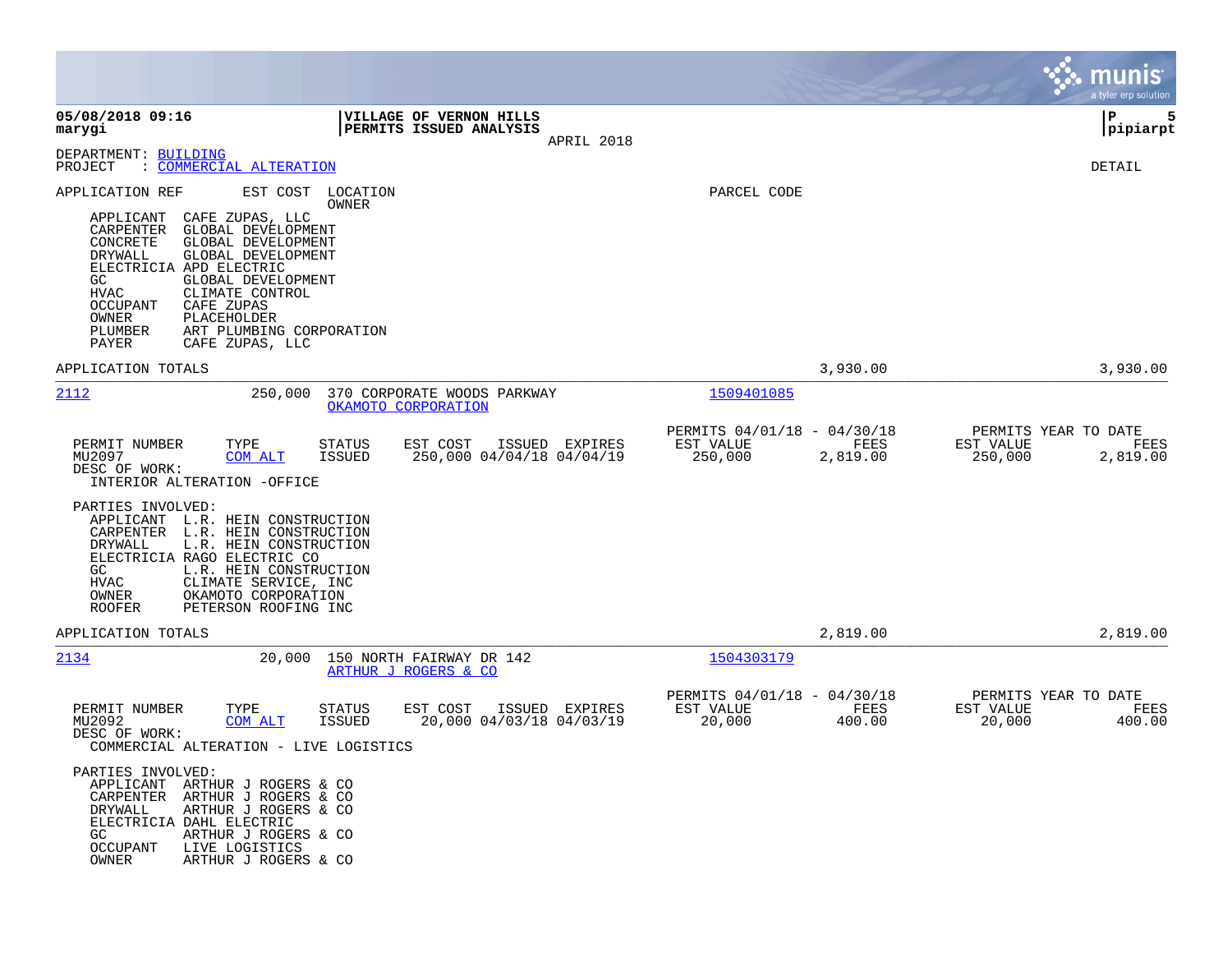|                                                                                                               |                                               | <b>munis</b><br>a tyler erp solution |
|---------------------------------------------------------------------------------------------------------------|-----------------------------------------------|--------------------------------------|
| 05/08/2018 09:16<br><b> VILLAGE OF VERNON HILLS</b><br><b>PERMITS ISSUED ANALYSIS</b><br>marygi<br>APRIL 2018 |                                               | P<br>6<br>pipiarpt                   |
| DEPARTMENT: BUILDING<br>: COMMERCIAL ALTERATION<br>PROJECT                                                    |                                               | DETAIL                               |
| APPLICATION REF<br>EST COST<br>LOCATION<br>OWNER                                                              | PARCEL CODE                                   |                                      |
| PAYER<br>ARTHUR J ROGERS & CO<br>APPLICATION TOTALS<br>PROJECT TOTALS                                         | 400.00<br>30,949.00<br>2,933,000<br>2,933,000 | 400.00<br>30,949.00                  |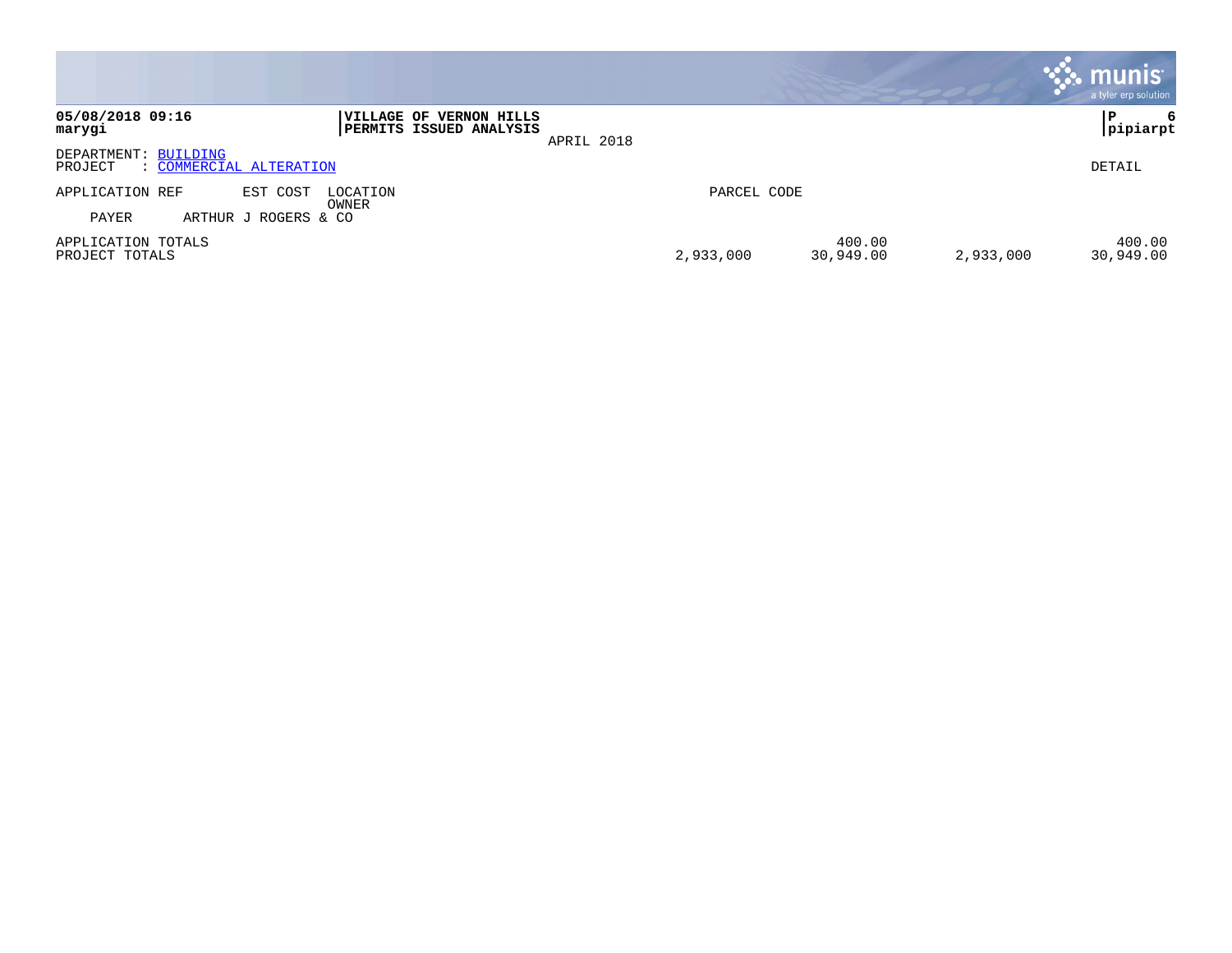|                                                                                                                                                                          |                                                                                         |                                                                          | munis<br>a tyler erp solution                                     |
|--------------------------------------------------------------------------------------------------------------------------------------------------------------------------|-----------------------------------------------------------------------------------------|--------------------------------------------------------------------------|-------------------------------------------------------------------|
| 05/08/2018 09:16<br>marygi                                                                                                                                               | VILLAGE OF VERNON HILLS<br>PERMITS ISSUED ANALYSIS<br>APRIL 2018                        |                                                                          | lР<br>7<br> pipiarpt                                              |
| DEPARTMENT: BUILDING<br>$\colon$ AC/FURNACE<br>PROJECT                                                                                                                   |                                                                                         |                                                                          | DETAIL                                                            |
| APPLICATION REF                                                                                                                                                          | EST COST<br>LOCATION<br>OWNER                                                           | PARCEL CODE                                                              |                                                                   |
| 2212                                                                                                                                                                     | 12,853<br>2013 INVERNESS DR<br><b>MARSHA BUSTELO</b>                                    | 1129204019                                                               |                                                                   |
| PERMIT NUMBER<br>TYPE<br>MU2114<br><b>AC/FURN</b><br>DESC OF WORK:<br>FURNACE AND A/C                                                                                    | <b>STATUS</b><br>EST COST<br>ISSUED EXPIRES<br>ISSUED<br>12,853 04/09/18 04/09/19       | PERMITS 04/01/18 - 04/30/18<br>EST VALUE<br>FEES<br>0<br>128.53          | PERMITS YEAR TO DATE<br>EST VALUE<br>FEES<br>0<br>128.53          |
| PARTIES INVOLVED:<br>APPLICANT ARS OF ILLINOIS<br>ARS OF ILLINOIS<br>GC.<br><b>HVAC</b><br>ARS OF ILLINOIS<br><b>OWNER</b><br>MARSHA BUSTELO<br>PAYER<br>ARS OF ILLINOIS |                                                                                         |                                                                          |                                                                   |
| APPLICATION TOTALS                                                                                                                                                       |                                                                                         | 128.53                                                                   | 128.53                                                            |
| 2220                                                                                                                                                                     | 3 SOUTH DEERPATH DR<br>6,400<br>KERY & NICK OBRADOVICH                                  | 1509102001                                                               |                                                                   |
| PERMIT NUMBER<br>TYPE<br>MU2127<br>AC/FURN<br>DESC OF WORK:<br>A/C & FURNANCE                                                                                            | <b>STATUS</b><br>EST COST<br>ISSUED EXPIRES<br><b>ISSUED</b><br>6,400 04/12/18 04/12/19 | PERMITS 04/01/18 - 04/30/18<br>EST VALUE<br>FEES<br>$\mathbf 0$<br>64.00 | PERMITS YEAR TO DATE<br>EST VALUE<br>FEES<br>$\mathbf 0$<br>64.00 |
| PARTIES INVOLVED:<br>APPLICANT MAKI & ASSOCIATES<br>GC.<br>MAKI & ASSOCIATES<br><b>OWNER</b><br>PAYER<br>MAKI & ASSOCIATES                                               | KERY & NICK OBRADOVICH                                                                  |                                                                          |                                                                   |
| APPLICATION TOTALS                                                                                                                                                       |                                                                                         | 64.00                                                                    | 64.00                                                             |
| 2243                                                                                                                                                                     | 4,700<br>217 AMBER LN<br>KEVIN J & MARY J BENTON                                        | 1505405077                                                               |                                                                   |
| PERMIT NUMBER<br>TYPE<br>MU2142<br>AC/FURN<br>DESC OF WORK:<br>A/C & FURNANCE                                                                                            | STATUS<br>EST COST<br>ISSUED EXPIRES<br>4,700 04/17/18 04/17/19<br>COMPLT               | PERMITS 04/01/18 - 04/30/18<br>EST VALUE<br>FEES<br>$\mathbf 0$<br>50.00 | PERMITS YEAR TO DATE<br>EST VALUE<br>FEES<br>$\mathbf 0$<br>50.00 |
| PARTIES INVOLVED:<br>APPLICANT<br>HEAT 411<br>GC<br>HEAT 411<br>OWNER<br><b>PAYER</b><br>HEAT 411                                                                        | KEVIN J & MARY J BENTON                                                                 |                                                                          |                                                                   |
| APPLICATION TOTALS                                                                                                                                                       |                                                                                         | 50.00                                                                    | 50.00                                                             |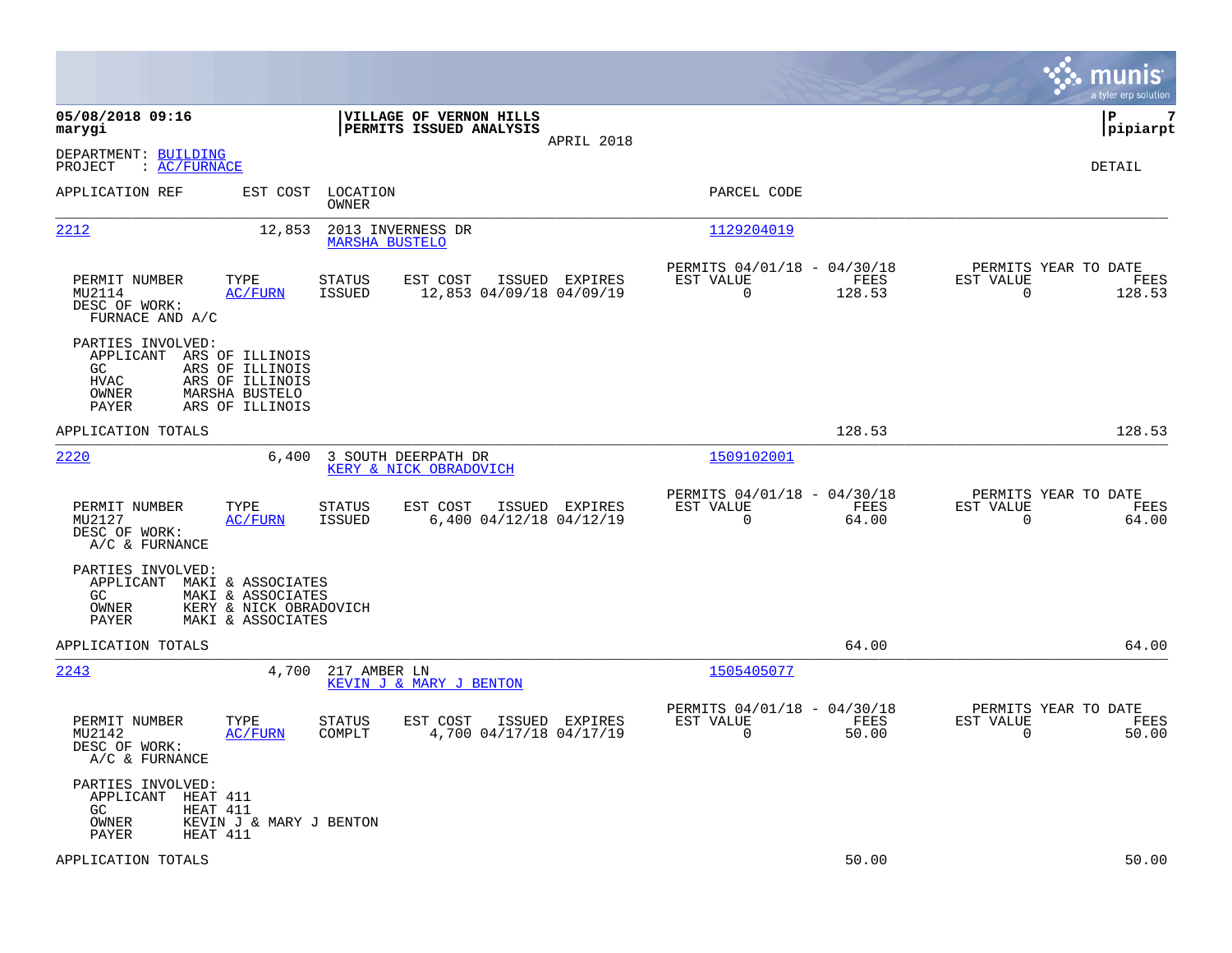|                                                                 |                                                                                                                                                                           |                                |                                                    |                |                                                            |               |                                                     | munis<br>a tyler erp solution |
|-----------------------------------------------------------------|---------------------------------------------------------------------------------------------------------------------------------------------------------------------------|--------------------------------|----------------------------------------------------|----------------|------------------------------------------------------------|---------------|-----------------------------------------------------|-------------------------------|
| 05/08/2018 09:16<br>marygi                                      |                                                                                                                                                                           |                                | VILLAGE OF VERNON HILLS<br>PERMITS ISSUED ANALYSIS | APRIL 2018     |                                                            |               |                                                     | lР<br>8<br> pipiarpt          |
| DEPARTMENT: BUILDING<br>PROJECT<br>: AC/FWNACE                  |                                                                                                                                                                           |                                |                                                    |                |                                                            |               |                                                     | DETAIL                        |
| APPLICATION REF                                                 | EST COST                                                                                                                                                                  | LOCATION<br>OWNER              |                                                    |                | PARCEL CODE                                                |               |                                                     |                               |
| <u> 2271</u>                                                    | 7,000                                                                                                                                                                     | 201 ARCADIA COURT              | DAVID & JENNIFER KAHN                              |                | 1505204015                                                 |               |                                                     |                               |
| PERMIT NUMBER<br>MU2174<br>DESC OF WORK:<br>A/C AND FURNACE     | TYPE<br><b>AC/FURN</b>                                                                                                                                                    | <b>STATUS</b><br><b>ISSUED</b> | EST COST<br>7,000 04/23/18 04/23/19                | ISSUED EXPIRES | PERMITS 04/01/18 - 04/30/18<br>EST VALUE<br>$\mathbf 0$    | FEES<br>70.00 | PERMITS YEAR TO DATE<br>EST VALUE<br>$\mathbf 0$    | FEES<br>70.00                 |
| PARTIES INVOLVED:<br>APPLICANT<br>GC.<br>HVAC<br>OWNER<br>PAYER | ALLIED AIR CONDITIONING & HEATING<br>ALLIED AIR CONDITIONING & HEATING<br>ALLIED AIR CONDITIONING & HEATING<br>DAVID & JENNIFER KAHN<br>ALLIED AIR CONDITIONING & HEATING |                                |                                                    |                |                                                            |               |                                                     |                               |
| APPLICATION TOTALS                                              |                                                                                                                                                                           |                                |                                                    |                |                                                            | 70.00         |                                                     | 70.00                         |
| 2277                                                            | 4,655                                                                                                                                                                     | 1102S TENNYSON PL              | CHRISTOPHER A & PEGIE A PRICE                      |                | 1132301005                                                 |               |                                                     |                               |
| PERMIT NUMBER<br>MU2180<br>DESC OF WORK:<br><b>FURNANCE</b>     | TYPE<br><b>AC/FURN</b>                                                                                                                                                    | STATUS<br><b>ISSUED</b>        | EST COST<br>4,655 04/24/18 04/24/19                | ISSUED EXPIRES | PERMITS 04/01/18 - 04/30/18<br>EST VALUE<br>$\overline{0}$ | FEES<br>50.00 | PERMITS YEAR TO DATE<br>EST VALUE<br>$\overline{0}$ | FEES<br>50.00                 |
| PARTIES INVOLVED:<br>APPLICANT<br>GC.<br>OWNER<br>PAYER         | FOUR SEASONS HEATING & AIR<br>FOUR SEASONS HEATING & AIR<br>CHRISTOPHER A & PEGIE A PRICE<br>FOUR SEASONS HEATING & AIR                                                   |                                |                                                    |                |                                                            |               |                                                     |                               |
| APPLICATION TOTALS                                              |                                                                                                                                                                           |                                |                                                    |                |                                                            | 50.00         |                                                     | 50.00                         |
| <u> 2281</u>                                                    | 3,985                                                                                                                                                                     |                                | 328 SHADOW CREEK DR<br>LASALLE NATIONAL BANK       |                | 1129212048                                                 |               |                                                     |                               |
| PERMIT NUMBER<br>MU2184<br>DESC OF WORK:<br>AIR CONDITIONER     | TYPE<br><b>AC/FURN</b>                                                                                                                                                    | STATUS<br><b>ISSUED</b>        | EST COST<br>3,985 04/25/18 04/25/19                | ISSUED EXPIRES | PERMITS 04/01/18 - 04/30/18<br>EST VALUE<br>$\mathbf 0$    | FEES<br>50.00 | PERMITS YEAR TO DATE<br>EST VALUE<br>$\mathbf 0$    | FEES<br>50.00                 |
| PARTIES INVOLVED:<br>APPLICANT<br>GC<br>OWNER<br>OWNER<br>PAYER | ALLIED AIR CONDITIONING & HEATING<br>ALLIED AIR CONDITIONING & HEATING<br>LASALLE NATIONAL BANK<br><b>JEFF TRAVIS</b><br>ALLIED AIR CONDITIONING & HEATING                |                                |                                                    |                |                                                            |               |                                                     |                               |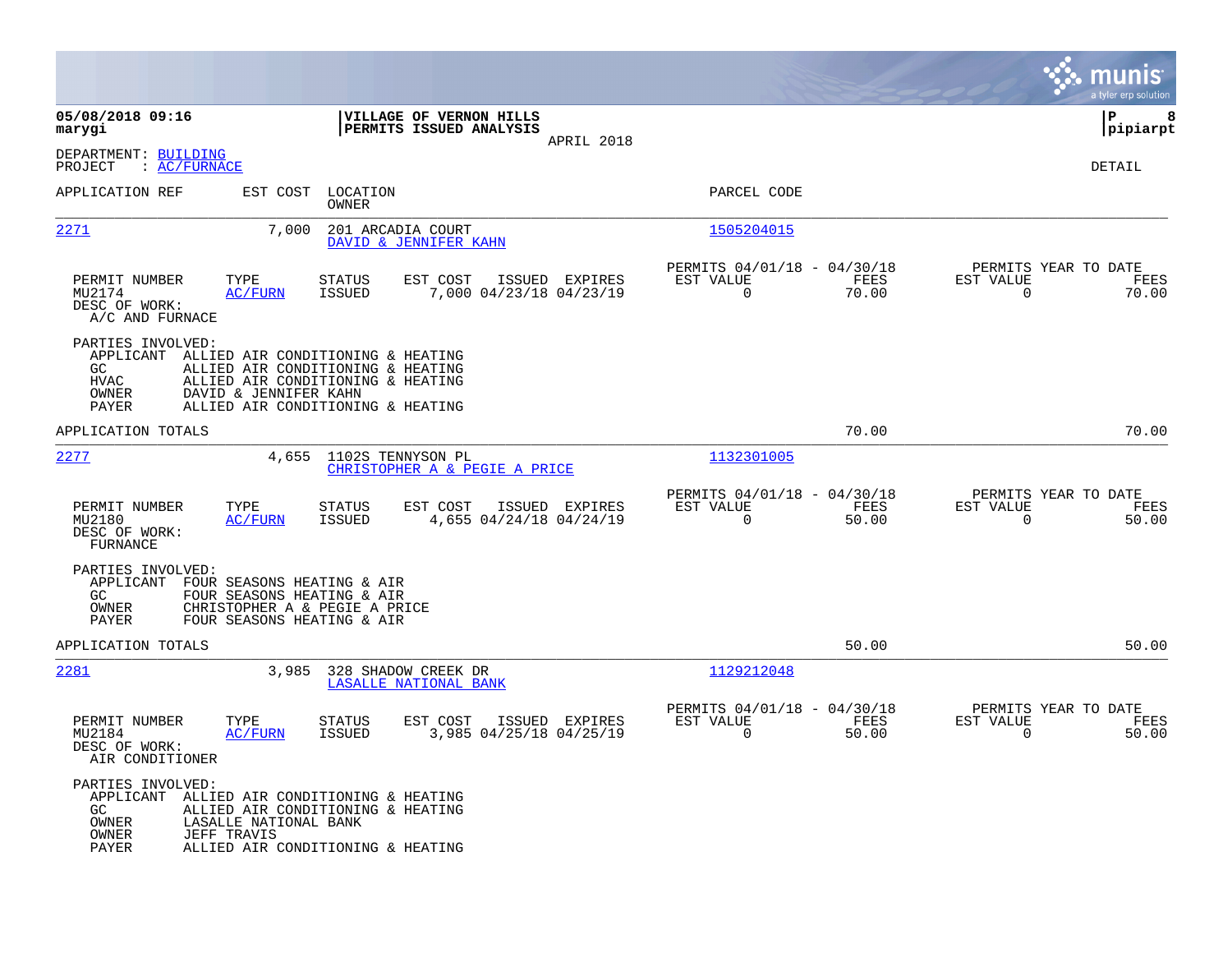|                                                                                                                                                                                                                                          |                                                                       | munis<br>a tyler erp solution                                     |
|------------------------------------------------------------------------------------------------------------------------------------------------------------------------------------------------------------------------------------------|-----------------------------------------------------------------------|-------------------------------------------------------------------|
| 05/08/2018 09:16<br>VILLAGE OF VERNON HILLS<br>PERMITS ISSUED ANALYSIS<br>marygi<br>APPLICATION TOTALS<br>APRIL 2018                                                                                                                     | 50.00                                                                 | P<br>9<br> pipiarpt<br>50.00                                      |
| DEPARTMENT: BUILDING<br>: AC/FURNACE<br>PROJECT                                                                                                                                                                                          |                                                                       | <b>DETAIL</b>                                                     |
| LOCATION<br>APPLICATION REF<br>EST COST<br><b>OWNER</b>                                                                                                                                                                                  | PARCEL CODE                                                           |                                                                   |
| 2282<br>21 MANCHESTER LN<br>4,700<br><b>HUA BIN GAO</b>                                                                                                                                                                                  | 1508207006                                                            |                                                                   |
| PERMIT NUMBER<br>TYPE<br><b>STATUS</b><br>EST COST<br>ISSUED EXPIRES<br>4,700 04/25/18 04/25/19<br>MU2183<br><b>ISSUED</b><br>AC/FURN<br>DESC OF WORK:<br>FURNACE                                                                        | PERMITS 04/01/18 - 04/30/18<br>EST VALUE<br>FEES<br>$\Omega$<br>50.00 | PERMITS YEAR TO DATE<br>EST VALUE<br>FEES<br>$\mathbf 0$<br>50.00 |
| PARTIES INVOLVED:<br>APPLICANT<br>ALLIED AIR CONDITIONING & HEATING<br>GC<br>ALLIED AIR CONDITIONING & HEATING<br><b>HVAC</b><br>ALLIED AIR CONDITIONING & HEATING<br>OWNER<br>HUA BIN GAO<br>PAYER<br>ALLIED AIR CONDITIONING & HEATING |                                                                       |                                                                   |
| APPLICATION TOTALS                                                                                                                                                                                                                       | 50.00                                                                 | 50.00                                                             |
| 2288<br>120 MONTEREY DR<br>2,800<br>DAVID J & JANE ANNE HANSON                                                                                                                                                                           | 1508207023                                                            |                                                                   |
| PERMIT NUMBER<br>TYPE<br>EST COST<br><b>STATUS</b><br>ISSUED<br>EXPIRES<br>2,800 04/26/18 04/26/19<br>MU2192<br>AC/FURN<br>COMPLT<br>DESC OF WORK:<br>AIR CONDITIONER                                                                    | PERMITS 04/01/18 - 04/30/18<br>EST VALUE<br>FEES<br>$\Omega$<br>50.00 | PERMITS YEAR TO DATE<br>EST VALUE<br>FEES<br>$\Omega$<br>50.00    |
| PARTIES INVOLVED:<br>APPLICANT<br>LOMBARDOS HEATING & COOLING CORP<br>GC.<br>JOHNS PLUMBING<br>OWNER<br>DAVID J & JANE ANNE HANSON<br>PAYER<br>JOHNS PLUMBING                                                                            |                                                                       |                                                                   |
| APPLICATION TOTALS<br>PROJECT TOTALS                                                                                                                                                                                                     | 50.00<br>$\Omega$<br>512.53                                           | 50.00<br>$\Omega$<br>512.53                                       |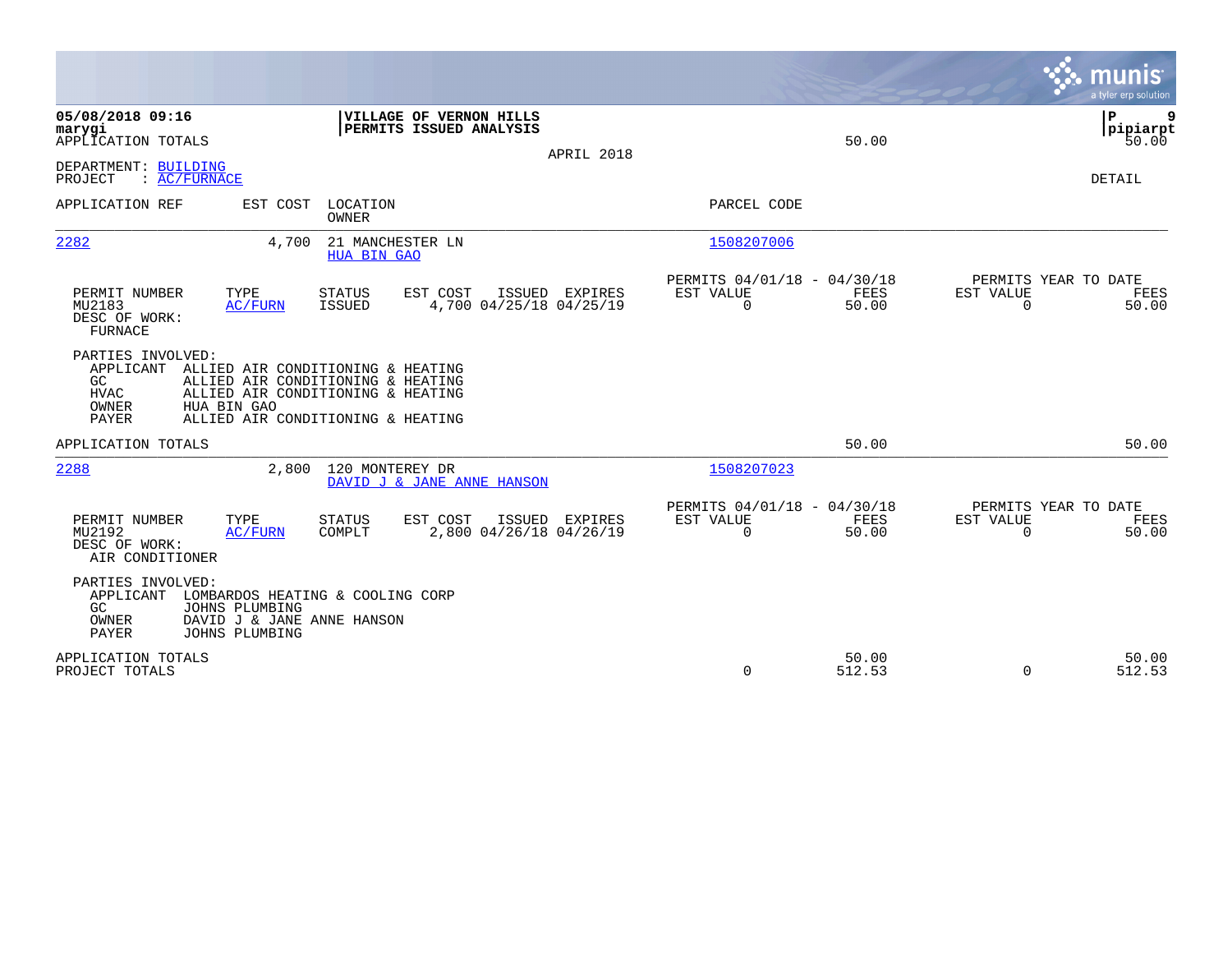|                                                                      |                                                                                              |                   |                                                           |            |                                                      |                  |                                   | <b>munis</b><br>a tyler erp solution |
|----------------------------------------------------------------------|----------------------------------------------------------------------------------------------|-------------------|-----------------------------------------------------------|------------|------------------------------------------------------|------------------|-----------------------------------|--------------------------------------|
| 05/08/2018 09:16<br>marygi                                           |                                                                                              |                   | <b>VILLAGE OF VERNON HILLS</b><br>PERMITS ISSUED ANALYSIS | APRIL 2018 |                                                      |                  |                                   | ∣P<br>10<br> pipiarpt                |
| DEPARTMENT: BUILDING<br>PROJECT<br>: ANTENNA                         |                                                                                              |                   |                                                           |            |                                                      |                  |                                   | DETAIL                               |
| APPLICATION REF                                                      | EST COST                                                                                     | LOCATION<br>OWNER |                                                           |            | PARCEL CODE                                          |                  |                                   |                                      |
| 2123                                                                 | 15,000                                                                                       | 740 LAKEVIEW PKY  | VAN VLISSINGEN & CO                                       |            | 1504111030                                           |                  |                                   |                                      |
| PERMIT NUMBER<br>MU2170<br>DESC OF WORK:<br>SPRINT 3 PANEL ANTENNA   | TYPE<br><b>ANTENNA</b>                                                                       | STATUS<br>ISSUED  | EST COST<br>ISSUED<br>15,000 04/23/18 04/23/19            | EXPIRES    | PERMITS 04/01/18 - 04/30/18<br>EST VALUE<br>$\Omega$ | FEES<br>150.00   | PERMITS YEAR TO DATE<br>EST VALUE | FEES<br>150.00                       |
| PARTIES INVOLVED:<br>APPLICANT<br>ELECTRICIA<br>GC<br>OWNER<br>PAYER | SAC WIRELESS<br><b>BRIAN PETERSEN</b><br>SAC WIRELESS<br>VAN VLISSINGEN & CO<br>SAC WIRELESS |                   |                                                           |            |                                                      |                  |                                   |                                      |
| APPLICATION TOTALS<br>PROJECT TOTALS                                 |                                                                                              |                   |                                                           |            | 0                                                    | 150.00<br>150.00 | $\Omega$                          | 150.00<br>150.00                     |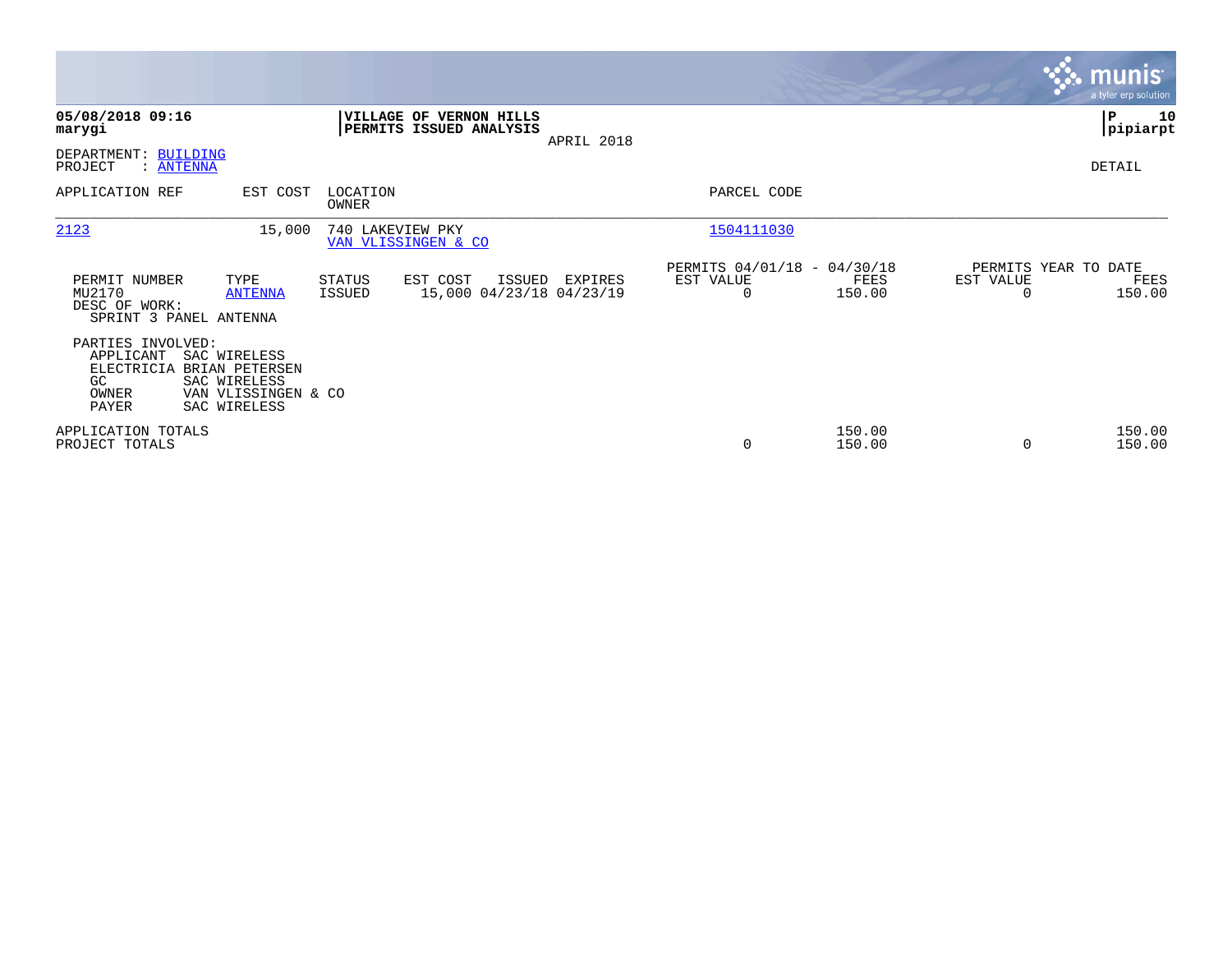|                                                                                                                                                                                                                  |                                                                                                  |                                                                           | munis<br>a tyler erp solution                                   |
|------------------------------------------------------------------------------------------------------------------------------------------------------------------------------------------------------------------|--------------------------------------------------------------------------------------------------|---------------------------------------------------------------------------|-----------------------------------------------------------------|
| 05/08/2018 09:16<br>marygi                                                                                                                                                                                       | VILLAGE OF VERNON HILLS<br>PERMITS ISSUED ANALYSIS<br>APRIL 2018                                 |                                                                           | l P<br>11<br> pipiarpt                                          |
| DEPARTMENT: BUILDING<br>: NEW BUSINESS NO REMODEL<br>PROJECT                                                                                                                                                     |                                                                                                  |                                                                           | DETAIL                                                          |
| APPLICATION REF                                                                                                                                                                                                  | EST COST LOCATION<br><b>OWNER</b>                                                                | PARCEL CODE                                                               |                                                                 |
| 2133                                                                                                                                                                                                             | $\Omega$<br>100 NORTH FAIRWAY DRIVE 108<br>ARTHUR J ROGERS & CO                                  | 1504303179                                                                |                                                                 |
| PERMIT NUMBER<br>TYPE<br>MU2128<br>CO NO FEE<br>DESC OF WORK:<br>CO - TUSON CORPORATION                                                                                                                          | STATUS<br>EST COST<br>ISSUED EXPIRES<br>COMPLT<br>$0$ 04/12/18 04/12/19                          | PERMITS 04/01/18 - 04/30/18<br>EST VALUE<br>FEES<br>$\overline{0}$<br>.00 | PERMITS YEAR TO DATE<br>EST VALUE<br>FEES<br>.00<br>$\mathbf 0$ |
| PARTIES INVOLVED:<br>APPLICANT<br>TUSON CORPORATION<br>TUSON CORPORATION<br>GC.<br>OWNER<br>ARTHUR J ROGERS & CO<br><b>PAYER</b><br>TUSON CORPORATION                                                            |                                                                                                  |                                                                           |                                                                 |
| APPLICATION TOTALS                                                                                                                                                                                               |                                                                                                  | .00                                                                       | .00                                                             |
| 2142                                                                                                                                                                                                             | $\Omega$<br>246 HAWTHORN VILLAGE COMMONS<br><b>US TRUST-BOA-SAM RES</b>                          | 1133302053                                                                |                                                                 |
| PERMIT NUMBER<br>TYPE<br>MU2095<br>CO NO FEE<br>DESC OF WORK:<br>CERTIFICATE OF OCCUPANCY - PEARLE VISION                                                                                                        | <b>STATUS</b><br>EST COST<br>ISSUED EXPIRES<br>COMPLT<br>$0$ 04/04/18 04/04/19                   | PERMITS 04/01/18 - 04/30/18<br>EST VALUE<br>FEES<br>$\Omega$<br>.00       | PERMITS YEAR TO DATE<br>EST VALUE<br>FEES<br>.00<br>0           |
| PARTIES INVOLVED:<br>APPLICANT AMBREEN ESSANI<br>AMBREEN ESSANI<br>GC.<br>PEARLE VISION<br><b>OCCUPANT</b><br>US TRUST-BOA-SAM RES<br>OWNER<br>AMBREEN ESSANI<br><b>PAYER</b>                                    |                                                                                                  |                                                                           |                                                                 |
| APPLICATION TOTALS                                                                                                                                                                                               |                                                                                                  | .00                                                                       | .00                                                             |
| 2216                                                                                                                                                                                                             | 209 BUTTERFIELD RD<br>$\Omega$<br>FRANK & CHRISTINE GIEGER                                       | 1505308139                                                                |                                                                 |
| PERMIT NUMBER<br>TYPE<br>MU2120<br>DESC OF WORK:                                                                                                                                                                 | <b>STATUS</b><br>EST COST<br>ISSUED EXPIRES<br><b>NO REMODEL ISSUED</b><br>$0$ 04/11/18 05/02/19 | PERMITS 04/01/18 - 04/30/18<br>EST VALUE<br>FEES<br>$\Omega$<br>150.00    | PERMITS YEAR TO DATE<br>EST VALUE<br>FEES<br>$\Omega$<br>150.00 |
| CO - JOYERIA GUILLE<br>PARTIES INVOLVED:<br>APPLICANT BLANCA CAMACHO<br>BLANCA CAMACHO<br>GC.<br><b>JOYERIA GUILLE</b><br><b>OCCUPANT</b><br>FRANK & CHRISTINE GIEGER<br>OWNER<br><b>PAYER</b><br>BLANCA CAMACHO |                                                                                                  |                                                                           |                                                                 |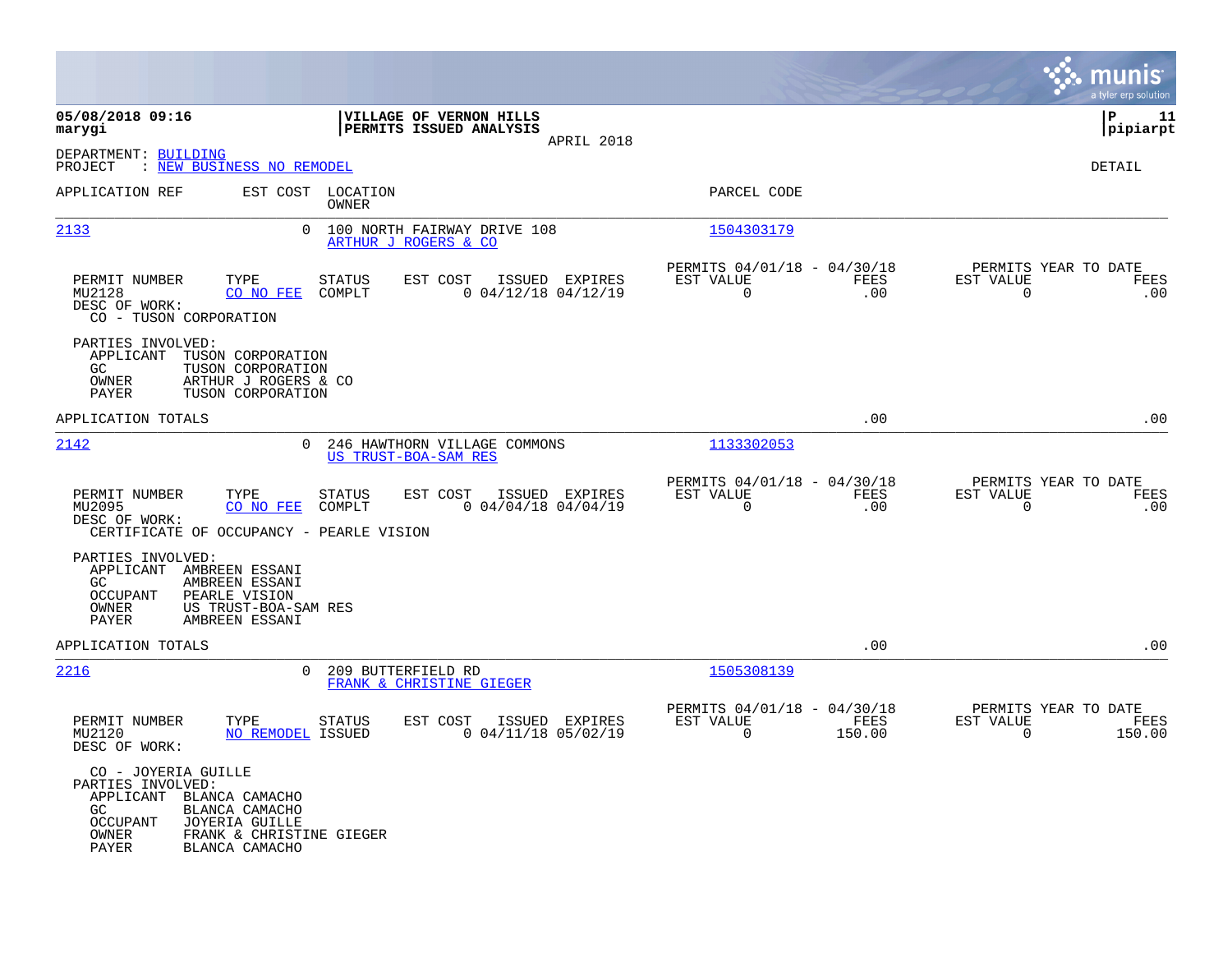|                                                                                                                                                        |                                                                         |                                         |                                                            |                | munis<br>a tyler erp solution                              |      |
|--------------------------------------------------------------------------------------------------------------------------------------------------------|-------------------------------------------------------------------------|-----------------------------------------|------------------------------------------------------------|----------------|------------------------------------------------------------|------|
| 05/08/2018 09:16<br>marygi<br>APPLICATION TOTALS                                                                                                       | VILLAGE OF VERNON HILLS<br>PERMITS ISSUED ANALYSIS                      |                                         |                                                            | 150.00         | l P<br> pipiarpt<br>150.00                                 | 12   |
| DEPARTMENT: BUILDING<br>: NEW BUSINESS NO REMODEL<br>PROJECT                                                                                           |                                                                         | APRIL 2018                              |                                                            |                | DETAIL                                                     |      |
| APPLICATION REF                                                                                                                                        | EST COST LOCATION<br>OWNER                                              |                                         | PARCEL CODE                                                |                |                                                            |      |
| 2235<br>$\Omega$                                                                                                                                       | 288 HAWTHORN VILLAGE COMMONS<br>US TRUST-BOA-SAM RES                    |                                         | 1133302053                                                 |                |                                                            |      |
| PERMIT NUMBER<br>TYPE<br>MU2137<br>NO REMODEL ISSUED<br>DESC OF WORK:<br>CERT OF OCC - YETTI EDDI                                                      | EST COST<br>STATUS                                                      | ISSUED EXPIRES<br>$0$ 04/16/18 04/16/19 | PERMITS 04/01/18 - 04/30/18<br>EST VALUE<br>$\overline{0}$ | FEES<br>150.00 | PERMITS YEAR TO DATE<br>EST VALUE<br>$\mathbf 0$<br>150.00 | FEES |
| PARTIES INVOLVED:<br>APPLICANT YETI EDDI<br>GC<br>YETI EDDI<br>OWNER<br>US TRUST-BOA-SAM RES<br>PAYER<br>YETI EDDI                                     |                                                                         |                                         |                                                            |                |                                                            |      |
| APPLICATION TOTALS                                                                                                                                     |                                                                         |                                         |                                                            | 150.00         | 150.00                                                     |      |
| 2259                                                                                                                                                   | $\Omega$<br>870 WEST END COURT 206<br>WEST END BUTTERFIELD HOLDINGS LLC |                                         | 1132305032                                                 |                |                                                            |      |
| PERMIT NUMBER<br>TYPE<br>NO REMODEL ISSUED<br>MU2161<br>DESC OF WORK:<br>CERT OF OCC - INTEEGRAL MED & REHAB                                           | EST COST<br><b>STATUS</b>                                               | ISSUED EXPIRES<br>$0$ 04/20/18 04/25/19 | PERMITS 04/01/18 - 04/30/18<br>EST VALUE<br>$\overline{0}$ | FEES<br>150.00 | PERMITS YEAR TO DATE<br>EST VALUE<br>$\mathbf 0$<br>150.00 | FEES |
| PARTIES INVOLVED:<br>APPLICANT<br>TJSC LLC<br>TJSC LLC<br>GC.<br>OWNER<br>PAYER<br>TJSC LLC                                                            | WEST END BUTTERFIELD HOLDINGS LLC                                       |                                         |                                                            |                |                                                            |      |
| APPLICATION TOTALS                                                                                                                                     |                                                                         |                                         |                                                            | 150.00         | 150.00                                                     |      |
| 2262<br>$\Omega$                                                                                                                                       | 1101 SOUTH MILWAUKEE AVE 106<br>DEMONTE BUILDERS INC                    |                                         | 1515201005                                                 |                |                                                            |      |
| PERMIT NUMBER<br>TYPE<br>MU2165<br><b>NO REMODEL ISSUED</b><br>DESC OF WORK:<br>CERT OF OCC -LASH'D                                                    | EST COST<br><b>STATUS</b>                                               | ISSUED EXPIRES<br>$0$ 04/20/18 04/20/19 | PERMITS 04/01/18 - 04/30/18<br>EST VALUE<br>$\Omega$       | FEES<br>150.00 | PERMITS YEAR TO DATE<br>EST VALUE<br>150.00<br>$\Omega$    | FEES |
| PARTIES INVOLVED:<br>APPLICANT LASH'D LLC<br>GC<br>LASH'D LLC<br><b>OCCUPANT</b><br>LASH'D LLC<br>DEMONTE BUILDERS INC<br>OWNER<br>PAYER<br>LASH'D LLC |                                                                         |                                         |                                                            |                |                                                            |      |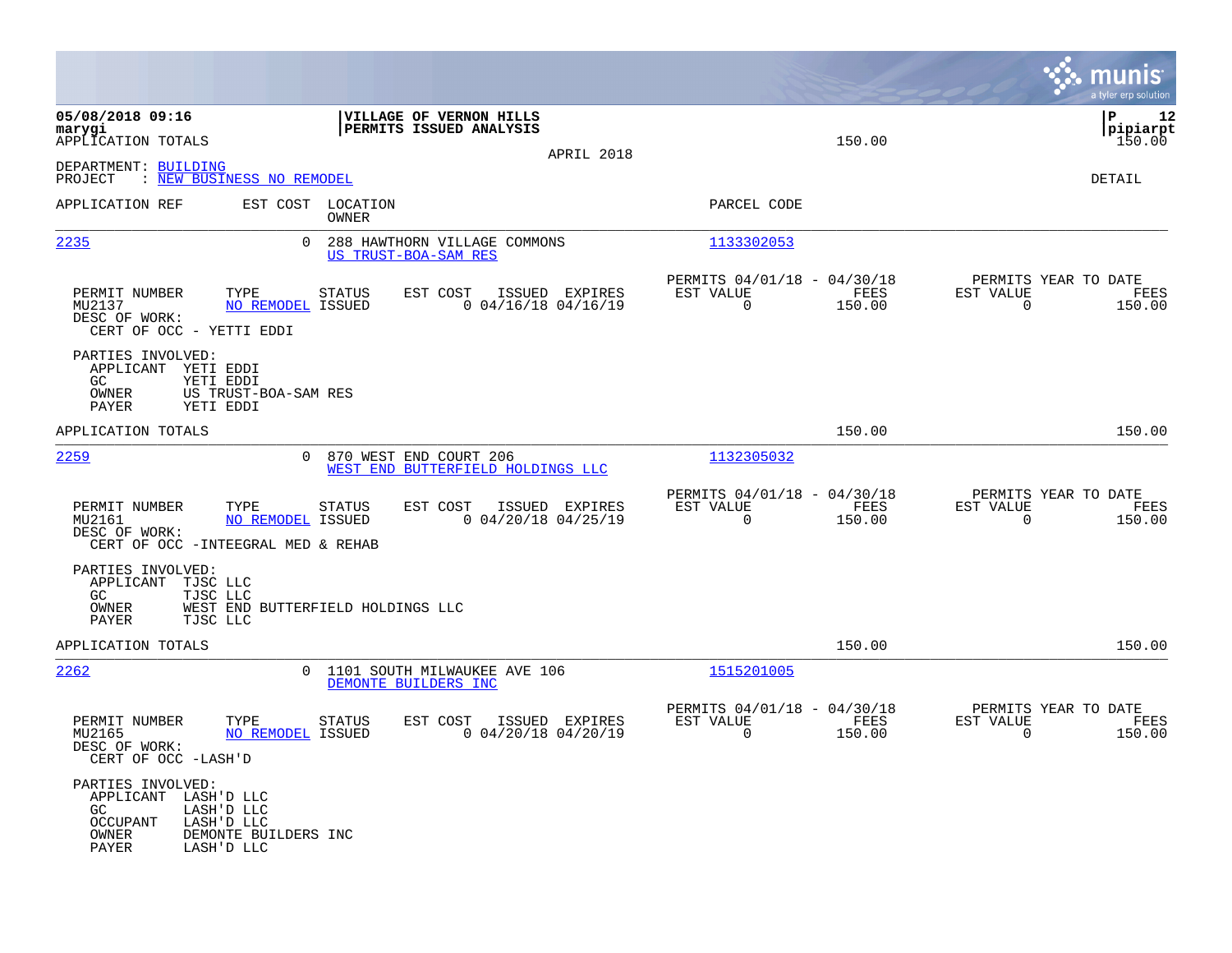|                                                                                                                                                                                                                 |                                                                                               | munis<br>a tyler erp solution                      |
|-----------------------------------------------------------------------------------------------------------------------------------------------------------------------------------------------------------------|-----------------------------------------------------------------------------------------------|----------------------------------------------------|
| 05/08/2018 09:16<br>VILLAGE OF VERNON HILLS<br>PERMITS ISSUED ANALYSIS<br>marygi<br>APPLICATION TOTALS<br>APRIL 2018                                                                                            | 150.00                                                                                        | ÞΡ<br>13<br> pipiarpt<br>150.00                    |
| DEPARTMENT: BUILDING<br>: NEW BUSINESS NO REMODEL<br>PROJECT                                                                                                                                                    |                                                                                               | <b>DETAIL</b>                                      |
| APPLICATION REF<br>EST COST LOCATION<br><b>OWNER</b>                                                                                                                                                            | PARCEL CODE                                                                                   |                                                    |
| 2284<br>208 HAWTHORN CTR<br>$\cap$<br>CENTENNIAL                                                                                                                                                                | 1133401086                                                                                    |                                                    |
| TYPE<br>PERMIT NUMBER<br><b>STATUS</b><br>EST COST<br>ISSUED EXPIRES<br>$0$ 04/25/18 04/25/19<br>MU2185<br>NO REMODEL ISSUED<br>DESC OF WORK:<br>CO - PAINTED PENGUIN                                           | PERMITS 04/01/18 - 04/30/18<br>EST VALUE<br>FEES<br>EST VALUE<br>$\Omega$<br>150.00           | PERMITS YEAR TO DATE<br>FEES<br>$\Omega$<br>150.00 |
| PARTIES INVOLVED:<br>APPLICANT<br>PAINTED PENGUIN<br>GC<br>PAINTED PENGUIN<br>PAINTED PENGUIN<br>OCCUPANT<br>OWNER<br>CENTENNIAL                                                                                |                                                                                               |                                                    |
| APPLICATION TOTALS                                                                                                                                                                                              | 150.00                                                                                        | 150.00                                             |
| 2299<br>701 NORTH MILWAUKEE AVE 354<br>$\Omega$<br>RIVERTREE AT VERNON HILLS PARTNERSHIP                                                                                                                        | 1503102005                                                                                    |                                                    |
| PERMIT NUMBER<br>TYPE<br><b>STATUS</b><br>EST COST<br>ISSUED EXPIRES<br>$0$ 04/30/18 05/07/19<br>MU2203<br>NO REMODEL ISSUED<br>DESC OF WORK:<br>CERT OF OCC - PRECOR HOME FITNESS                              | PERMITS 04/01/18 - 04/30/18<br>EST VALUE<br><b>EST VALUE</b><br>FEES<br>$\mathbf 0$<br>150.00 | PERMITS YEAR TO DATE<br>FEES<br>150.00<br>$\Omega$ |
| PARTIES INVOLVED:<br>APPLICANT<br>PRECOR HOME FITNESS<br>PRECOR HOME FITNESS<br>GC.<br>OCCUPANT<br>PRECOR HOME FITNESS<br>RIVERTREE AT VERNON HILLS PARTNERSHIP<br>OWNER<br><b>PAYER</b><br>PRECOR HOME FITNESS |                                                                                               |                                                    |
| APPLICATION TOTALS<br>PROJECT TOTALS                                                                                                                                                                            | 150.00<br>$\mathbf 0$<br>900.00                                                               | 150.00<br>$\mathbf 0$<br>900.00                    |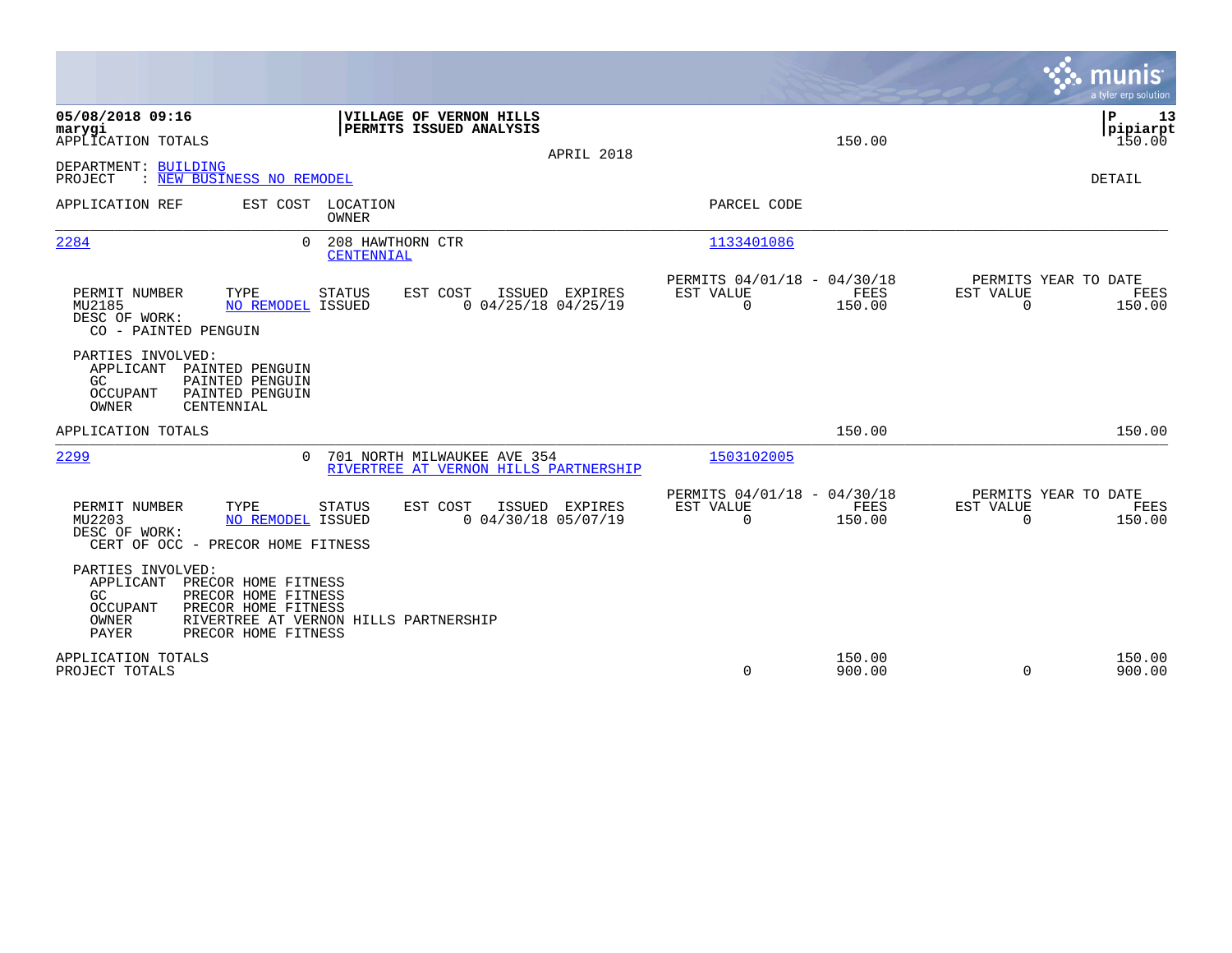|                                                                                   |                                                                                                                                                                          |                         |                                                    |            |                                                      |                |                       | <b>munis</b><br>a tyler erp solution  |
|-----------------------------------------------------------------------------------|--------------------------------------------------------------------------------------------------------------------------------------------------------------------------|-------------------------|----------------------------------------------------|------------|------------------------------------------------------|----------------|-----------------------|---------------------------------------|
| 05/08/2018 09:16<br>marygi                                                        |                                                                                                                                                                          |                         | VILLAGE OF VERNON HILLS<br>PERMITS ISSUED ANALYSIS | APRIL 2018 |                                                      |                |                       | $\mathbf P$<br>14<br> pipiarpt        |
| DEPARTMENT: BUILDING<br>PROJECT                                                   | : COMMERCIAL ROOFTOP HVAC                                                                                                                                                |                         |                                                    |            |                                                      |                |                       | DETAIL                                |
| APPLICATION REF                                                                   | EST COST                                                                                                                                                                 | LOCATION<br>OWNER       |                                                    |            | PARCEL CODE                                          |                |                       |                                       |
| 2280                                                                              | 6,100                                                                                                                                                                    | 909 FOREST EDGE DR      | R.W. RAMSEY REALTY CORP                            |            | 1515103036                                           |                |                       |                                       |
| PERMIT NUMBER<br>MU2182<br>DESC OF WORK:<br>ROOFTOP UNIT:                         | TYPE<br>RFTP HVAC<br>SAME LOCATION, SAME SIZE                                                                                                                            | <b>STATUS</b><br>ISSUED | EST COST<br>ISSUED<br>6,100 04/25/18 04/25/19      | EXPIRES    | PERMITS 04/01/18 - 04/30/18<br>EST VALUE<br>$\Omega$ | FEES<br>75.00  | EST VALUE<br>$\Omega$ | PERMITS YEAR TO DATE<br>FEES<br>75.00 |
| PARTIES INVOLVED:<br>APPLICANT<br>GC<br><b>HVAC</b><br>OCCUPANT<br>OWNER<br>PAYER | GENERAL MECHANICAL<br>ELECTRICIA ALL PRO ELECTRIC, INC<br>GENERAL MECHANICAL<br>GENERAL MECHANICAL<br>WURTH BAER SUPPLY<br>R.W. RAMSEY REALTY CORP<br>GENERAL MECHANICAL |                         |                                                    |            |                                                      |                |                       |                                       |
| APPLICATION TOTALS<br>PROJECT TOTALS                                              |                                                                                                                                                                          |                         |                                                    |            | 0                                                    | 75.00<br>75.00 | $\Omega$              | 75.00<br>75.00                        |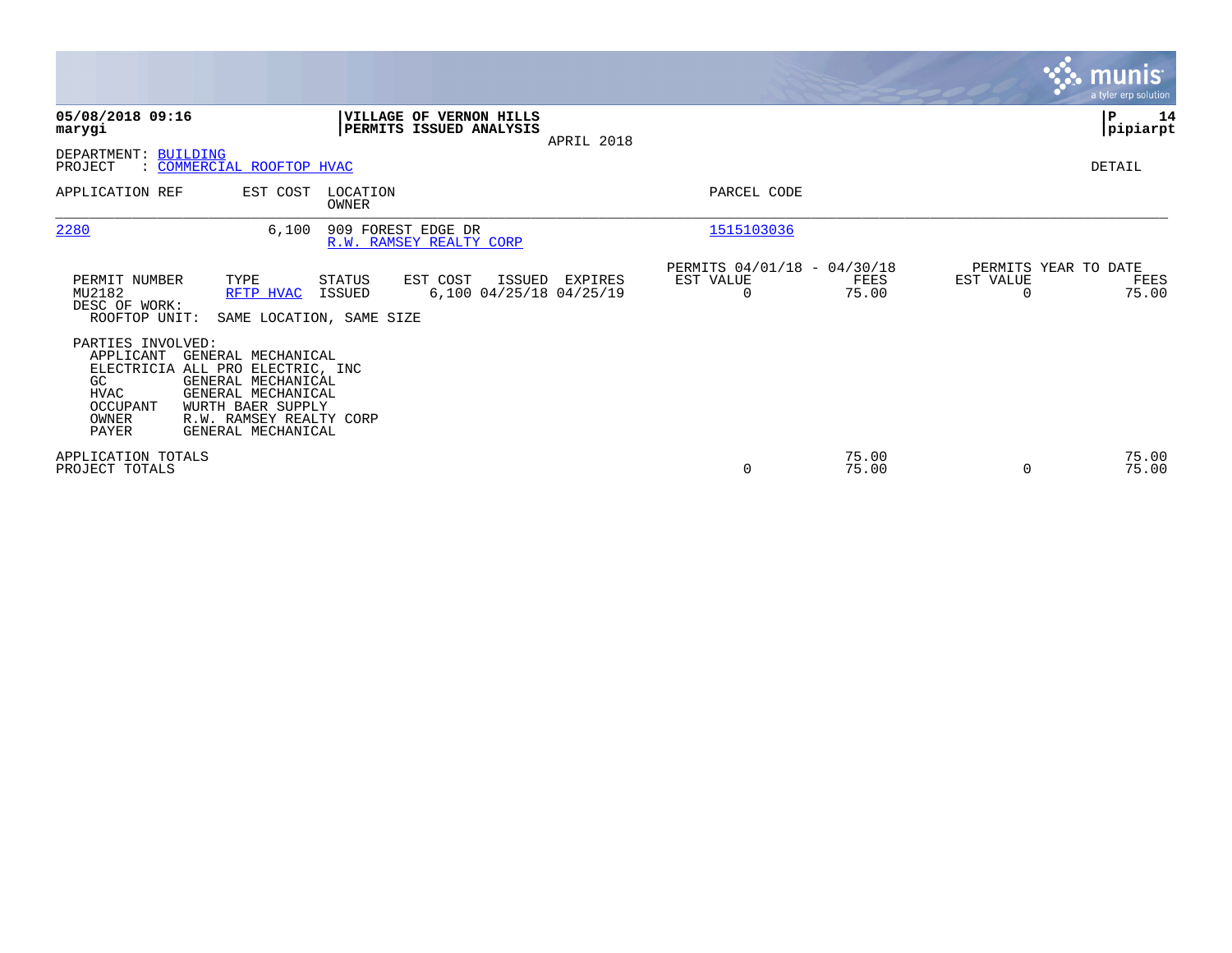|                                                                     |                                                                                                                                     |                         |                                                    |            |                                               |                |                                               | <b>munis</b><br>a tyler erp solution |
|---------------------------------------------------------------------|-------------------------------------------------------------------------------------------------------------------------------------|-------------------------|----------------------------------------------------|------------|-----------------------------------------------|----------------|-----------------------------------------------|--------------------------------------|
| 05/08/2018 09:16<br>marygi                                          |                                                                                                                                     |                         | VILLAGE OF VERNON HILLS<br>PERMITS ISSUED ANALYSIS | APRIL 2018 |                                               |                |                                               | P<br>15<br> pipiarpt                 |
| DEPARTMENT: BUILDING<br>PROJECT<br>: DECK                           |                                                                                                                                     |                         |                                                    |            |                                               |                |                                               | DETAIL                               |
| APPLICATION REF                                                     | EST COST                                                                                                                            | LOCATION<br>OWNER       |                                                    |            | PARCEL CODE                                   |                |                                               |                                      |
| 2178                                                                | 1,200                                                                                                                               | 205 COLONY CT           | YURIY & MARINA SIMONOFF                            |            | 1132407046                                    |                |                                               |                                      |
| PERMIT NUMBER<br>MU2140<br>DESC OF WORK:<br>DECK                    | TYPE<br><b>DECK</b>                                                                                                                 | <b>STATUS</b><br>ISSUED | EST COST<br>ISSUED<br>1,200 04/17/18 04/17/19      | EXPIRES    | PERMITS 04/01/18 - 04/30/18<br>EST VALUE<br>0 | FEES<br>30.00  | PERMITS YEAR TO DATE<br>EST VALUE<br>$\Omega$ | FEES<br>30.00                        |
| PARTIES INVOLVED:<br>APPLICANT<br>CARPENTER<br>GC<br>OWNER<br>PAYER | YURIY & MARINA SIMONOFF<br>YURIY & MARINA SIMONOFF<br>YURIY & MARINA SIMONOFF<br>YURIY & MARINA SIMONOFF<br>YURIY & MARINA SIMONOFF |                         |                                                    |            |                                               |                |                                               |                                      |
| APPLICATION TOTALS<br>PROJECT TOTALS                                |                                                                                                                                     |                         |                                                    |            | $\mathbf 0$                                   | 30.00<br>30.00 | 0                                             | 30.00<br>30.00                       |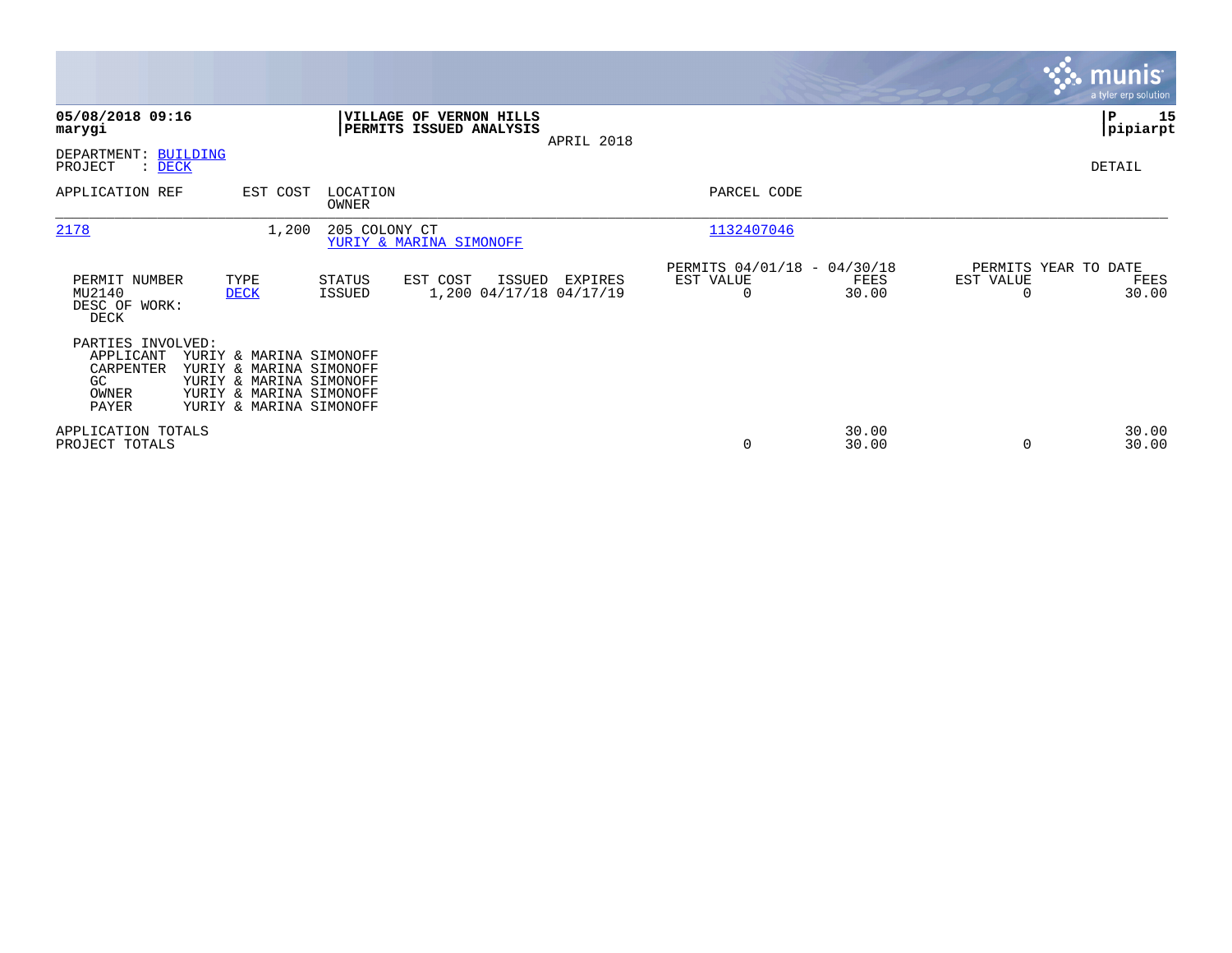|                                                                                                                                                                |                                                                                         |                                                                          | munis<br>a tyler erp solution                                  |
|----------------------------------------------------------------------------------------------------------------------------------------------------------------|-----------------------------------------------------------------------------------------|--------------------------------------------------------------------------|----------------------------------------------------------------|
| 05/08/2018 09:16<br>marygi                                                                                                                                     | VILLAGE OF VERNON HILLS<br>PERMITS ISSUED ANALYSIS<br>APRIL 2018                        |                                                                          | lР<br>16<br> pipiarpt                                          |
| DEPARTMENT: BUILDING<br>: DRIVEWAY<br>PROJECT                                                                                                                  |                                                                                         |                                                                          | <b>DETAIL</b>                                                  |
| APPLICATION REF<br>EST COST                                                                                                                                    | LOCATION<br><b>OWNER</b>                                                                | PARCEL CODE                                                              |                                                                |
| 2128<br>5,940                                                                                                                                                  | 302 COURT OF ELM<br><b>KIM SCHAFFNER</b>                                                | 1508108041                                                               |                                                                |
| PERMIT NUMBER<br>TYPE<br>MU2096<br><b>DRVWY</b><br>DESC OF WORK:<br>DRIVEWAY AND WALKWAY                                                                       | <b>STATUS</b><br>EST COST<br>ISSUED EXPIRES<br>5,940 04/04/18 04/04/19<br>ISSUED        | PERMITS 04/01/18 - 04/30/18<br>EST VALUE<br>FEES<br>$\mathbf 0$<br>59.40 | PERMITS YEAR TO DATE<br>EST VALUE<br>FEES<br>59.40<br>0        |
| PARTIES INVOLVED:<br>APPLICANT<br>KIM SCHAFFNER<br>ANGELS LANDSCAPING SERVICE<br>GC<br>GC<br>KIM SCHAFFNER<br>OWNER<br>KIM SCHAFFNER<br>PAYER<br>KIM SCHAFFNER |                                                                                         |                                                                          |                                                                |
| APPLICATION TOTALS                                                                                                                                             |                                                                                         | 59.40                                                                    | 59.40                                                          |
| 2161<br>1,750                                                                                                                                                  | 1624 CYPRESS POINTE DR<br>SINDEE R SOMMER                                               | 1129403009                                                               |                                                                |
| PERMIT NUMBER<br>TYPE<br>MU2101<br><b>DRVWY</b><br>DESC OF WORK:<br>ADDING ON TO DRIVEWAY                                                                      | EST COST<br>ISSUED EXPIRES<br><b>STATUS</b><br>1,750 04/05/18 04/11/19<br><b>ISSUED</b> | PERMITS 04/01/18 - 04/30/18<br>EST VALUE<br>FEES<br>$\mathbf 0$<br>50.00 | PERMITS YEAR TO DATE<br>EST VALUE<br>FEES<br>50.00<br>0        |
| PARTIES INVOLVED:<br>APPLICANT OMID AMJADI<br>GE CONCRETE<br>GC<br>OWNER<br>SINDEE R SOMMER<br>PAYER<br>OMID AMJADI                                            |                                                                                         |                                                                          |                                                                |
| APPLICATION TOTALS                                                                                                                                             |                                                                                         | 50.00                                                                    | 50.00                                                          |
| 2176<br>4,340                                                                                                                                                  | 301 RICHARD CT<br><b>JIN SONG</b>                                                       | 1508108072                                                               |                                                                |
| PERMIT NUMBER<br>TYPE<br>MU2138<br><b>DRVWY</b><br>DESC OF WORK:<br>DRIVEWAY                                                                                   | <b>STATUS</b><br>EST COST<br>ISSUED EXPIRES<br>4,340 04/16/18 04/16/19<br><b>ISSUED</b> | PERMITS 04/01/18 - 04/30/18<br>EST VALUE<br>FEES<br>$\Omega$<br>50.00    | PERMITS YEAR TO DATE<br>EST VALUE<br>FEES<br>$\Omega$<br>50.00 |
| PARTIES INVOLVED:<br>APPLICANT<br>JIN SONG<br>CONCRETE<br>GC<br>JIN SONG<br>JIN SONG<br>OWNER<br>JIN SONG<br>PAYER                                             | MACIAS CONCRETE & CONSTRUCTION                                                          |                                                                          |                                                                |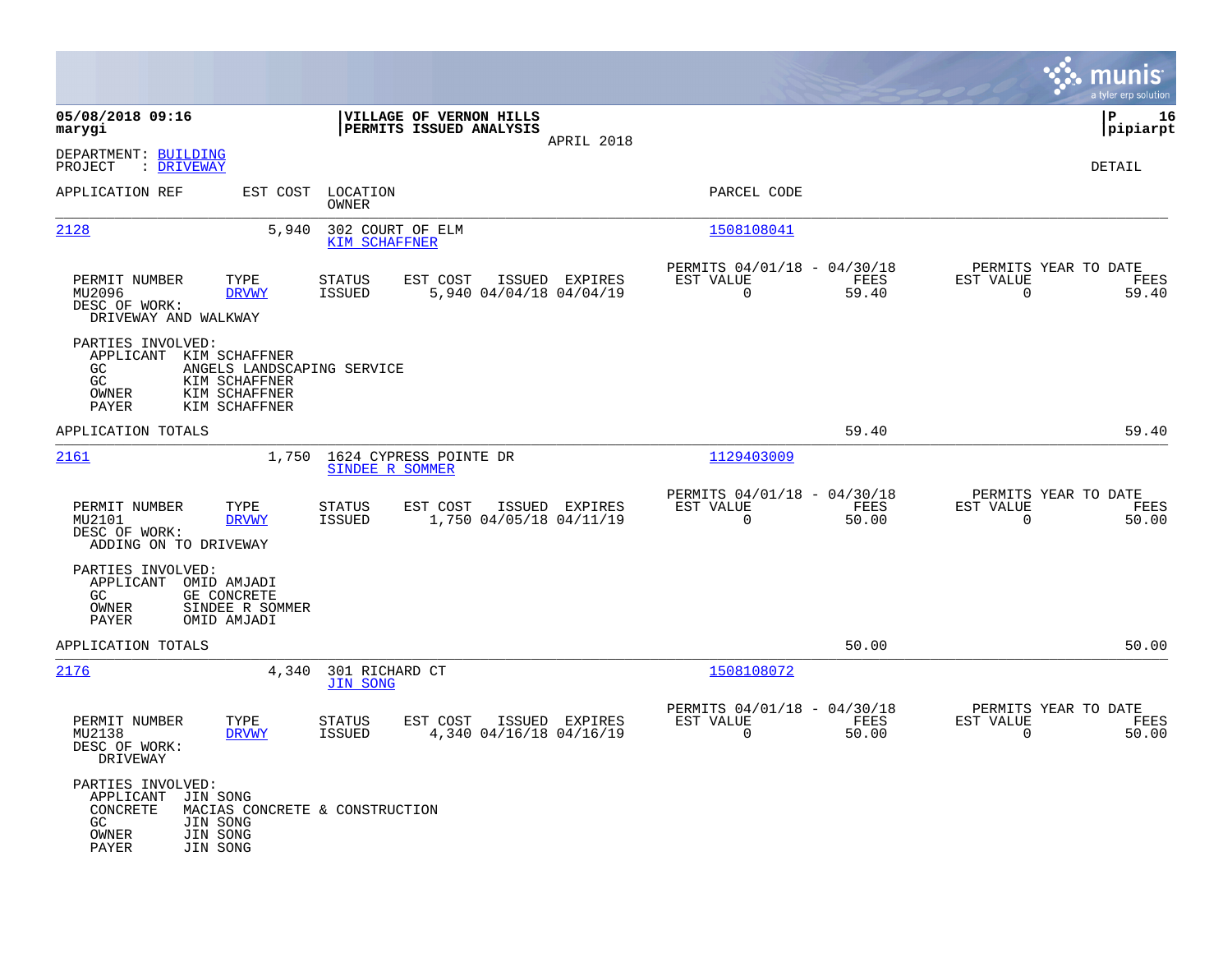|                                                                                     |                                                                                                                                                         |                                                         |                                            |                                                      |                       |                                                  | munis<br>a tyler erp solution |
|-------------------------------------------------------------------------------------|---------------------------------------------------------------------------------------------------------------------------------------------------------|---------------------------------------------------------|--------------------------------------------|------------------------------------------------------|-----------------------|--------------------------------------------------|-------------------------------|
| 05/08/2018 09:16<br>marygi<br>APPLICATION TOTALS                                    |                                                                                                                                                         | VILLAGE OF VERNON HILLS<br>PERMITS ISSUED ANALYSIS      |                                            |                                                      | 50.00                 |                                                  | P<br>17<br> pipiarpt<br>50.00 |
| DEPARTMENT: BUILDING<br>PROJECT<br>: DRIVEWAY                                       |                                                                                                                                                         |                                                         | APRIL 2018                                 |                                                      |                       |                                                  | DETAIL                        |
| APPLICATION REF                                                                     | EST COST                                                                                                                                                | LOCATION<br>OWNER                                       |                                            | PARCEL CODE                                          |                       |                                                  |                               |
| 2188                                                                                | 29,380                                                                                                                                                  | Manor Homes<br>MANORHOMES OF N.C. TOWN HOMEOWNERS ASSN. |                                            | 1133101390                                           |                       |                                                  |                               |
| PERMIT NUMBER<br>MU2098<br>DESC OF WORK:<br>DRIVEWAY APRONS & SAWCUTTING CURBS      | TYPE<br>STATUS<br><b>ISSUED</b><br><b>DRVWY</b>                                                                                                         | EST COST                                                | ISSUED EXPIRES<br>29,380 04/04/18 04/04/19 | PERMITS 04/01/18 - 04/30/18<br>EST VALUE<br>$\Omega$ | <b>FEES</b><br>293.80 | PERMITS YEAR TO DATE<br>EST VALUE<br>$\mathbf 0$ | FEES<br>293.80                |
| PARTIES INVOLVED:<br>APPLICANT<br>GC<br>OWNER<br>PAYER                              | FRANK'S CONCRETE COMPANY<br>FRANK'S CONCRETE COMPANY<br>MANORHOMES OF N.C. TOWN HOMEOWNERS ASSN.<br>FRANK'S CONCRETE COMPANY                            |                                                         |                                            |                                                      |                       |                                                  |                               |
| APPLICATION TOTALS                                                                  |                                                                                                                                                         |                                                         |                                            |                                                      | 293.80                |                                                  | 293.80                        |
| 2199                                                                                | 4,800                                                                                                                                                   | 610 ONTARIO ST<br>THOMAS A & ROSAMOND N PETTENON        |                                            | 1509314014                                           |                       |                                                  |                               |
| PERMIT NUMBER<br>MU2145<br>DESC OF WORK:<br>REPLACE DRIVEWAY                        | TYPE<br><b>STATUS</b><br>COMPLT<br><b>DRVWY</b>                                                                                                         | EST COST                                                | ISSUED EXPIRES<br>4,800 04/17/18 04/17/19  | PERMITS 04/01/18 - 04/30/18<br>EST VALUE<br>0        | FEES<br>50.00         | PERMITS YEAR TO DATE<br>EST VALUE<br>$\mathbf 0$ | FEES<br>50.00                 |
| PARTIES INVOLVED:<br>APPLICANT<br>CONCRETE<br>GC<br>OWNER<br>PAYER                  | THOMAS A & ROSAMOND N PETTENON<br>DAVE'S CONCRETE<br>THOMAS A & ROSAMOND N PETTENON<br>THOMAS A & ROSAMOND N PETTENON<br>THOMAS A & ROSAMOND N PETTENON |                                                         |                                            |                                                      |                       |                                                  |                               |
| APPLICATION TOTALS                                                                  |                                                                                                                                                         |                                                         |                                            |                                                      | 50.00                 |                                                  | 50.00                         |
| 2204                                                                                | 29,259                                                                                                                                                  | Grosse Pointe Townhomes<br>PLACEHOLDER                  |                                            | 1506419001                                           |                       |                                                  |                               |
| PERMIT NUMBER<br>MU2111<br>DESC OF WORK:<br>COMMON AREAS & DRIVEWAYS: BLOOMFIELD CT | TYPE<br><b>STATUS</b><br><b>DRVWY</b><br><b>ISSUED</b>                                                                                                  | EST COST                                                | ISSUED EXPIRES<br>29,259 04/09/18 04/09/19 | PERMITS 04/01/18 - 04/30/18<br>EST VALUE<br>$\Omega$ | FEES<br>292.59        | PERMITS YEAR TO DATE<br>EST VALUE<br>$\mathbf 0$ | FEES<br>292.59                |
| PARTIES INVOLVED:<br>APPLICANT<br>GC<br>OWNER<br>PLACEHOLDER<br>PAYER               | PETERSEN SEAL COATING & PAVING<br>PETERSEN SEAL COATING & PAVING<br>PETERSEN SEAL COATING & PAVING                                                      |                                                         |                                            |                                                      |                       |                                                  |                               |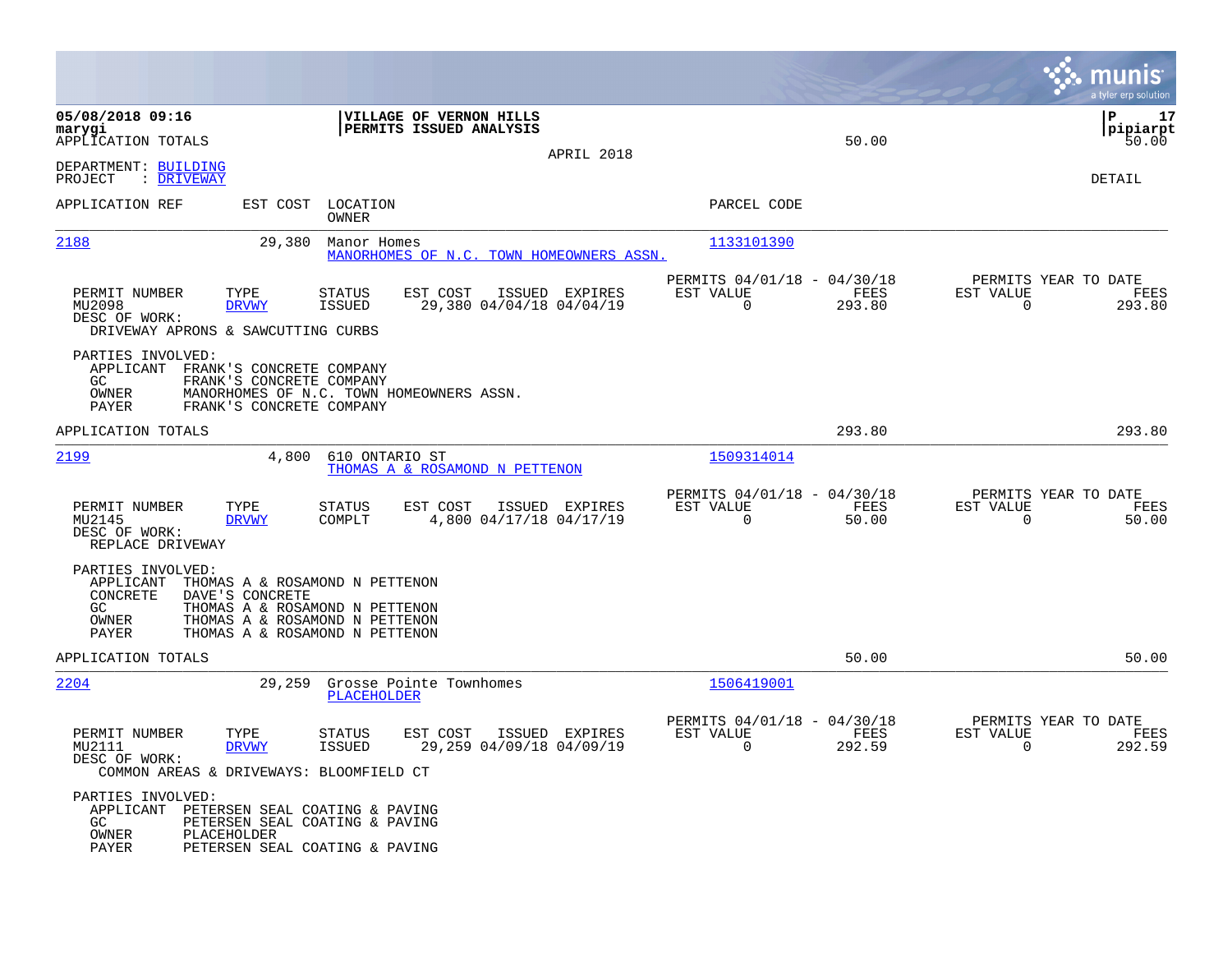|                                                                                                                                                                 |                                                                                                                              |                                              |                                                         |                  | munis<br>a tyler erp solution                                     |
|-----------------------------------------------------------------------------------------------------------------------------------------------------------------|------------------------------------------------------------------------------------------------------------------------------|----------------------------------------------|---------------------------------------------------------|------------------|-------------------------------------------------------------------|
| 05/08/2018 09:16<br>marygi<br>APPLICATION TOTALS                                                                                                                | VILLAGE OF VERNON HILLS<br>PERMITS ISSUED ANALYSIS                                                                           | APRIL 2018                                   |                                                         | 292.59           | P<br>18<br> pipiarpt<br>292.59                                    |
| DEPARTMENT: BUILDING<br>: DRIVEWAY<br>PROJECT                                                                                                                   |                                                                                                                              |                                              |                                                         |                  | DETAIL                                                            |
| APPLICATION REF                                                                                                                                                 | LOCATION<br>EST COST<br>OWNER                                                                                                |                                              | PARCEL CODE                                             |                  |                                                                   |
| 2213                                                                                                                                                            | 2,000<br>823 CHERRY VALLEY RD<br>WIRAT & WEERAPAN WUNGWATTANA                                                                |                                              | 1507206031                                              |                  |                                                                   |
| PERMIT NUMBER<br>TYPE<br>MU2148<br><b>DRVWY</b><br>DESC OF WORK:<br>DRIVEWAY                                                                                    | EST COST<br>STATUS<br>ISSUED                                                                                                 | ISSUED<br>EXPIRES<br>2,000 04/18/18 04/18/19 | PERMITS 04/01/18 - 04/30/18<br>EST VALUE<br>0           | FEES<br>50.00    | PERMITS YEAR TO DATE<br>EST VALUE<br>FEES<br>$\mathbf 0$<br>50.00 |
| PARTIES INVOLVED:<br>APPLICANT<br>CONCRETE<br>GC.<br>OWNER                                                                                                      | WIRAT & WEERAPAN WUNGWATTANA<br>WIRAT & WEERAPAN WUNGWATTANA<br>WIRAT & WEERAPAN WUNGWATTANA<br>WIRAT & WEERAPAN WUNGWATTANA |                                              |                                                         |                  |                                                                   |
| APPLICATION TOTALS                                                                                                                                              |                                                                                                                              |                                              |                                                         | 50.00            | 50.00                                                             |
| 2224                                                                                                                                                            | 107 DICKINSON CT<br>7,700<br><b>JAMES SAMUEL</b>                                                                             |                                              | 1132201033                                              |                  |                                                                   |
| PERMIT NUMBER<br>TYPE<br>MU2195<br><b>DRVWY</b><br>DESC OF WORK:<br>DRIVEWAY AND GARAGE FLOOR                                                                   | EST COST<br>STATUS<br><b>ISSUED</b>                                                                                          | ISSUED EXPIRES<br>7,700 04/27/18 04/27/19    | PERMITS 04/01/18 - 04/30/18<br>EST VALUE<br>$\mathbf 0$ | FEES<br>77.00    | PERMITS YEAR TO DATE<br>EST VALUE<br>FEES<br>$\mathbf 0$<br>77.00 |
| PARTIES INVOLVED:<br>APPLICANT<br><b>JAMES SAMUEL</b><br>CONCRETE<br>GC.<br><b>JAMES SAMUEL</b><br>OWNER<br><b>JAMES SAMUEL</b><br>PAYER<br><b>JAMES SAMUEL</b> | ZEPEDAS CONCRETE & BRICK PAVING                                                                                              |                                              |                                                         |                  |                                                                   |
| APPLICATION TOTALS                                                                                                                                              |                                                                                                                              |                                              |                                                         | 77.00            | 77.00                                                             |
| 2234                                                                                                                                                            | 192,695<br>NCT TOWNHOME 1<br>NEW CENTURY TOWN TOWNHOUSE ASSOC #1                                                             |                                              | 1132408071                                              |                  |                                                                   |
| PERMIT NUMBER<br>TYPE<br>MU2136<br><b>DRVWY</b><br>DESC OF WORK:<br>REPLACE DRIVEWAYS & WALKWAYS                                                                | <b>STATUS</b><br>EST COST<br><b>ISSUED</b>                                                                                   | ISSUED EXPIRES<br>192,695 04/16/18 04/16/19  | PERMITS 04/01/18 - 04/30/18<br>EST VALUE<br>0           | FEES<br>1,926.95 | PERMITS YEAR TO DATE<br>EST VALUE<br>FEES<br>1,926.95<br>0        |
| PARTIES INVOLVED:<br>APPLICANT LMS CONSTRUCTION INC<br>GC<br>M. LOPEZ CONCRETE<br>GC<br>OWNER<br>PAYER                                                          | GUILLEN ASPHALT PAVING SEALCOATING<br>NEW CENTURY TOWN TOWNHOUSE ASSOC #1<br>LMS CONSTRUCTION INC                            |                                              |                                                         |                  |                                                                   |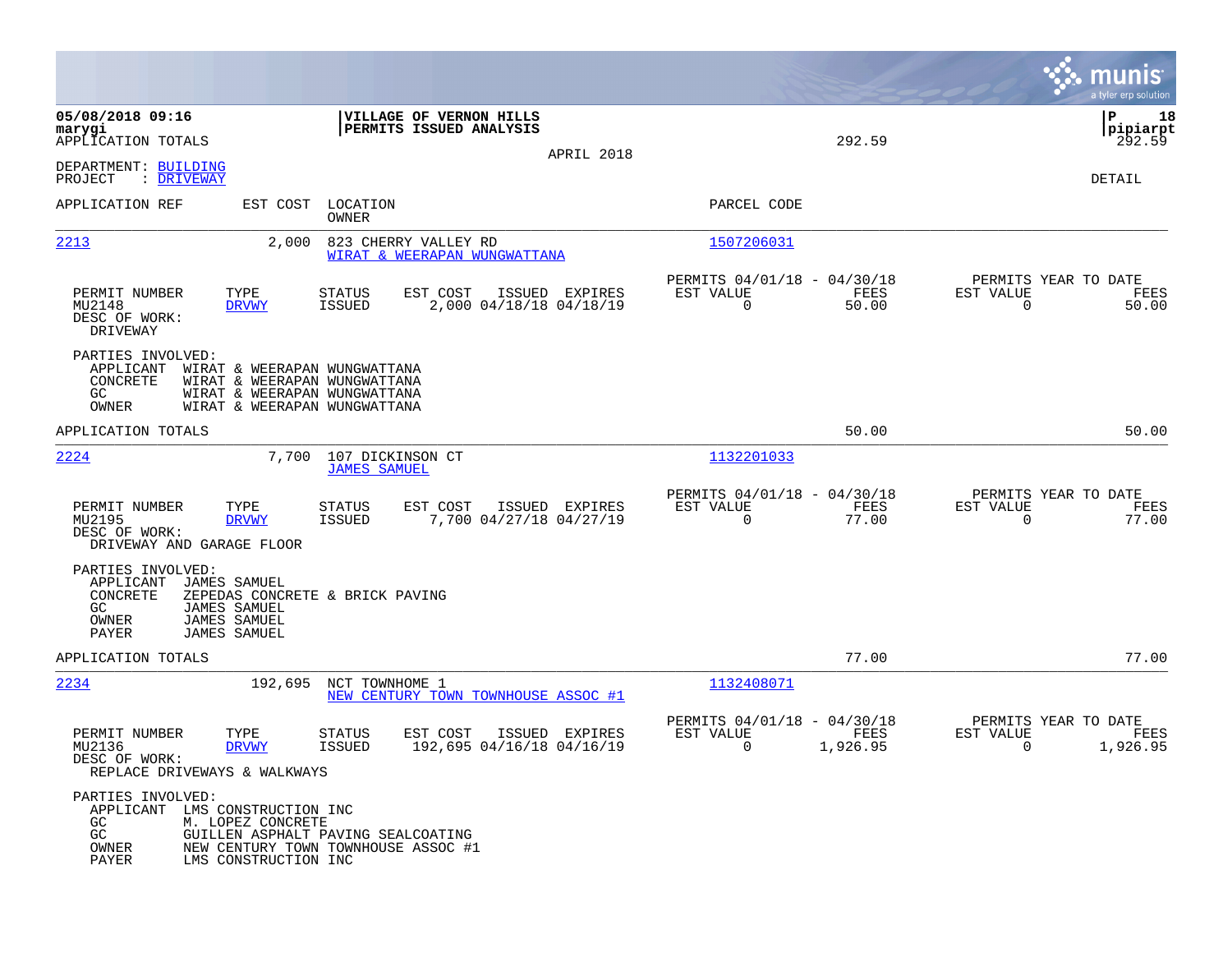|                                               |          |                                                           |            |             |                      |   | $\cdot$ munis $\cdot$<br>a tyler erp solution |
|-----------------------------------------------|----------|-----------------------------------------------------------|------------|-------------|----------------------|---|-----------------------------------------------|
| 05/08/2018 09:16<br>marygi                    |          | <b>VILLAGE OF VERNON HILLS</b><br>PERMITS ISSUED ANALYSIS | APRIL 2018 |             |                      |   | 19<br>P<br> pipiarpt                          |
| DEPARTMENT: BUILDING<br>PROJECT<br>: DRIVEWAY |          |                                                           |            |             |                      |   | DETAIL                                        |
| APPLICATION REF                               | EST COST | LOCATION<br>OWNER                                         |            | PARCEL CODE |                      |   |                                               |
| APPLICATION TOTALS<br>PROJECT TOTALS          |          |                                                           |            |             | 1,926.95<br>2,849.74 | 0 | 1,926.95<br>2,849.74                          |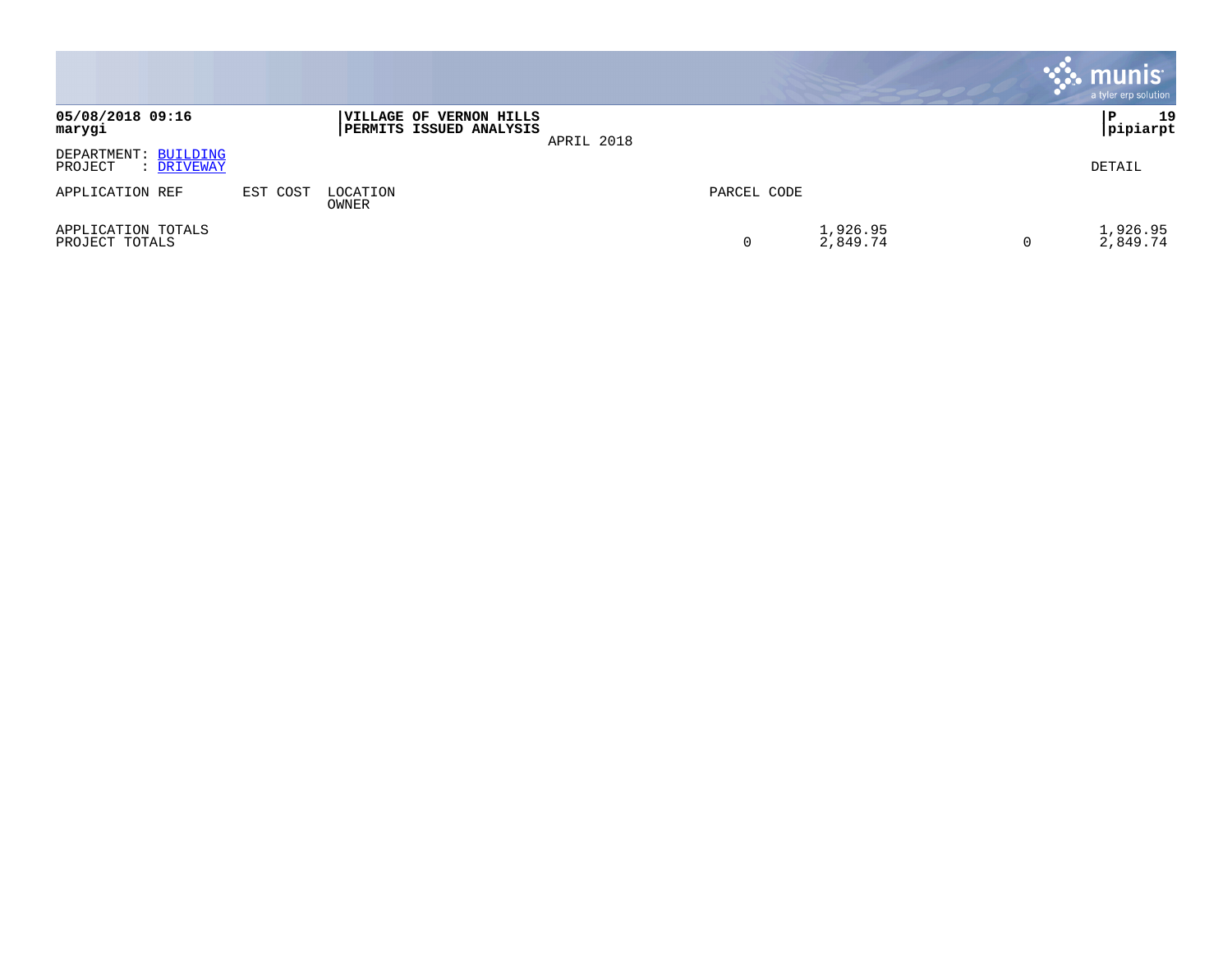|                                                                                                                                                                                                                    |                                                                                  |                                                                          | munis<br>a tyler erp solution                                     |
|--------------------------------------------------------------------------------------------------------------------------------------------------------------------------------------------------------------------|----------------------------------------------------------------------------------|--------------------------------------------------------------------------|-------------------------------------------------------------------|
| 05/08/2018 09:16<br>marygi                                                                                                                                                                                         | VILLAGE OF VERNON HILLS<br>PERMITS ISSUED ANALYSIS                               |                                                                          | 20<br> P<br> pipiarpt                                             |
| DEPARTMENT: BUILDING<br>PROJECT<br>$\colon$ FENCE                                                                                                                                                                  | APRIL 2018                                                                       |                                                                          | DETAIL                                                            |
| APPLICATION REF<br>EST COST                                                                                                                                                                                        | LOCATION<br>OWNER                                                                | PARCEL CODE                                                              |                                                                   |
| 2137<br>4,000                                                                                                                                                                                                      | 301 APPLETON DR<br>YELENA & ALEKSANDR NUDELMAN                                   | 1505203012                                                               |                                                                   |
| TYPE<br>PERMIT NUMBER<br>MU2103<br><b>FENCE</b><br>DESC OF WORK:<br>FENCE                                                                                                                                          | STATUS<br>EST COST<br>ISSUED EXPIRES<br><b>ISSUED</b><br>4,000 04/05/18 04/05/19 | PERMITS 04/01/18 - 04/30/18<br>EST VALUE<br>FEES<br>$\mathbf 0$<br>50.00 | PERMITS YEAR TO DATE<br>EST VALUE<br>FEES<br>$\mathbf 0$<br>50.00 |
| PARTIES INVOLVED:<br>APPLICANT<br>YELENA & ALEKSANDR NUDELMAN<br>FENCE<br><b>ASPEN FENCE</b><br>GC.<br>YELENA & ALEKSANDR NUDELMAN<br>OWNER<br>YELENA & ALEKSANDR NUDELMAN<br>PAYER<br>YELENA & ALEKSANDR NUDELMAN |                                                                                  |                                                                          |                                                                   |
| APPLICATION TOTALS                                                                                                                                                                                                 |                                                                                  | 50.00                                                                    | 50.00                                                             |
| 2175<br>3,990                                                                                                                                                                                                      | 219 LASALLE ST<br><b>JENNIFER TYE-SPYTEK</b>                                     | 1509308012                                                               |                                                                   |
| PERMIT NUMBER<br>TYPE<br>MU2119<br><b>FENCE</b><br>DESC OF WORK:<br>FENCE                                                                                                                                          | STATUS<br>EST COST<br>ISSUED EXPIRES<br>3,990 04/11/18 04/16/19<br>COMPLT        | PERMITS 04/01/18 - 04/30/18<br>EST VALUE<br>FEES<br>$\mathbf 0$<br>50.00 | PERMITS YEAR TO DATE<br>EST VALUE<br>FEES<br>$\mathbf 0$<br>50.00 |
| PARTIES INVOLVED:<br>QUETZAL FENCE COMPANY<br>APPLICANT<br>FENCE<br><b>QUETZAL FENCE COMPANY</b><br>GC<br><b>QUETZAL FENCE COMPANY</b><br>JENNIFER TYE-SPYTEK<br>OWNER                                             |                                                                                  |                                                                          |                                                                   |
| APPLICATION TOTALS                                                                                                                                                                                                 |                                                                                  | 50.00                                                                    | 50.00                                                             |
| 2183<br>6,120                                                                                                                                                                                                      | 344N ADRIAN CT<br>BRETT TILLMAN                                                  | 1506402017                                                               |                                                                   |
| PERMIT NUMBER<br>TYPE<br>MU2162<br><b>FENCE</b><br>DESC OF WORK:<br>FENCE                                                                                                                                          | ISSUED EXPIRES<br>STATUS<br>EST COST<br>6,120 04/20/18 04/20/19<br><b>ISSUED</b> | PERMITS 04/01/18 - 04/30/18<br>EST VALUE<br>FEES<br>$\mathbf 0$<br>61.20 | PERMITS YEAR TO DATE<br>EST VALUE<br>FEES<br>0<br>61.20           |
| PARTIES INVOLVED:<br>APPLICANT<br>ADVANCE FENCE<br>FENCE<br>ADVANCE FENCE<br>GC<br><b>ADVANCE FENCE</b><br>OWNER<br>BRETT TILLMAN                                                                                  |                                                                                  |                                                                          |                                                                   |
| APPLICATION TOTALS                                                                                                                                                                                                 |                                                                                  | 61.20                                                                    | 61.20                                                             |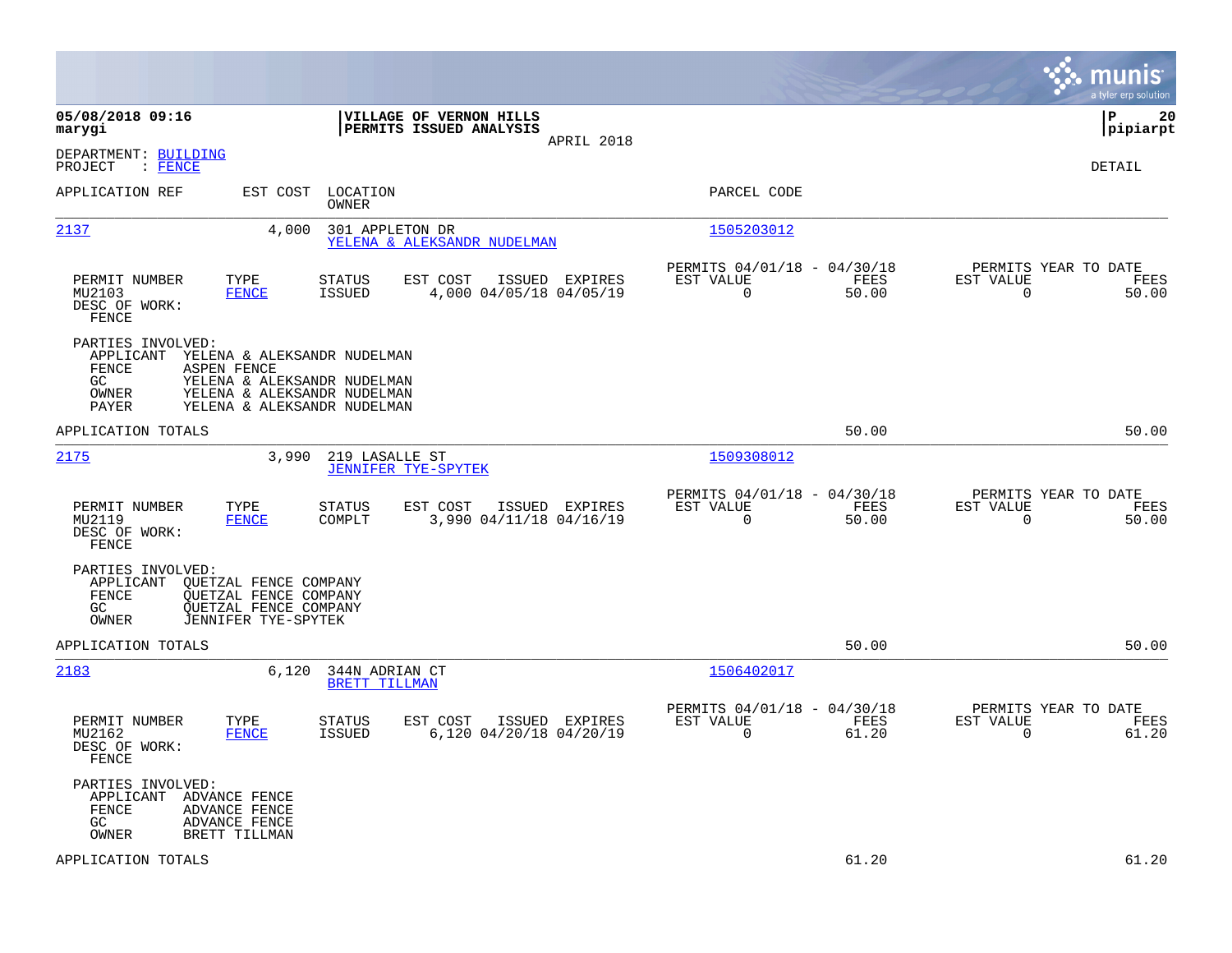|                                                                      |                                                                                             |                         |                                                    |                |                                                         |               |                                                  | munis<br>a tyler erp solution |
|----------------------------------------------------------------------|---------------------------------------------------------------------------------------------|-------------------------|----------------------------------------------------|----------------|---------------------------------------------------------|---------------|--------------------------------------------------|-------------------------------|
| 05/08/2018 09:16<br>marygi                                           |                                                                                             |                         | VILLAGE OF VERNON HILLS<br>PERMITS ISSUED ANALYSIS | APRIL 2018     |                                                         |               |                                                  | lР<br>21<br> pipiarpt         |
| DEPARTMENT: BUILDING<br>PROJECT<br>$:$ FENCE                         |                                                                                             |                         |                                                    |                |                                                         |               |                                                  | <b>DETAIL</b>                 |
| APPLICATION REF                                                      | EST COST                                                                                    | LOCATION<br>OWNER       |                                                    |                | PARCEL CODE                                             |               |                                                  |                               |
| 2185                                                                 | 3,350                                                                                       |                         | 732 NORTH LAKESIDE DR<br>LYNN HEPLER, TRUSTEE      |                | 1507201001                                              |               |                                                  |                               |
| PERMIT NUMBER<br>MU2139<br>DESC OF WORK:<br>FENCE                    | TYPE<br><b>FENCE</b>                                                                        | <b>STATUS</b><br>COMPLT | EST COST<br>3,350 04/16/18 04/27/19                | ISSUED EXPIRES | PERMITS 04/01/18 - 04/30/18<br>EST VALUE<br>0           | FEES<br>50.00 | PERMITS YEAR TO DATE<br>EST VALUE<br>0           | FEES<br>50.00                 |
| PARTIES INVOLVED:<br>APPLICANT<br>FENCE<br>GC<br>OWNER               | LYNN HEPLER, TRUSTEE<br><b>ACTION FENCE</b><br><b>ACTION FENCE</b><br>LYNN HEPLER, TRUSTEE  |                         |                                                    |                |                                                         |               |                                                  |                               |
| APPLICATION TOTALS                                                   |                                                                                             |                         |                                                    |                |                                                         | 50.00         |                                                  | 50.00                         |
| 2198                                                                 | 3,090                                                                                       | 303 AMHERST CT          | MICHAEL D & DONNA J ELLIS                          |                | 1504302022                                              |               |                                                  |                               |
| PERMIT NUMBER<br>MU2153<br>DESC OF WORK:<br>FENCE                    | TYPE<br><b>FENCE</b>                                                                        | STATUS<br><b>ISSUED</b> | EST COST<br>3,090 04/18/18 04/18/19                | ISSUED EXPIRES | PERMITS 04/01/18 - 04/30/18<br>EST VALUE<br>$\Omega$    | FEES<br>50.00 | PERMITS YEAR TO DATE<br>EST VALUE<br>$\mathbf 0$ | FEES<br>50.00                 |
| PARTIES INVOLVED:<br>APPLICANT ACTION FENCE<br>FENCE<br>GC.<br>OWNER | <b>ACTION FENCE</b><br><b>ACTION FENCE</b><br>MICHAEL D & DONNA J ELLIS                     |                         |                                                    |                |                                                         |               |                                                  |                               |
| APPLICATION TOTALS                                                   |                                                                                             |                         |                                                    |                |                                                         | 50.00         |                                                  | 50.00                         |
| 2233                                                                 | 1,300                                                                                       | <b>JONATHAN LIVERA</b>  | 1041 WEST ROYAL OAK DR                             |                | 1507209008                                              |               |                                                  |                               |
| PERMIT NUMBER<br>MU2201<br>DESC OF WORK:<br>FENCE                    | TYPE<br><b>FENCE</b>                                                                        | STATUS<br><b>ISSUED</b> | EST COST<br>1,300 04/30/18 05/04/19                | ISSUED EXPIRES | PERMITS 04/01/18 - 04/30/18<br>EST VALUE<br>$\mathbf 0$ | FEES<br>30.00 | PERMITS YEAR TO DATE<br>EST VALUE<br>$\mathbf 0$ | FEES<br>30.00                 |
| PARTIES INVOLVED:<br>APPLICANT<br>FENCE<br>GC<br>OWNER<br>PAYER      | JONATHAN LIVERA<br>JONATHAN LIVERA<br>JONATHAN LIVERA<br>JONATHAN LIVERA<br>JONATHAN LIVERA |                         |                                                    |                |                                                         |               |                                                  |                               |
| APPLICATION TOTALS                                                   |                                                                                             |                         |                                                    |                |                                                         | 30.00         |                                                  | 30.00                         |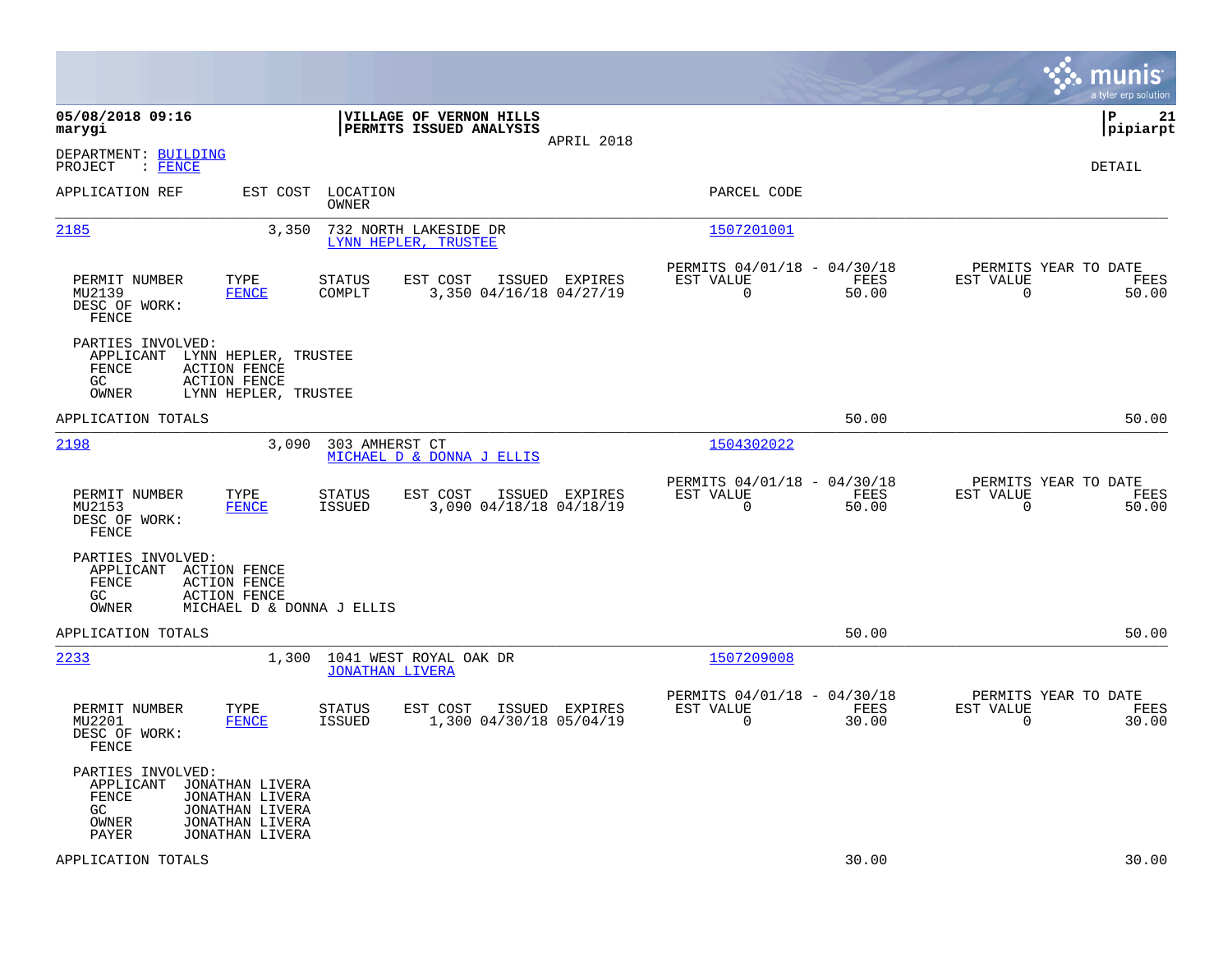|                                                        |                                                                         |                         |                                                           |            |                                                      |                 |                                   | <b>munis</b><br>a tyler erp solution |
|--------------------------------------------------------|-------------------------------------------------------------------------|-------------------------|-----------------------------------------------------------|------------|------------------------------------------------------|-----------------|-----------------------------------|--------------------------------------|
| 05/08/2018 09:16<br>marygi                             |                                                                         |                         | <b>VILLAGE OF VERNON HILLS</b><br>PERMITS ISSUED ANALYSIS | APRIL 2018 |                                                      |                 |                                   | 22<br>∣₽<br> pipiarpt                |
| DEPARTMENT: BUILDING<br>PROJECT<br>$\colon$ FENCE      |                                                                         |                         |                                                           |            |                                                      |                 |                                   | DETAIL                               |
| APPLICATION REF                                        | EST COST                                                                | LOCATION<br>OWNER       |                                                           |            | PARCEL CODE                                          |                 |                                   |                                      |
| 2246                                                   | 1,750                                                                   |                         | 458 CHESTERFIELD LN<br>ANDREW & PAMELA WASSERBERG         |            | 1508403015                                           |                 |                                   |                                      |
| PERMIT NUMBER<br>MU2196<br>DESC OF WORK:<br>FENCE      | TYPE<br><b>FENCE</b>                                                    | <b>STATUS</b><br>ISSUED | EST COST<br>ISSUED<br>1,750 04/30/18 04/30/19             | EXPIRES    | PERMITS 04/01/18 - 04/30/18<br>EST VALUE<br>$\Omega$ | FEES<br>50.00   | PERMITS YEAR TO DATE<br>EST VALUE | FEES<br>50.00                        |
| PARTIES INVOLVED:<br>APPLICANT<br>FENCE<br>GC<br>OWNER | MEJIA FENCE<br>MEJIA FENCE<br>MEJIA FENCE<br>ANDREW & PAMELA WASSERBERG |                         |                                                           |            |                                                      |                 |                                   |                                      |
| APPLICATION TOTALS<br>PROJECT TOTALS                   |                                                                         |                         |                                                           |            | 0                                                    | 50.00<br>341.20 | $\Omega$                          | 50.00<br>341.20                      |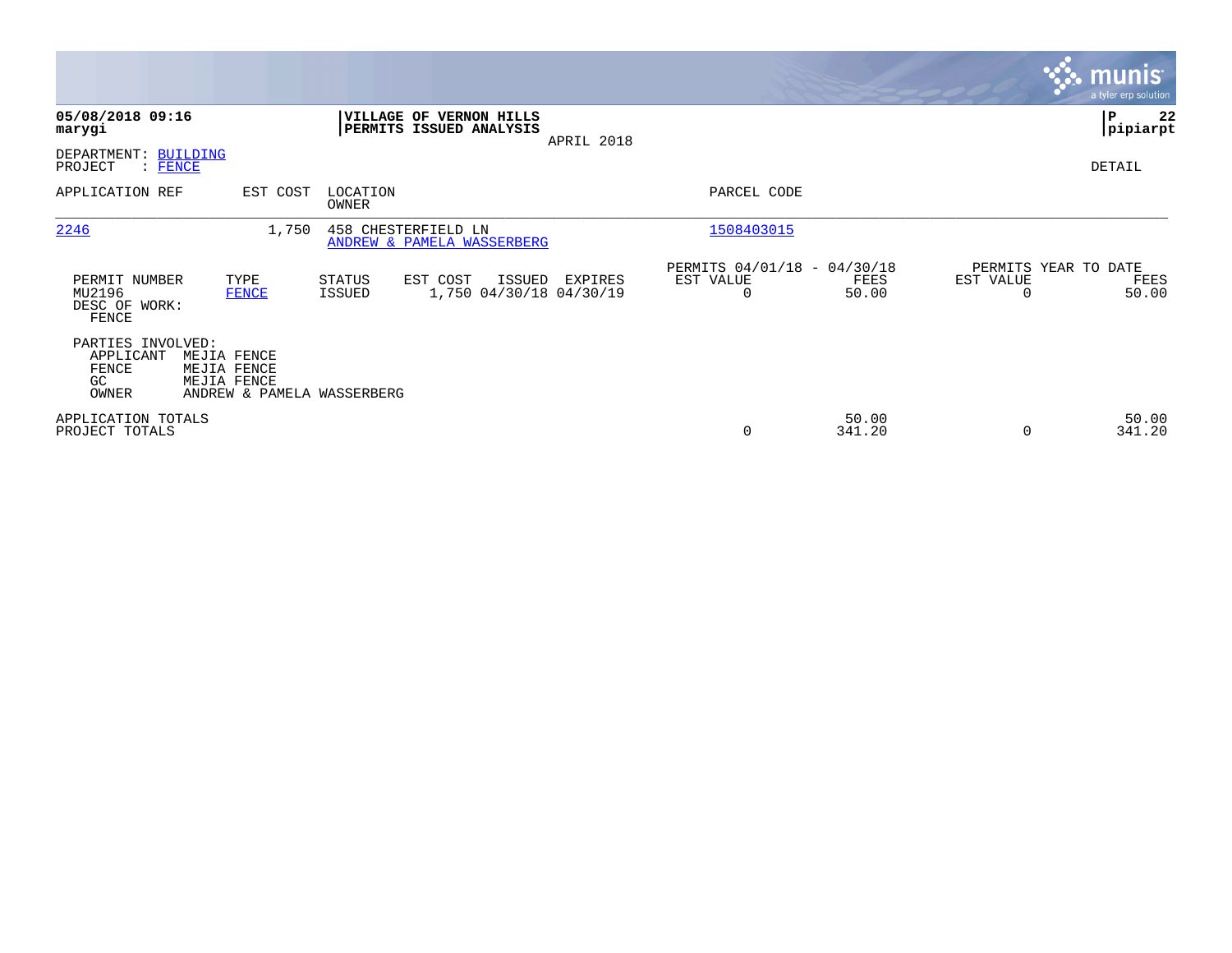|                                                                                                                                                                                    |                                                                                                                                                      |                                                                           | munis<br>a tyler erp solution                                      |
|------------------------------------------------------------------------------------------------------------------------------------------------------------------------------------|------------------------------------------------------------------------------------------------------------------------------------------------------|---------------------------------------------------------------------------|--------------------------------------------------------------------|
| 05/08/2018 09:16<br>marygi                                                                                                                                                         | VILLAGE OF VERNON HILLS<br>PERMITS ISSUED ANALYSIS<br>APRIL 2018                                                                                     |                                                                           | ΙP<br>23<br> pipiarpt                                              |
| DEPARTMENT: BUILDING<br>PROJECT<br>: <u>FIRE ALARM</u>                                                                                                                             |                                                                                                                                                      |                                                                           | DETAIL                                                             |
| APPLICATION REF<br>EST COST                                                                                                                                                        | LOCATION<br>OWNER                                                                                                                                    | PARCEL CODE                                                               |                                                                    |
| 2078<br>15,000                                                                                                                                                                     | 850 FOREST EDGE DR<br>FOREST EDGE LLC                                                                                                                | 1515101004                                                                |                                                                    |
| PERMIT NUMBER<br>TYPE<br>MU2093<br>DESC OF WORK:<br>FIRE ALARM                                                                                                                     | <b>STATUS</b><br>EST COST<br>ISSUED EXPIRES<br>15,000 04/03/18 04/03/19<br>FIRE ALARM ISSUED                                                         | PERMITS 04/01/18 - 04/30/18<br>EST VALUE<br>FEES<br>565.00<br>$\mathbf 0$ | PERMITS YEAR TO DATE<br>EST VALUE<br>FEES<br>$\mathbf 0$<br>565.00 |
| PARTIES INVOLVED:<br>ALARM<br>APPLICANT<br>GC.<br><b>OCCUPANT</b><br>OWNER<br>FOREST EDGE LLC<br>PAYER                                                                             | ARLINGTON SECIURITY CO LLC<br>ARLINGTON SECIURITY CO LLC<br>ARLINGTON SECIURITY CO LLC<br>NORTH EAST ILLINOIS COUNCIL,<br>ARLINGTON SECIURITY CO LLC |                                                                           |                                                                    |
| APPLICATION TOTALS                                                                                                                                                                 |                                                                                                                                                      | 565.00                                                                    | 565.00                                                             |
| 2147                                                                                                                                                                               | 18,000<br>313 EAST TOWNLINE RD<br>TARGET CORPORATION T-0833                                                                                          | 1504110008                                                                |                                                                    |
| PERMIT NUMBER<br>TYPE<br>MU2116<br>DESC OF WORK:<br>FIRE ALARM                                                                                                                     | EST COST<br>ISSUED EXPIRES<br>STATUS<br>FIRE ALARM ISSUED<br>18,000 04/10/18 04/25/19                                                                | PERMITS 04/01/18 - 04/30/18<br>EST VALUE<br>FEES<br>465.00<br>0           | PERMITS YEAR TO DATE<br>EST VALUE<br>FEES<br>465.00<br>0           |
| PARTIES INVOLVED:<br>ALARM<br>AHERN FIRE PROTECTION<br>APPLICANT<br>PEAK PLUMBING CO<br>AHERN FIRE PROTECTION<br>GC.<br><b>OCCUPANT</b><br>OWNER<br>PAYER<br>AHERN FIRE PROTECTION | TARGET CORPORATION T-0833<br>TARGET CORPORATION T-0833                                                                                               |                                                                           |                                                                    |
| APPLICATION TOTALS                                                                                                                                                                 |                                                                                                                                                      | 465.00                                                                    | 465.00                                                             |
| 2186                                                                                                                                                                               | 12,000<br>222 HAWTHORN CTR<br>CENTENNIAL                                                                                                             | 1133401086                                                                |                                                                    |
| PERMIT NUMBER<br>TYPE<br>MU2164<br>DESC OF WORK:<br>FIRE ALARM                                                                                                                     | STATUS<br>EST COST ISSUED EXPIRES<br>12,000 04/20/18 04/20/19<br>FIRE ALARM ISSUED                                                                   | PERMITS 04/01/18 - 04/30/18<br>EST VALUE<br>FEES<br>$\Omega$<br>475.00    | PERMITS YEAR TO DATE<br>EST VALUE<br>FEES<br>$\Omega$<br>475.00    |
| PARTIES INVOLVED:<br>ESSCOE , LLC<br>ALARM<br>APPLICANT ESSCOE , LLC<br>ESSCOE, LLC<br>GC.                                                                                         |                                                                                                                                                      |                                                                           |                                                                    |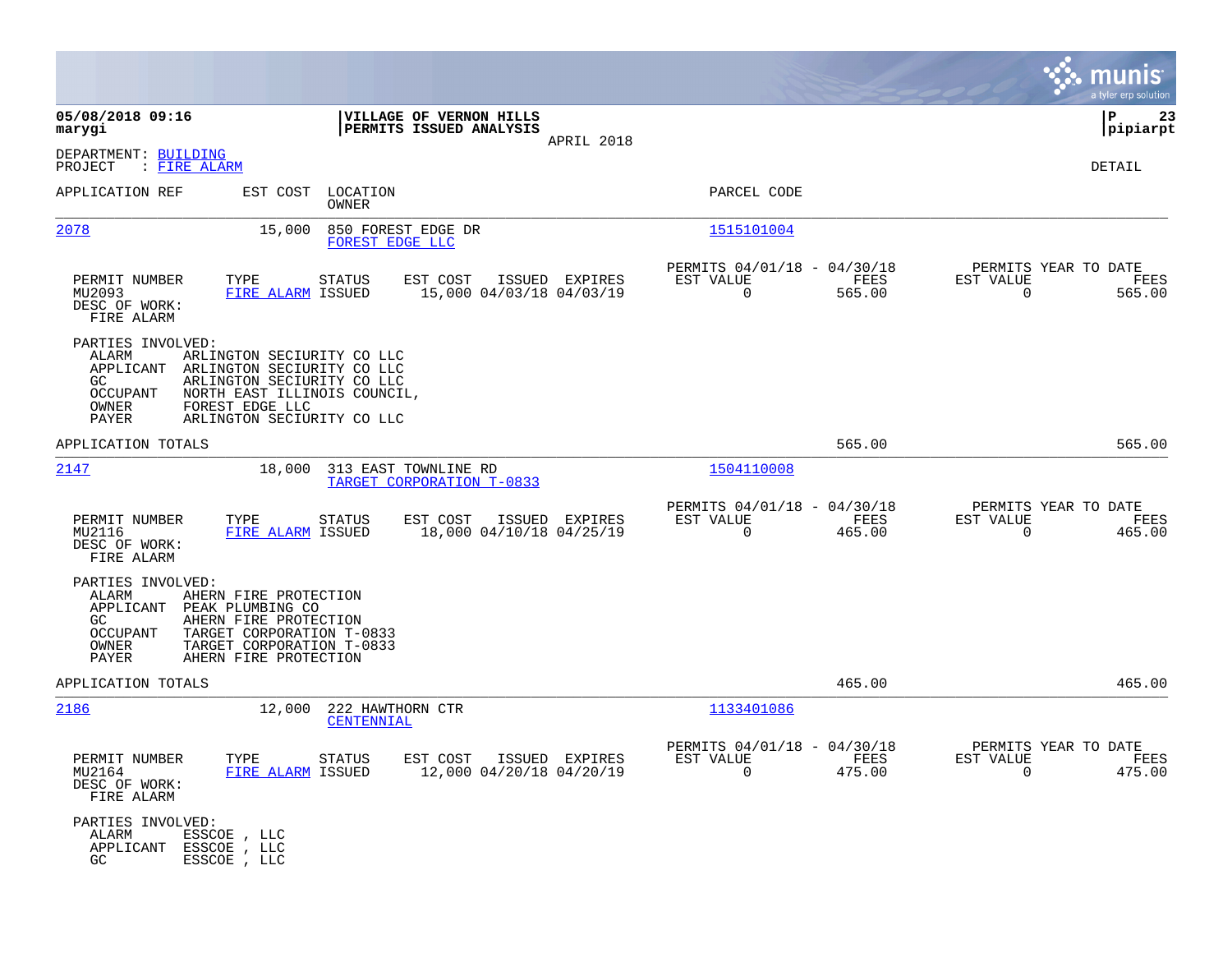|                                                                                                                                  |                                                                     | <b>munis</b><br>a tyler erp solution |
|----------------------------------------------------------------------------------------------------------------------------------|---------------------------------------------------------------------|--------------------------------------|
| 05/08/2018 09:16<br><b>IVILLAGE OF</b><br>marygi                                                                                 | <b>VERNON HILLS</b><br><b>PERMITS ISSUED ANALYSIS</b><br>APRIL 2018 | 24<br>P<br>pipiarpt                  |
| DEPARTMENT: BUILDING<br>PROJECT<br>: <u>FIRE ALARM</u>                                                                           |                                                                     | DETAIL                               |
| APPLICATION REF<br>EST COST<br>LOCATION<br>OWNER<br>OCCUPANT<br>VICTORIA'S SECRET<br>OWNER<br>CENTENNIAL<br>PAYER<br>ESSCOE, LLC | PARCEL CODE                                                         |                                      |
| APPLICATION TOTALS<br>PROJECT TOTALS                                                                                             | 475.00<br>0<br>1,505.00                                             | 475.00<br>1,505.00<br>0              |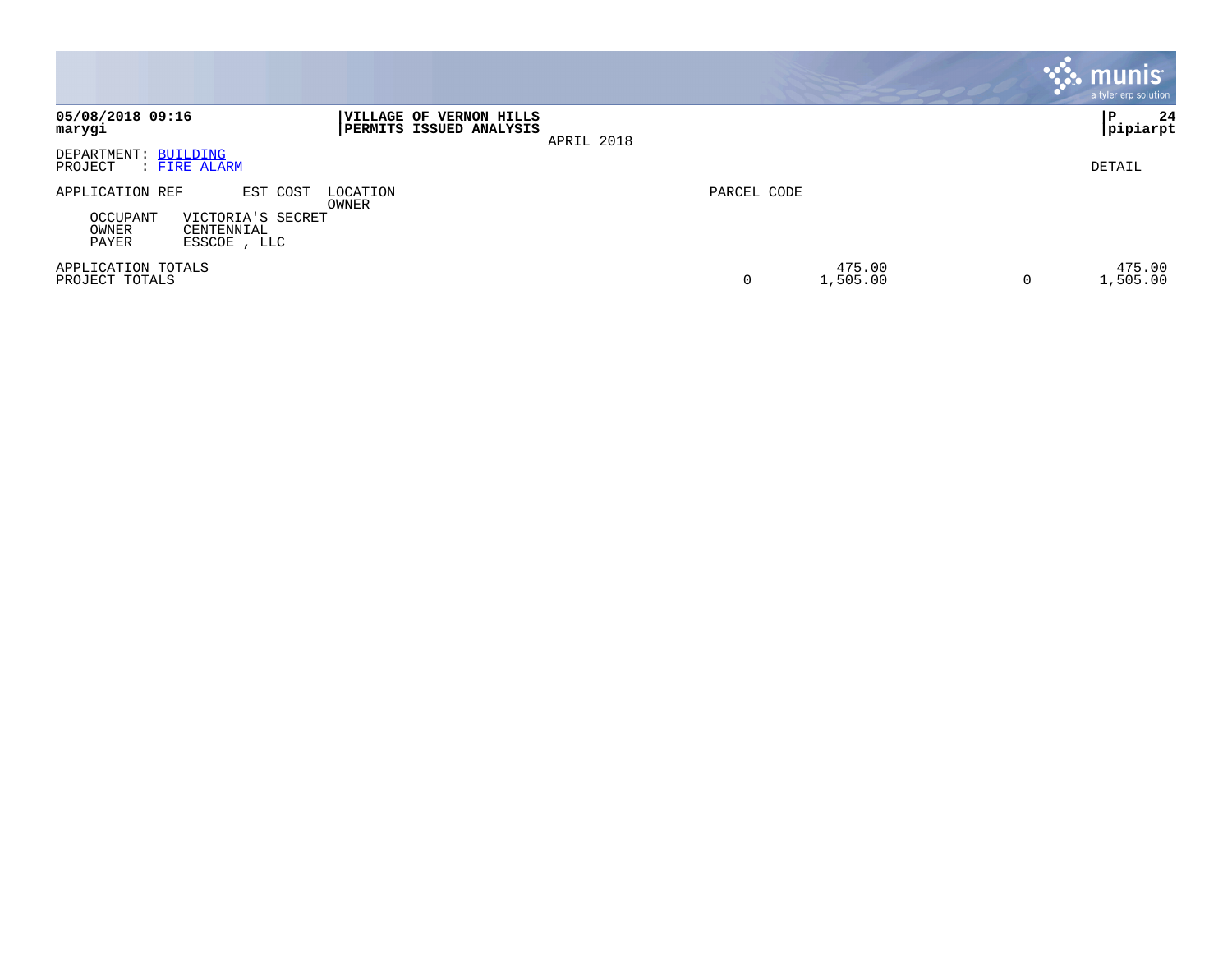|                                                                                                                        |                                                             |                                        |                                                    |                |                                                         |                |                                                  | munis<br>a tyler erp solution |
|------------------------------------------------------------------------------------------------------------------------|-------------------------------------------------------------|----------------------------------------|----------------------------------------------------|----------------|---------------------------------------------------------|----------------|--------------------------------------------------|-------------------------------|
| 05/08/2018 09:16<br>marygi                                                                                             |                                                             |                                        | VILLAGE OF VERNON HILLS<br>PERMITS ISSUED ANALYSIS |                |                                                         |                |                                                  | ΙP<br>25<br> pipiarpt         |
| DEPARTMENT: BUILDING<br>: FIRE SPRINKLER<br>PROJECT                                                                    |                                                             |                                        |                                                    | APRIL 2018     |                                                         |                |                                                  | DETAIL                        |
| APPLICATION REF                                                                                                        | EST COST                                                    | LOCATION<br>OWNER                      |                                                    |                | PARCEL CODE                                             |                |                                                  |                               |
| 2167                                                                                                                   | 14,200                                                      | PLACEHOLDER                            | 551 COUNCIL CIRCLE                                 |                | 1133213007                                              |                |                                                  |                               |
| PERMIT NUMBER<br>MU2189<br>DESC OF WORK:<br>FIRE SPRINKLER                                                             | TYPE<br>FIRE SPR                                            | <b>STATUS</b><br>ISSUED                | EST COST<br>14,200 04/26/18 04/26/19               | ISSUED EXPIRES | PERMITS 04/01/18 - 04/30/18<br>EST VALUE<br>$\Omega$    | FEES<br>342.00 | PERMITS YEAR TO DATE<br>EST VALUE<br>$\Omega$    | FEES<br>342.00                |
| PARTIES INVOLVED:<br>APPLICANT NOVA FIRE PROTECTION<br>FIRE SPRIN NOVA FIRE PROTECTION<br>GC.<br>OWNER<br>PAYER        | NOVA FIRE PROTECTION<br>PLACEHOLDER<br>NOVA FIRE PROTECTION |                                        |                                                    |                |                                                         |                |                                                  |                               |
| APPLICATION TOTALS                                                                                                     |                                                             |                                        |                                                    |                |                                                         | 342.00         |                                                  | 342.00                        |
| 2168                                                                                                                   | 14,200                                                      | PLACEHOLDER                            | 525 COUNCIL CIRCLE                                 |                | 1133213013                                              |                |                                                  |                               |
| PERMIT NUMBER<br>MU2188<br>DESC OF WORK:<br>FIRE SPRINKLERS                                                            | TYPE<br>FIRE SPR                                            | <b>STATUS</b><br>ISSUED                | EST COST<br>14,200 04/26/18 05/07/19               | ISSUED EXPIRES | PERMITS 04/01/18 - 04/30/18<br>EST VALUE<br>$\mathbf 0$ | FEES<br>342.00 | PERMITS YEAR TO DATE<br>EST VALUE<br>$\mathbf 0$ | FEES<br>342.00                |
| PARTIES INVOLVED:<br>APPLICANT NOVA FIRE PROTECTION<br>FIRE SPRIN NOVA FIRE PROTECTION<br>GC.<br>OWNER<br><b>PAYER</b> | NOVA FIRE PROTECTION<br>PLACEHOLDER<br>NOVA FIRE PROTECTION |                                        |                                                    |                |                                                         |                |                                                  |                               |
| APPLICATION TOTALS                                                                                                     |                                                             |                                        |                                                    |                |                                                         | 342.00         |                                                  | 342.00                        |
| 2169                                                                                                                   | 11,000                                                      | 621 INSULL DRIVE<br><b>PLACEHOLDER</b> |                                                    |                | 1133205084                                              |                |                                                  |                               |
| PERMIT NUMBER<br>MU2190<br>DESC OF WORK:<br>FIRE SPRINKLER                                                             | TYPE<br>FIRE SPR                                            | STATUS<br>ISSUED                       | EST COST<br>11,000 04/26/18 04/26/19               | ISSUED EXPIRES | PERMITS 04/01/18 - 04/30/18<br>EST VALUE<br>0           | FEES<br>310.00 | PERMITS YEAR TO DATE<br>EST VALUE<br>0           | FEES<br>310.00                |
| PARTIES INVOLVED:<br>APPLICANT NOVA FIRE PROTECTION<br>FIRE SPRIN NOVA FIRE PROTECTION<br>GC<br>OWNER<br>PAYER         | NOVA FIRE PROTECTION<br>PLACEHOLDER<br>NOVA FIRE PROTECTION |                                        |                                                    |                |                                                         |                |                                                  |                               |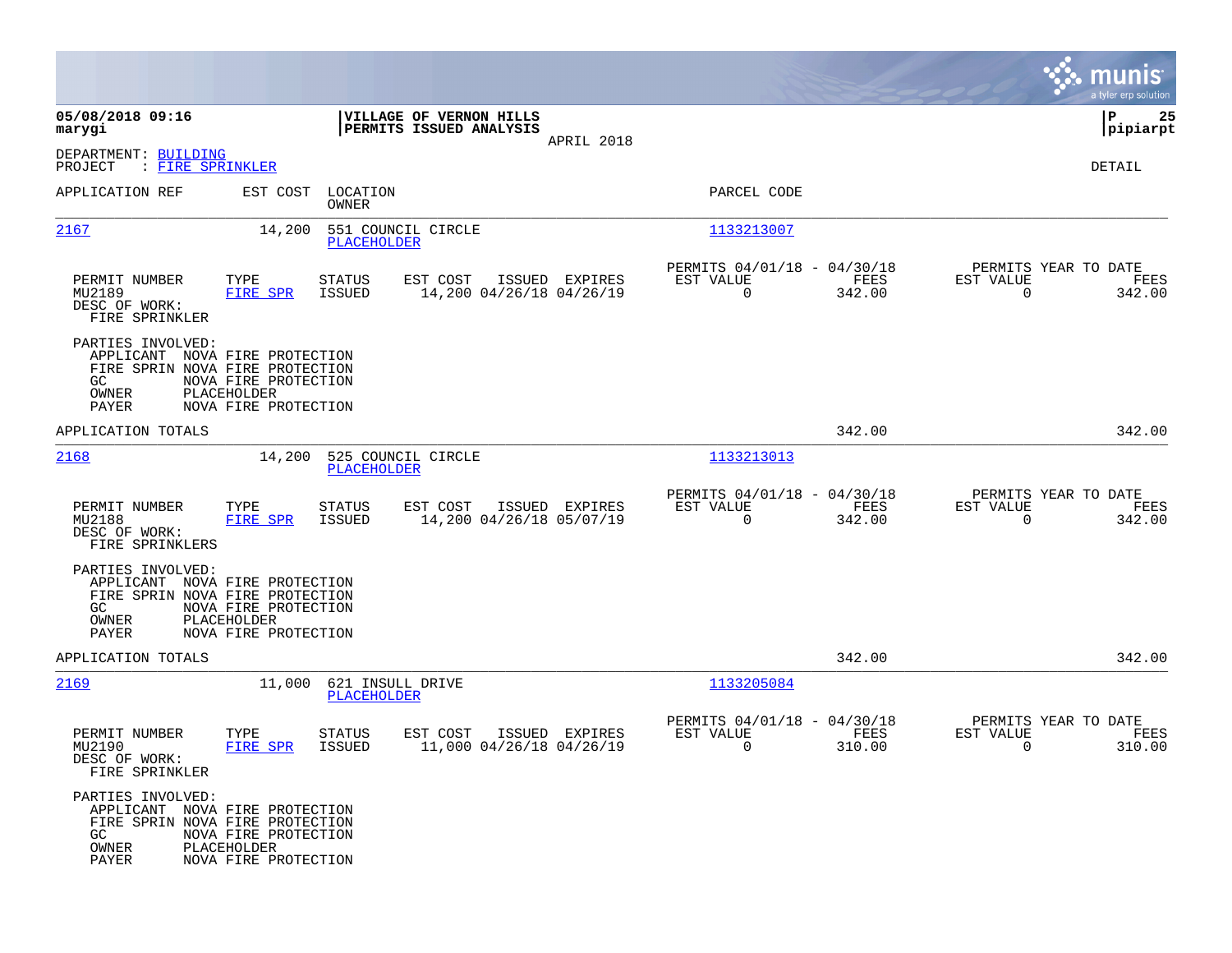|                                                                          |                                                                                                                                  |                                                                           | munis<br>a tyler erp solution                                      |
|--------------------------------------------------------------------------|----------------------------------------------------------------------------------------------------------------------------------|---------------------------------------------------------------------------|--------------------------------------------------------------------|
| 05/08/2018 09:16<br>marygi                                               | VILLAGE OF VERNON HILLS<br>PERMITS ISSUED ANALYSIS<br>APRIL 2018                                                                 |                                                                           | P<br>26<br> pipiarpt                                               |
| DEPARTMENT: BUILDING<br>: FIRE SPRINKLER<br>PROJECT                      |                                                                                                                                  |                                                                           | DETAIL                                                             |
| APPLICATION REF                                                          | LOCATION<br>EST COST<br>OWNER                                                                                                    | PARCEL CODE                                                               |                                                                    |
| APPLICATION TOTALS                                                       |                                                                                                                                  | 310.00                                                                    | 310.00                                                             |
| 2170                                                                     | 11,000<br>629 INSULL DRIVE<br><b>PLACEHOLDER</b>                                                                                 | 1133205085                                                                |                                                                    |
| PERMIT NUMBER<br>MU2187<br>DESC OF WORK:<br>FIRE SPRINKLERS              | EST COST<br>TYPE<br><b>STATUS</b><br>ISSUED EXPIRES<br>FIRE SPR<br>ISSUED<br>11,000 04/26/18 04/26/19                            | PERMITS 04/01/18 - 04/30/18<br>EST VALUE<br>FEES<br>0<br>310.00           | PERMITS YEAR TO DATE<br>EST VALUE<br>FEES<br>$\mathbf 0$<br>310.00 |
| PARTIES INVOLVED:<br>GC.<br>OWNER<br>PAYER                               | APPLICANT NOVA FIRE PROTECTION<br>FIRE SPRIN NOVA FIRE PROTECTION<br>NOVA FIRE PROTECTION<br>PLACEHOLDER<br>NOVA FIRE PROTECTION |                                                                           |                                                                    |
| APPLICATION TOTALS                                                       |                                                                                                                                  | 310.00                                                                    | 310.00                                                             |
| 2171                                                                     | 14,200<br>521 COUNCIL CIRCLE<br>PLACEHOLDER                                                                                      | 1133213015                                                                |                                                                    |
| PERMIT NUMBER<br>MU2191<br>DESC OF WORK:<br>FIRE SPRINKLER               | TYPE<br><b>STATUS</b><br>EST COST<br>ISSUED EXPIRES<br>FIRE SPR<br>ISSUED<br>14,200 04/26/18 04/26/19                            | PERMITS 04/01/18 - 04/30/18<br>EST VALUE<br>FEES<br>$\mathbf 0$<br>342.00 | PERMITS YEAR TO DATE<br>EST VALUE<br>FEES<br>$\Omega$<br>342.00    |
| PARTIES INVOLVED:<br><b>GC</b><br>OWNER<br>PAYER                         | APPLICANT NOVA FIRE PROTECTION<br>FIRE SPRIN NOVA FIRE PROTECTION<br>NOVA FIRE PROTECTION<br>PLACEHOLDER<br>NOVA FIRE PROTECTION |                                                                           |                                                                    |
| APPLICATION TOTALS                                                       |                                                                                                                                  | 342.00                                                                    | 342.00                                                             |
| 2207                                                                     | 5,700<br>500 CORPORATE WOODS PARKWAY<br>MITSUBISHI ELEC AUTOMATION INC                                                           | 1509401075                                                                |                                                                    |
| PERMIT NUMBER<br>MU2199<br>DESC OF WORK:<br>FIRE SPRINKLERS IN MEZZANINE | TYPE<br><b>STATUS</b><br>EST COST<br>ISSUED EXPIRES<br>FIRE SPR<br>5,700 04/30/18 04/30/19<br><b>ISSUED</b>                      | PERMITS 04/01/18 - 04/30/18<br>EST VALUE<br>FEES<br>$\mathbf 0$<br>394.00 | PERMITS YEAR TO DATE<br>EST VALUE<br>FEES<br>$\mathbf 0$<br>394.00 |
| PARTIES INVOLVED:<br>ALARM<br>APPLICANT<br>GC.                           | UNITED STATES ALLIANCE FIRE PROTECTION<br>MITSUBISHI ELEC AUTOMATION INC<br>MITSUBISHI ELEC AUTOMATION INC                       |                                                                           |                                                                    |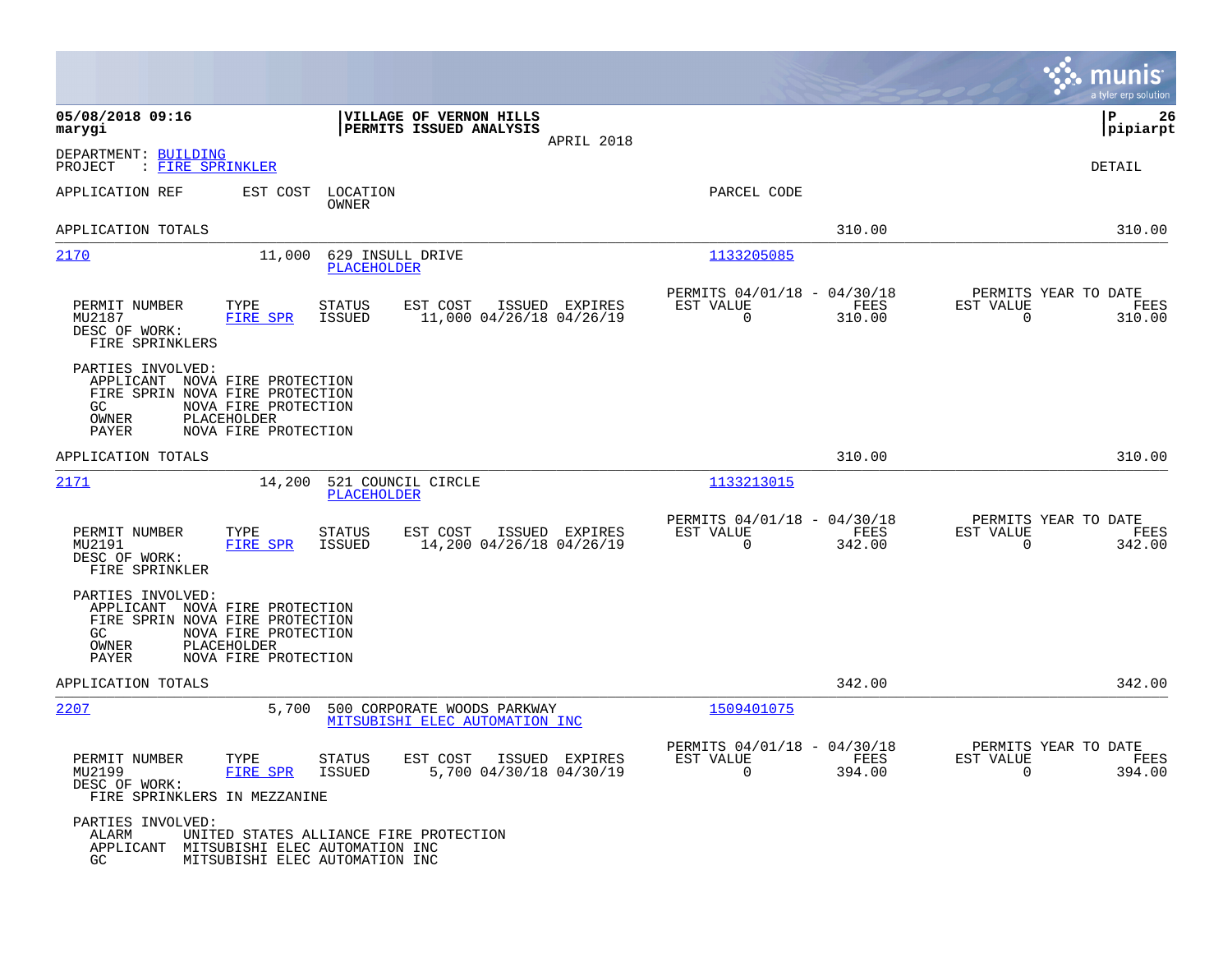|                                      |                                                                                                    |                   |                                                           |            |             |                    |   | <b>munis</b><br>a tyler erp solution |
|--------------------------------------|----------------------------------------------------------------------------------------------------|-------------------|-----------------------------------------------------------|------------|-------------|--------------------|---|--------------------------------------|
| 05/08/2018 09:16<br>marygi           |                                                                                                    |                   | VILLAGE OF VERNON HILLS<br><b>PERMITS ISSUED ANALYSIS</b> | APRIL 2018 |             |                    |   | 27<br>∣P<br> pipiarpt                |
| DEPARTMENT: BUILDING<br>PROJECT      | : FIRE SPRINKLER                                                                                   |                   |                                                           |            |             |                    |   | DETAIL                               |
| APPLICATION REF                      | EST COST                                                                                           | LOCATION<br>OWNER |                                                           |            | PARCEL CODE |                    |   |                                      |
| OCCUPANT<br>OWNER<br>PAYER           | MITSUBISHI ELEC AUTOMATION INC<br>MITSUBISHI ELEC AUTOMATION INC<br>MITSUBISHI ELEC AUTOMATION INC |                   |                                                           |            |             |                    |   |                                      |
| APPLICATION TOTALS<br>PROJECT TOTALS |                                                                                                    |                   |                                                           |            | 0           | 394.00<br>2,040.00 | 0 | 394.00<br>2,040.00                   |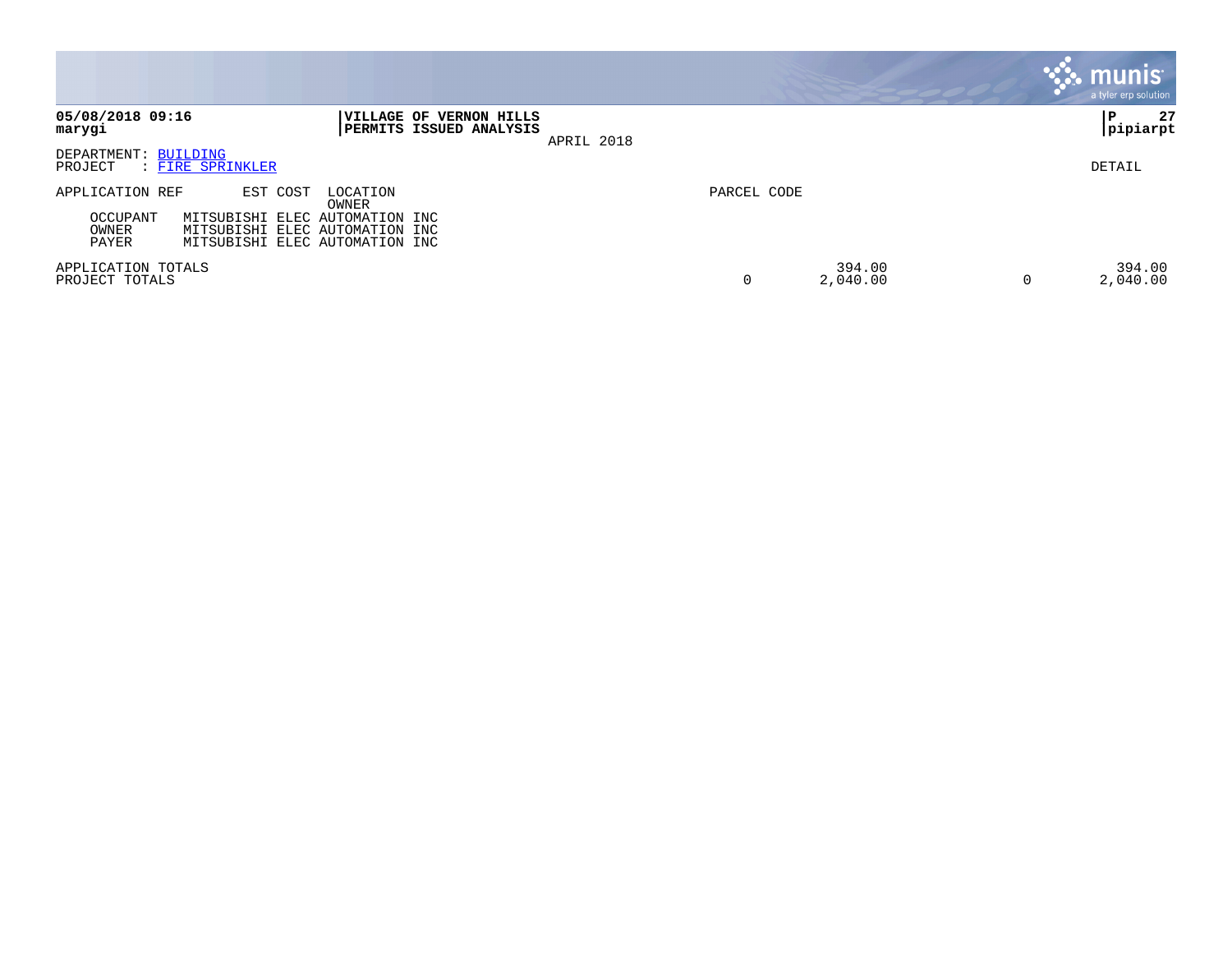|                                                             |                                                                                                                                                              |                                                    |                |                                                            |               |                                                  | munis<br>a tyler erp solution |
|-------------------------------------------------------------|--------------------------------------------------------------------------------------------------------------------------------------------------------------|----------------------------------------------------|----------------|------------------------------------------------------------|---------------|--------------------------------------------------|-------------------------------|
| 05/08/2018 09:16<br>marygi                                  |                                                                                                                                                              | VILLAGE OF VERNON HILLS<br>PERMITS ISSUED ANALYSIS | APRIL 2018     |                                                            |               |                                                  | lР<br>28<br> pipiarpt         |
| DEPARTMENT: BUILDING<br>: LAWN SPRINKLER<br>PROJECT         |                                                                                                                                                              |                                                    |                |                                                            |               |                                                  | DETAIL                        |
| APPLICATION REF                                             | EST COST<br>LOCATION<br><b>OWNER</b>                                                                                                                         |                                                    |                | PARCEL CODE                                                |               |                                                  |                               |
| 2211                                                        | 4,685<br>PAUL SUSZKO                                                                                                                                         | 143 NORTH FIORE PKY                                |                | 1506409020                                                 |               |                                                  |                               |
| PERMIT NUMBER<br>MU2113<br>DESC OF WORK:<br>LAWN SPRINKLER  | TYPE<br>STATUS<br>LAWN IRRIG ISSUED                                                                                                                          | EST COST<br>4,685 04/09/18 04/09/19                | ISSUED EXPIRES | PERMITS 04/01/18 - 04/30/18<br>EST VALUE<br>$\mathbf 0$    | FEES<br>50.00 | PERMITS YEAR TO DATE<br>EST VALUE<br>$\mathbf 0$ | FEES<br>50.00                 |
| PARTIES INVOLVED:<br>GC.<br>OWNER<br><b>PAYER</b>           | APPLICANT AMERICAN NATIONAL SPRINKLER<br>AMERICAN NATIONAL SPRINKLER<br>IRRIGATION AMERICAN NATIONAL SPRINKLER<br>PAUL SUSZKO<br>AMERICAN NATIONAL SPRINKLER |                                                    |                |                                                            |               |                                                  |                               |
| APPLICATION TOTALS                                          |                                                                                                                                                              |                                                    |                |                                                            | 50.00         |                                                  | 50.00                         |
| <u> 2217</u>                                                | 6,666<br><b>PLACEHOLDER</b>                                                                                                                                  | 514 COUNCIL CIRCLE                                 |                | 1133205074                                                 |               |                                                  |                               |
| PERMIT NUMBER<br>MU2121<br>DESC OF WORK:<br>LAWN SPRINKLERS | TYPE<br><b>STATUS</b><br>LAWN IRRIG ISSUED                                                                                                                   | EST COST<br>6,666 04/11/18 04/11/19                | ISSUED EXPIRES | PERMITS 04/01/18 - 04/30/18<br>EST VALUE<br>$\Omega$       | FEES<br>66.66 | PERMITS YEAR TO DATE<br>EST VALUE<br>$\Omega$    | FEES<br>66.66                 |
| PARTIES INVOLVED:<br>APPLICANT<br>GC<br>OWNER<br>PAYER      | NATURESCAPE DESIGN INC<br>NATURESCAPE DESIGN INC<br>PLACEHOLDER<br>NATURESCAPE DESIGN INC                                                                    |                                                    |                |                                                            |               |                                                  |                               |
| APPLICATION TOTALS                                          |                                                                                                                                                              |                                                    |                |                                                            | 66.66         |                                                  | 66.66                         |
| 2218                                                        | 6,245<br>PLACEHOLDER                                                                                                                                         | 512 COUNCIL CIRCLE                                 |                | 1133205075                                                 |               |                                                  |                               |
| PERMIT NUMBER<br>MU2122<br>DESC OF WORK:<br>LAWN SPRINKLER  | TYPE<br><b>STATUS</b><br>LAWN IRRIG ISSUED                                                                                                                   | EST COST<br>6,245 04/11/18 04/11/19                | ISSUED EXPIRES | PERMITS 04/01/18 - 04/30/18<br>EST VALUE<br>$\overline{0}$ | FEES<br>62.45 | PERMITS YEAR TO DATE<br>EST VALUE<br>$\mathbf 0$ | FEES<br>62.45                 |
| PARTIES INVOLVED:<br>APPLICANT<br>GC.<br>OWNER<br>PAYER     | NATURESCAPE DESIGN INC<br>NATURESCAPE DESIGN INC<br>PLACEHOLDER<br>NATURESCAPE DESIGN INC                                                                    |                                                    |                |                                                            |               |                                                  |                               |
| APPLICATION TOTALS                                          |                                                                                                                                                              |                                                    |                |                                                            | 62.45         |                                                  | 62.45                         |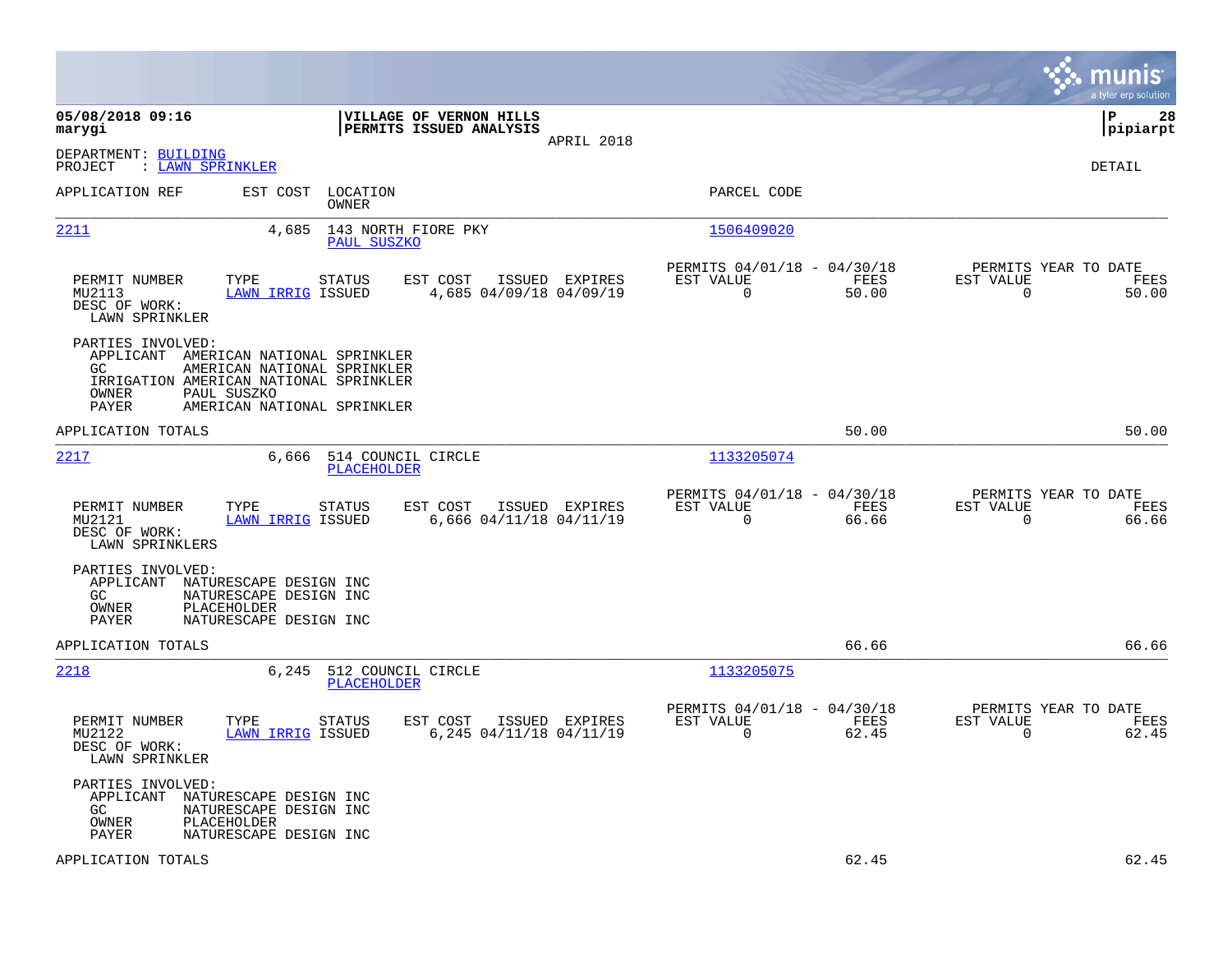|                                                          |                                                                                |                             |                                                           |            |                                                      |                  |           | <b>munis</b><br>a tyler erp solution   |
|----------------------------------------------------------|--------------------------------------------------------------------------------|-----------------------------|-----------------------------------------------------------|------------|------------------------------------------------------|------------------|-----------|----------------------------------------|
| 05/08/2018 09:16<br>marygi                               |                                                                                |                             | <b>VILLAGE OF VERNON HILLS</b><br>PERMITS ISSUED ANALYSIS | APRIL 2018 |                                                      |                  |           | ∣P<br>29<br> pipiarpt                  |
| DEPARTMENT: BUILDING<br>PROJECT                          | : LAWN SPRINKLER                                                               |                             |                                                           |            |                                                      |                  |           | DETAIL                                 |
| APPLICATION REF                                          | EST COST                                                                       | LOCATION<br>OWNER           |                                                           |            | PARCEL CODE                                          |                  |           |                                        |
| 2270                                                     | 19,000                                                                         | <b>CUNEO</b><br>PLACEHOLDER |                                                           |            | 1133214001                                           |                  |           |                                        |
| PERMIT NUMBER<br>MU2176<br>DESC OF WORK:                 | TYPE<br><b>LAWN IRRIG ISSUED</b><br>IRRIGATION SYSTEM - RESIDENCE @ CUNEO      | STATUS                      | EST COST<br>ISSUED<br>19,000 04/24/18 04/24/19            | EXPIRES    | PERMITS 04/01/18 - 04/30/18<br>EST VALUE<br>$\Omega$ | FEES<br>190.00   | EST VALUE | PERMITS YEAR TO DATE<br>FEES<br>190.00 |
| PARTIES INVOLVED:<br>APPLICANT<br>GC<br>OWNER<br>PLUMBER | WINTERS LANDSCAPE<br>WINTERS LANDSCAPE<br>PLACEHOLDER<br>HOLIDAY SEWER & WATER |                             |                                                           |            |                                                      |                  |           |                                        |
| APPLICATION TOTALS<br>PROJECT TOTALS                     |                                                                                |                             |                                                           |            | 0                                                    | 190.00<br>369.11 | $\Omega$  | 190.00<br>369.11                       |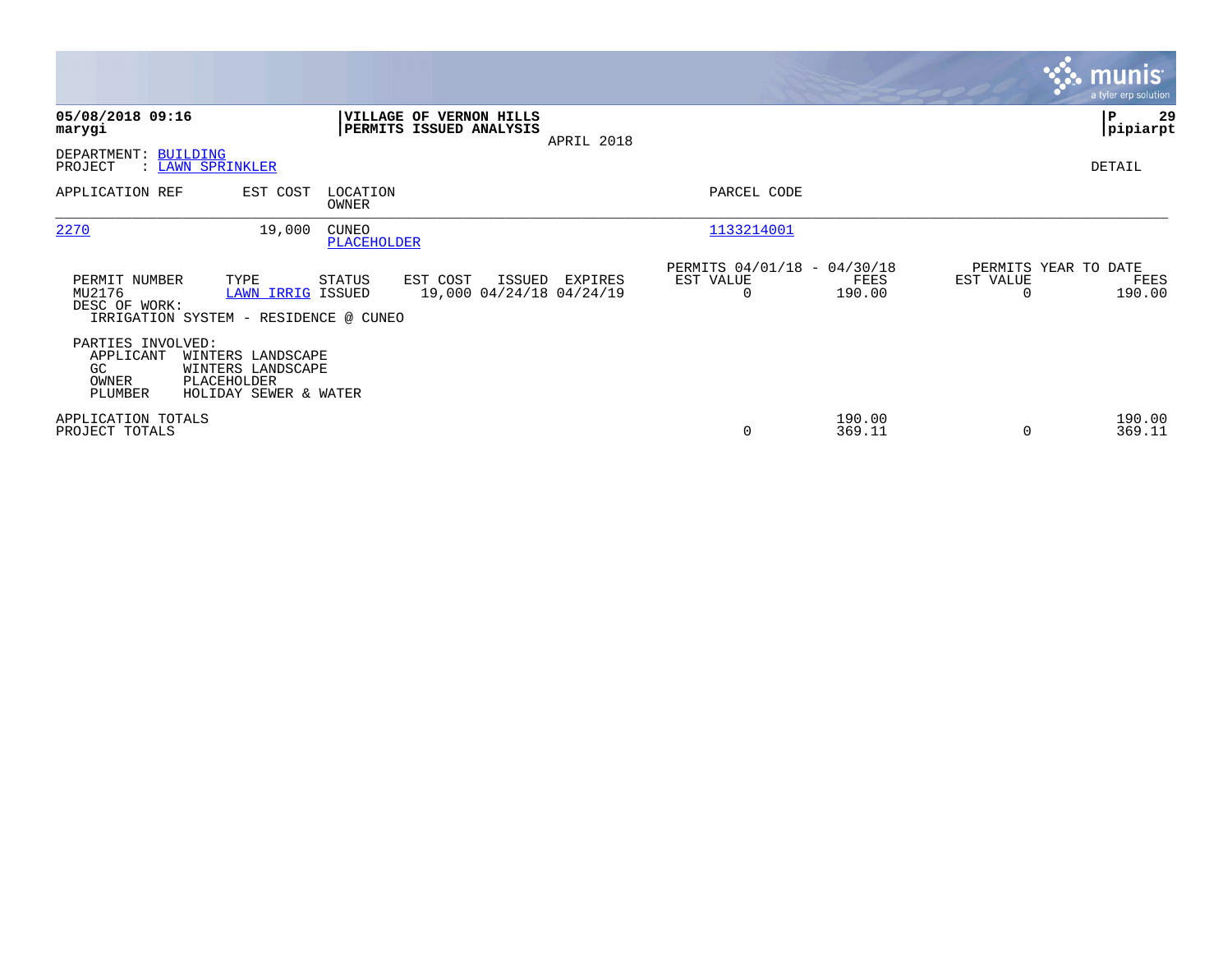|                                                                                                                |                                                                                                  |                         |                                                    |                |                                                         |                  |                                                     | munis<br>a tyler erp solution |
|----------------------------------------------------------------------------------------------------------------|--------------------------------------------------------------------------------------------------|-------------------------|----------------------------------------------------|----------------|---------------------------------------------------------|------------------|-----------------------------------------------------|-------------------------------|
| 05/08/2018 09:16<br>marygi                                                                                     |                                                                                                  |                         | VILLAGE OF VERNON HILLS<br>PERMITS ISSUED ANALYSIS |                |                                                         |                  |                                                     | ΙP<br>30<br> pipiarpt         |
| DEPARTMENT: BUILDING<br>: MISC COMMERCIAL<br>PROJECT                                                           |                                                                                                  |                         |                                                    | APRIL 2018     |                                                         |                  |                                                     | DETAIL                        |
| APPLICATION REF                                                                                                | EST COST                                                                                         | LOCATION<br>OWNER       |                                                    |                | PARCEL CODE                                             |                  |                                                     |                               |
| 1996                                                                                                           | 75,000                                                                                           | 700 WOODLANDS PKY       | VAN VLISSINGEN & CO                                |                | 1515101041                                              |                  |                                                     |                               |
| PERMIT NUMBER<br>MU2143<br>DESC OF WORK:<br>RACKING                                                            | TYPE<br>MISC COMM                                                                                | <b>STATUS</b><br>ISSUED | EST COST<br>75,000 04/17/18 05/04/19               | ISSUED EXPIRES | PERMITS 04/01/18 - 04/30/18<br>EST VALUE<br>$\mathbf 0$ | FEES<br>1,069.00 | PERMITS YEAR TO DATE<br>EST VALUE<br>$\overline{0}$ | FEES<br>1,069.00              |
| PARTIES INVOLVED:<br>APPLICANT<br>GC.<br><b>OCCUPANT</b><br>OWNER<br>PAYER                                     | HYDRAFORCE<br>CROWN LIFT TRUCKS<br><b>HYDRAFORCE</b><br>VAN VLISSINGEN & CO<br><b>HYDRAFORCE</b> |                         |                                                    |                |                                                         |                  |                                                     |                               |
| APPLICATION TOTALS                                                                                             |                                                                                                  |                         |                                                    |                |                                                         | 1,069.00         |                                                     | 1,069.00                      |
| 2122                                                                                                           | 5,800                                                                                            | TOM WARD                | 945 LAKEVIEW PKY 130                               |                | 1133302013                                              |                  |                                                     |                               |
| PERMIT NUMBER<br>MU2105<br>DESC OF WORK:<br>REMOVE INTERIOR NON LOAD BEARING WALLS                             | TYPE<br>MISC COMM                                                                                | <b>STATUS</b><br>ISSUED | EST COST<br>5,800 04/05/18 05/02/19                | ISSUED EXPIRES | PERMITS 04/01/18 - 04/30/18<br>EST VALUE<br>$\mathbf 0$ | FEES<br>275.00   | PERMITS YEAR TO DATE<br>EST VALUE<br>$\mathbf 0$    | FEES<br>275.00                |
| PARTIES INVOLVED:<br>APPLICANT POMCO<br>ELECTRICIA DOWNING ELECTRIC<br>GC.<br>POMCO<br>OWNER<br>PAYER<br>POMCO | TOM WARD                                                                                         |                         |                                                    |                |                                                         |                  |                                                     |                               |
| APPLICATION TOTALS                                                                                             |                                                                                                  |                         |                                                    |                |                                                         | 275.00           |                                                     | 275.00                        |
| 2157                                                                                                           | 5,000                                                                                            | <b>PLACEHOLDER</b>      | 851 NORTH MILWAUKEE AVENUE                         |                | 1134300013                                              |                  |                                                     |                               |
| PERMIT NUMBER<br>MU2123<br>DESC OF WORK:<br>CONSTRUCTION TRAILER W/ELECTRIC                                    | TYPE<br>MISC COMM                                                                                | STATUS<br>ISSUED        | EST COST<br>5,000 04/11/18 04/11/19                | ISSUED EXPIRES | PERMITS 04/01/18 - 04/30/18<br>EST VALUE<br>0           | FEES<br>150.00   | PERMITS YEAR TO DATE<br>EST VALUE<br>0              | FEES<br>150.00                |
| PARTIES INVOLVED:<br>APPLICANT NOVAK CONSTRUCTION<br>GC<br><b>OCCUPANT</b><br>OWNER<br>PAYER                   | NOVAK CONSTRUCTION<br>WHOLE FOODS<br>PLACEHOLDER<br>NOVAK CONSTRUCTION                           |                         |                                                    |                |                                                         |                  |                                                     |                               |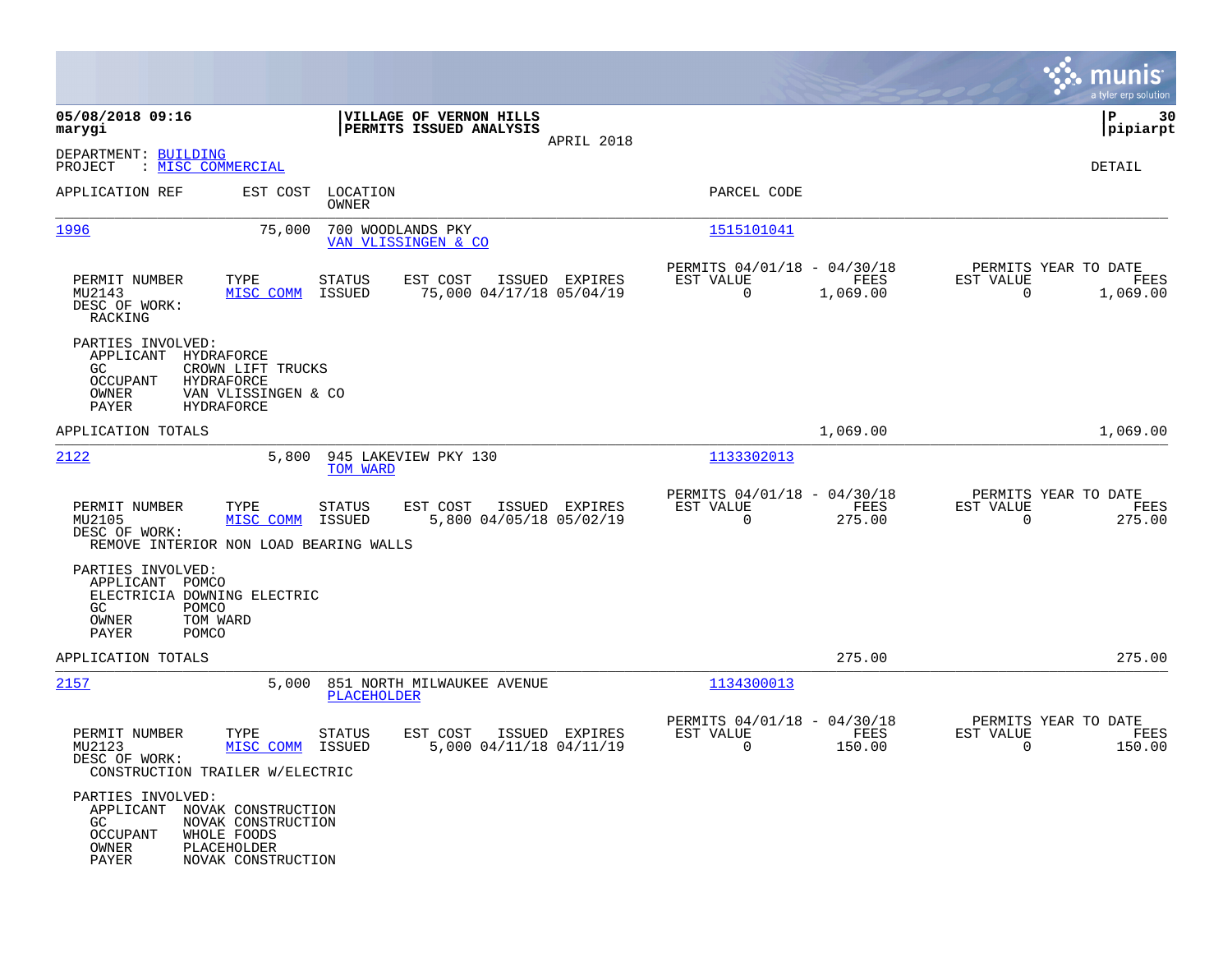|                                                                                                                                                                                                                                             |                                                                                  |                                                                          | munis<br>a tyler erp solution                                      |
|---------------------------------------------------------------------------------------------------------------------------------------------------------------------------------------------------------------------------------------------|----------------------------------------------------------------------------------|--------------------------------------------------------------------------|--------------------------------------------------------------------|
| 05/08/2018 09:16<br>marygi                                                                                                                                                                                                                  | VILLAGE OF VERNON HILLS<br>PERMITS ISSUED ANALYSIS<br>APRIL 2018                 |                                                                          | l P<br>-31<br> pipiarpt                                            |
| DEPARTMENT: BUILDING<br>: MISC COMMERCIAL<br>PROJECT                                                                                                                                                                                        |                                                                                  |                                                                          | <b>DETAIL</b>                                                      |
| APPLICATION REF<br>EST COST                                                                                                                                                                                                                 | LOCATION<br>OWNER                                                                | PARCEL CODE                                                              |                                                                    |
| APPLICATION TOTALS                                                                                                                                                                                                                          |                                                                                  | 150.00                                                                   | 150.00                                                             |
| 2173                                                                                                                                                                                                                                        | 3,584 1 HAWTHORN CTR<br>MACY'S INC                                               | 1133401005                                                               |                                                                    |
| PERMIT NUMBER<br>TYPE<br>MU2107<br>MISC COMM<br>DESC OF WORK:<br>REPLACE CONCRETE WALKWAY                                                                                                                                                   | EST COST<br>STATUS<br>ISSUED EXPIRES<br>3,584 04/06/18 04/06/19<br>ISSUED        | PERMITS 04/01/18 - 04/30/18<br>EST VALUE<br>FEES<br>$\mathbf 0$<br>75.00 | PERMITS YEAR TO DATE<br>EST VALUE<br>FEES<br>$\mathbf 0$<br>75.00  |
| PARTIES INVOLVED:<br>APPLICANT<br>RABINE PAVING<br>CONCRETE<br>RABINE PAVING<br>GC<br>RABINE PAVING<br>OCCUPANT<br>MACY'S INC<br>MACY'S INC<br>OWNER<br>PAYER<br>RABINE PAVING                                                              |                                                                                  |                                                                          |                                                                    |
| APPLICATION TOTALS                                                                                                                                                                                                                          |                                                                                  | 75.00                                                                    | 75.00                                                              |
| 2192<br>2,585                                                                                                                                                                                                                               | 901 NORTH MILWAUKEE AVENUE 600<br><b>PLACEHOLDER</b>                             | 1134300013                                                               |                                                                    |
| PERMIT NUMBER<br>TYPE<br>MU2171<br>MISC COMM<br>DESC OF WORK:<br>STATIONARY PALLET RACKS                                                                                                                                                    | <b>STATUS</b><br>EST COST<br>ISSUED EXPIRES<br>ISSUED<br>2,585 04/23/18 04/23/19 | PERMITS 04/01/18 - 04/30/18<br>EST VALUE<br>FEES<br>0<br>275.00          | PERMITS YEAR TO DATE<br>EST VALUE<br>FEES<br>$\mathbf 0$<br>275.00 |
| PARTIES INVOLVED:<br>APPLICANT OSMAN CONSTRUCTION<br>GC.<br>REGENCY CENTERS LP<br>MISCELLANE ENGINEERED PRODUCTS<br>OCCUPANT<br>NORDSTROM RACK<br>OWNER<br><b>PLACEHOLDER</b><br>PAYER<br>OSMAN CONSTRUCTION<br>REGENCY CENTERS LP<br>PAYER |                                                                                  |                                                                          |                                                                    |
| APPLICATION TOTALS                                                                                                                                                                                                                          |                                                                                  | 275.00                                                                   | 275.00                                                             |
| 2193<br>47,000                                                                                                                                                                                                                              | 901 NORTH MILWAUKEE AVENUE 600<br><b>PLACEHOLDER</b>                             | 1134300013                                                               |                                                                    |
| PERMIT NUMBER<br>TYPE<br>MISC COMM<br>MU2172<br>DESC OF WORK:<br>MOVABLE STORAGE RACKS                                                                                                                                                      | EST COST<br>ISSUED EXPIRES<br>STATUS<br>47,000 04/23/18 04/23/19<br>ISSUED       | PERMITS 04/01/18 - 04/30/18<br>EST VALUE<br>FEES<br>$\Omega$<br>670.00   | PERMITS YEAR TO DATE<br>EST VALUE<br>FEES<br>$\Omega$<br>670.00    |

PARTIES INVOLVED: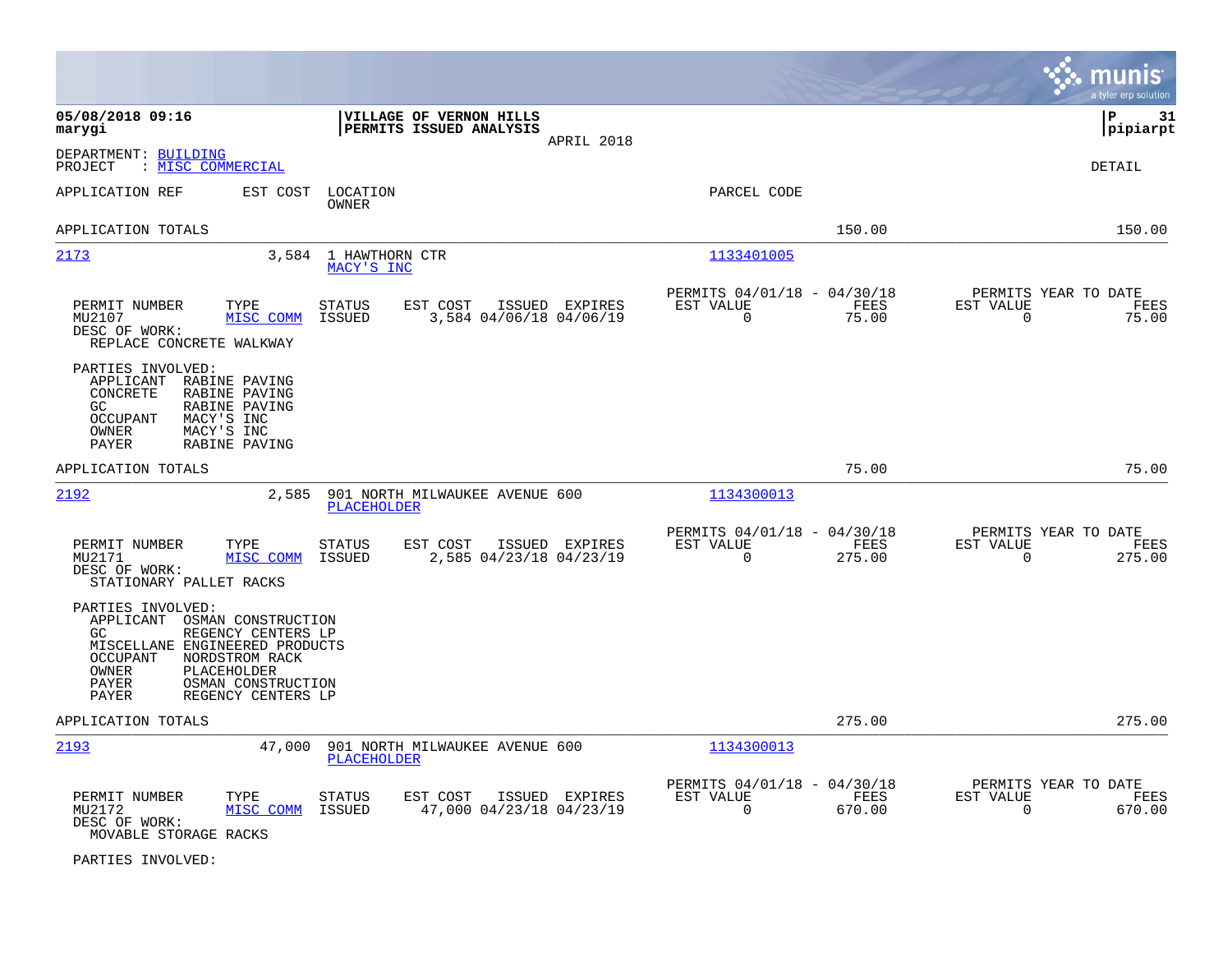|                                                                                                                                                                                                                                                                                       |                                                                           | munis<br>a tyler erp solution                                      |
|---------------------------------------------------------------------------------------------------------------------------------------------------------------------------------------------------------------------------------------------------------------------------------------|---------------------------------------------------------------------------|--------------------------------------------------------------------|
| 05/08/2018 09:16<br>VILLAGE OF VERNON HILLS<br>marygi<br>PERMITS ISSUED ANALYSIS<br>APRIL 2018                                                                                                                                                                                        |                                                                           | l P<br>32<br> pipiarpt                                             |
| DEPARTMENT: BUILDING<br>PROJECT<br>: MISC COMMERCIAL                                                                                                                                                                                                                                  |                                                                           | DETAIL                                                             |
| EST COST<br>APPLICATION REF<br>LOCATION<br>OWNER<br>OSMAN CONSTRUCTION<br>APPLICANT<br>GC.<br>REGENCY CENTERS LP<br>MISCELLANE PIPP MOBILE STORAGE SYSTEMS<br><b>OCCUPANT</b><br>NORDSTROM RACK<br>OWNER<br>PLACEHOLDER<br>PAYER<br>OSMAN CONSTRUCTION<br>PAYER<br>REGENCY CENTERS LP | PARCEL CODE                                                               |                                                                    |
| APPLICATION TOTALS                                                                                                                                                                                                                                                                    | 670.00                                                                    | 670.00                                                             |
| 2201<br>7,600<br>900 WOODLANDS PKY<br>VAN VLISSINGEN & CO                                                                                                                                                                                                                             | 1515103034                                                                |                                                                    |
| PERMIT NUMBER<br>STATUS<br>EST COST<br>ISSUED EXPIRES<br>TYPE<br>MISC COMM<br>7,600 04/10/18 04/10/19<br>MU2117<br>ISSUED<br>DESC OF WORK:<br>REPLACE 6" FIRE PROTECTION RPZ                                                                                                          | PERMITS 04/01/18 - 04/30/18<br>EST VALUE<br>FEES<br>$\mathbf 0$<br>76.00  | PERMITS YEAR TO DATE<br>EST VALUE<br>FEES<br>0<br>76.00            |
| PARTIES INVOLVED:<br>APPLICANT<br>TAYLOR PLUMBING INC<br>GC<br>TAYLOR PLUMBING INC<br>OCCUPANT<br>VAN VLISSINGEN & CO<br>OWNER<br>VAN VLISSINGEN & CO<br>PLUMBER<br>TAYLOR PLUMBING INC                                                                                               |                                                                           |                                                                    |
| APPLICATION TOTALS                                                                                                                                                                                                                                                                    | 76.00                                                                     | 76.00                                                              |
| 2206<br>22,765<br>500 CORPORATE WOODS PARKWAY<br>MITSUBISHI ELEC AUTOMATION INC                                                                                                                                                                                                       | 1509401075                                                                |                                                                    |
| PERMIT NUMBER<br>TYPE<br>EST COST<br>STATUS<br>ISSUED EXPIRES<br>MU2198<br>MISC COMM<br>ISSUED<br>22,765 04/30/18 04/30/19<br>DESC OF WORK:<br>NEW MEZZANINE                                                                                                                          | PERMITS 04/01/18 - 04/30/18<br>EST VALUE<br>FEES<br>$\mathbf 0$<br>546.65 | PERMITS YEAR TO DATE<br>EST VALUE<br>FEES<br>$\mathbf 0$<br>546.65 |
| PARTIES INVOLVED:<br>GC<br>CONTAINER SYSTEMS<br>GC<br>MITSUBISHI ELEC AUTOMATION INC<br><b>OCCUPANT</b><br>MITSUBISHI ELEC AUTOMATION INC<br>OWNER<br>MITSUBISHI ELEC AUTOMATION INC<br>PAYER<br>MITSUBISHI ELEC AUTOMATION INC                                                       |                                                                           |                                                                    |
| APPLICATION TOTALS                                                                                                                                                                                                                                                                    | 546.65                                                                    | 546.65                                                             |
| 2221<br>4,000<br>240 HAWTHORN VILLAGE COMMONS<br>US TRUST-BOA-SAM RES                                                                                                                                                                                                                 | 1133302053                                                                |                                                                    |
| PERMIT NUMBER<br>TYPE<br>STATUS<br>EST COST<br>ISSUED EXPIRES<br>MISC COMM<br>MU2129<br>ISSUED<br>4,000 04/12/18 04/12/19                                                                                                                                                             | PERMITS 04/01/18 - 04/30/18<br>EST VALUE<br>FEES<br>75.00<br>$\Omega$     | PERMITS YEAR TO DATE<br>EST VALUE<br>FEES<br>75.00<br>$\Omega$     |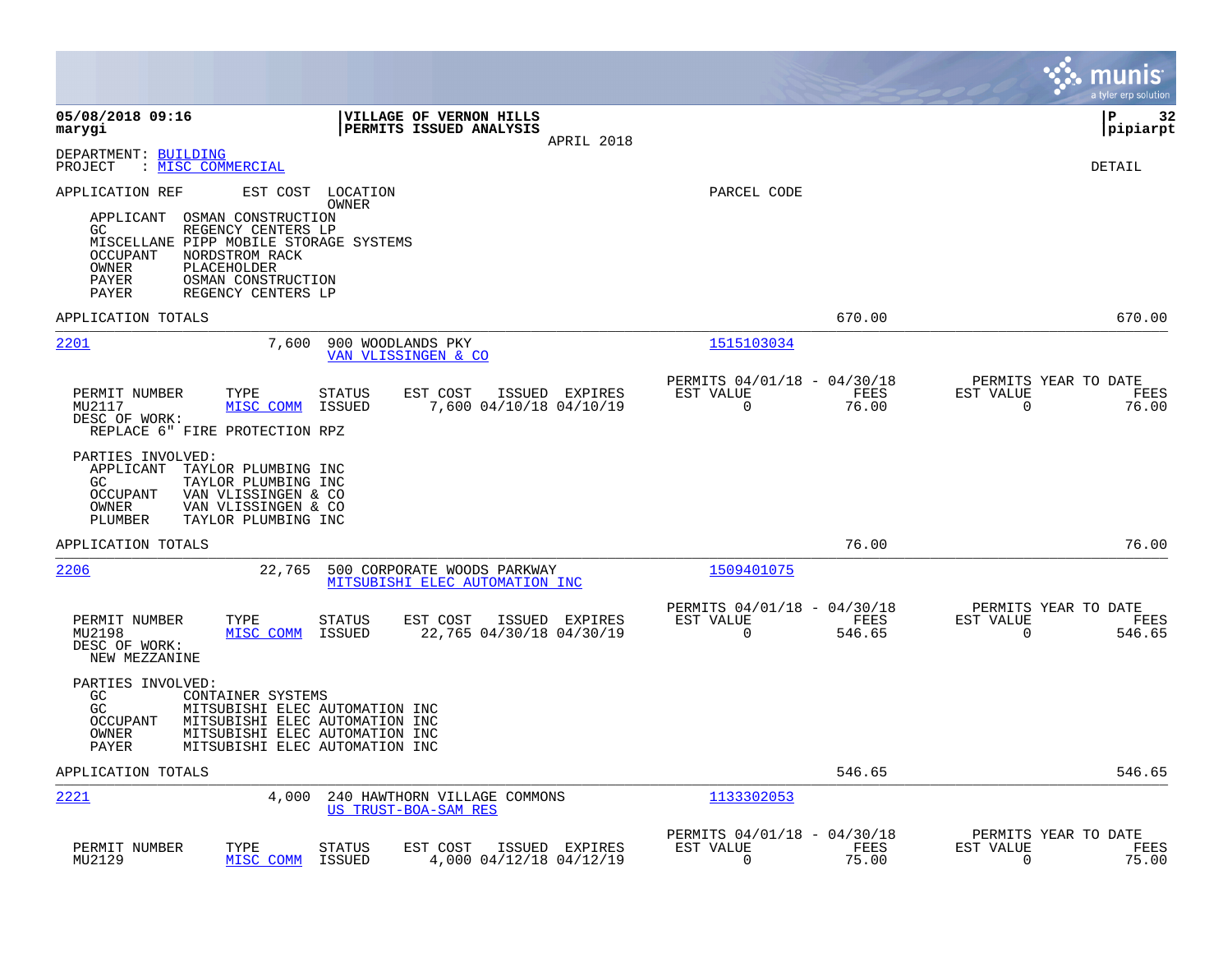|                                                                                                                                                                                                                                                                                                   |                                                           |            |             |                        | $\mathbf{3.3}$ munis<br>a tyler erp solution |
|---------------------------------------------------------------------------------------------------------------------------------------------------------------------------------------------------------------------------------------------------------------------------------------------------|-----------------------------------------------------------|------------|-------------|------------------------|----------------------------------------------|
| 05/08/2018 09:16<br>marygi                                                                                                                                                                                                                                                                        | <b>VILLAGE OF VERNON HILLS</b><br>PERMITS ISSUED ANALYSIS | APRIL 2018 |             |                        | 33<br>P<br> pipiarpt                         |
| DEPARTMENT: BUILDING<br>PROJECT<br>: MISC COMMERCIAL                                                                                                                                                                                                                                              |                                                           |            |             |                        | DETAIL                                       |
| APPLICATION REF<br>EST COST<br>DESC OF WORK:<br>INTERIOR DEMO BEFORE BUILDOUT<br>PARTIES INVOLVED:<br>APPLICANT<br>CRS CONTRACTING LLC<br>CARPENTER<br>CRS CONTRACTING LLC<br>DRYWALL<br>CRS CONTRACTING LLC<br><b>ELECTRICIA</b><br>DOWNING ELECTRIC<br>CRS CONTRACTING LLC<br>GC<br><b>HVAC</b> | LOCATION<br>OWNER                                         |            | PARCEL CODE |                        |                                              |
| JOHNSON HEATING/COOLING<br>INSULATOR<br>CRS CONTRACTING LLC<br><b>OCCUPANT</b><br>MILKCOW<br>US TRUST-BOA-SAM RES<br>OWNER<br>PAYER<br>CRS CONTRACTING LLC<br>APPLICATION TOTALS<br>PROJECT TOTALS                                                                                                |                                                           |            | 0           | 75.00<br>3,211.65<br>0 | 75.00<br>3,211.65                            |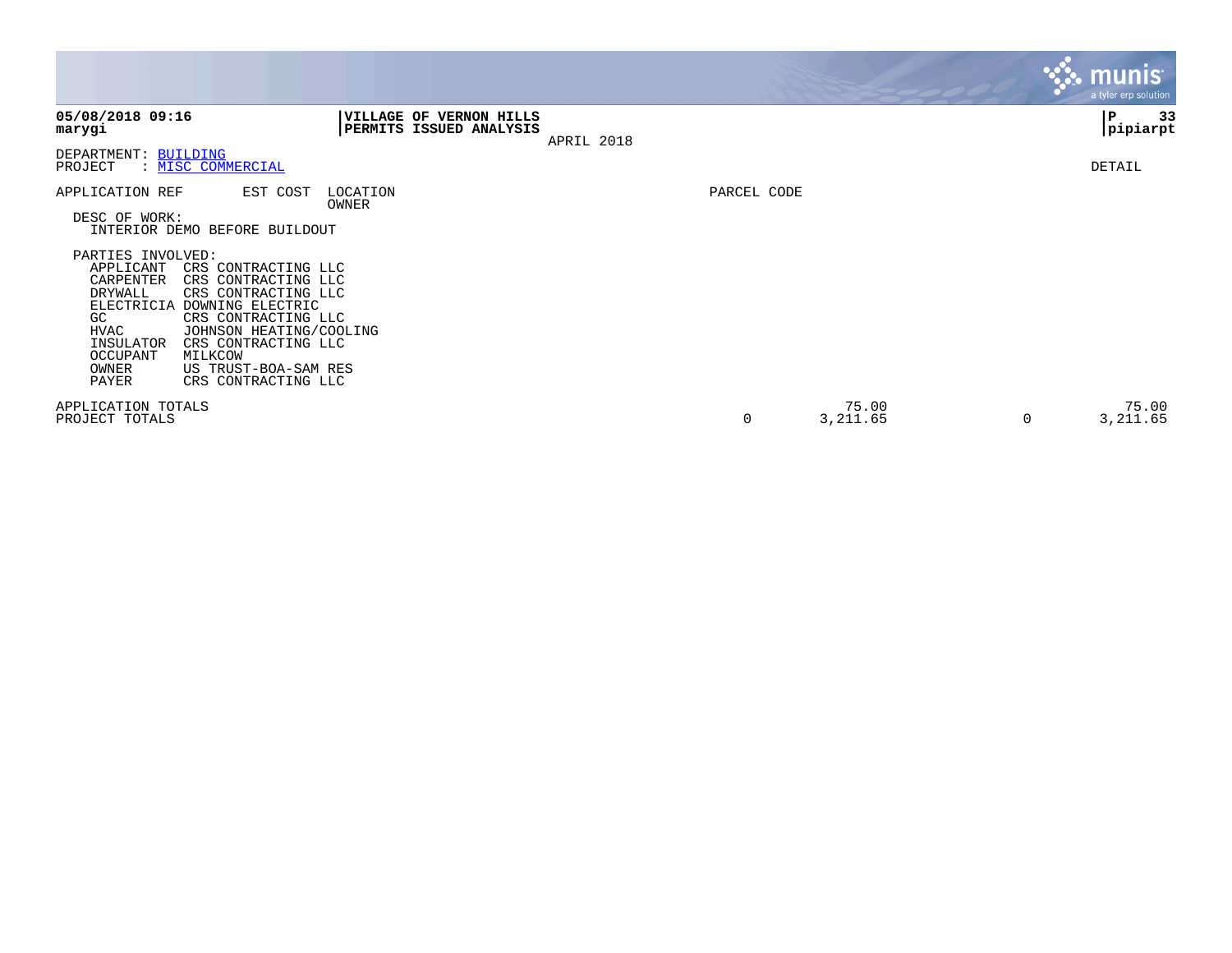|                                                                                                                                                                                                                                           |                                               |                                                      |                             | munis<br>a tyler erp solution                         |
|-------------------------------------------------------------------------------------------------------------------------------------------------------------------------------------------------------------------------------------------|-----------------------------------------------|------------------------------------------------------|-----------------------------|-------------------------------------------------------|
| 05/08/2018 09:16<br>VILLAGE OF VERNON HILLS<br>PERMITS ISSUED ANALYSIS<br>marygi                                                                                                                                                          | APRIL 2018                                    |                                                      |                             | ΙP<br>34<br> pipiarpt                                 |
| DEPARTMENT: BUILDING<br>: MISC ELECTRIC COMM<br>PROJECT                                                                                                                                                                                   |                                               |                                                      |                             | DETAIL                                                |
| APPLICATION REF<br>EST COST<br>LOCATION<br><b>OWNER</b>                                                                                                                                                                                   |                                               | PARCEL CODE                                          |                             |                                                       |
| 2087<br>325 NORTH MILWAUKEE AVE 300<br>45,000<br>ESS PRISA II LLC                                                                                                                                                                         |                                               | 1503301030                                           |                             |                                                       |
| PERMIT NUMBER<br>TYPE<br><b>STATUS</b><br>EST COST<br>MISC ELEC<br><b>ISSUED</b><br>MU2133<br>DESC OF WORK:<br>MISC COMMERCIAL WORK                                                                                                       | ISSUED EXPIRES<br>45,000 04/13/18 04/13/19    | PERMITS 04/01/18 - 04/30/18<br>EST VALUE<br>$\Omega$ | FEES<br>EST VALUE<br>650.00 | PERMITS YEAR TO DATE<br>FEES<br>$\mathbf 0$<br>650.00 |
| PARTIES INVOLVED:<br>APPLICANT<br>ENVISION GENERAL CONTRACTORS<br>ELECTRICIA ARC 1 ELECTRIC INC<br>GC<br>ENVISION GENERAL CONTRACTORS<br>OWNER<br>ESS PRISA II LLC<br>ENVISION GENERAL CONTRACTORS<br>PAYER                               |                                               |                                                      |                             |                                                       |
| APPLICATION TOTALS                                                                                                                                                                                                                        |                                               |                                                      | 650.00                      | 650.00                                                |
| 2245<br>10,440<br>500 CORPORATE WOODS PARKWAY<br>MITSUBISHI ELEC AUTOMATION INC                                                                                                                                                           |                                               | 1509401075                                           |                             |                                                       |
| EST COST<br>PERMIT NUMBER<br>TYPE<br><b>STATUS</b><br>MU2200<br>MISC ELEC<br>ISSUED<br>DESC OF WORK:<br>REPAIR AREA MEZZANINE - MOVE EM LGT BATTERY CHARGING CIRCUIT                                                                      | ISSUED<br>EXPIRES<br>10,440 04/30/18 04/30/19 | PERMITS 04/01/18 - 04/30/18<br>EST VALUE<br>$\Omega$ | FEES<br>EST VALUE<br>104.40 | PERMITS YEAR TO DATE<br>FEES<br>$\Omega$<br>104.40    |
| PARTIES INVOLVED:<br>APPLICANT MITSUBISHI ELEC AUTOMATION INC<br>ELECTRICIA OLSON GENERAL CONTRATORS<br>GC<br>MITSUBISHI ELEC AUTOMATION INC<br>OWNER<br>MITSUBISHI ELEC AUTOMATION INC<br><b>PAYER</b><br>MITSUBISHI ELEC AUTOMATION INC |                                               |                                                      |                             |                                                       |
| APPLICATION TOTALS<br>PROJECT TOTALS                                                                                                                                                                                                      |                                               | 0                                                    | 104.40<br>754.40            | 104.40<br>$\Omega$<br>754.40                          |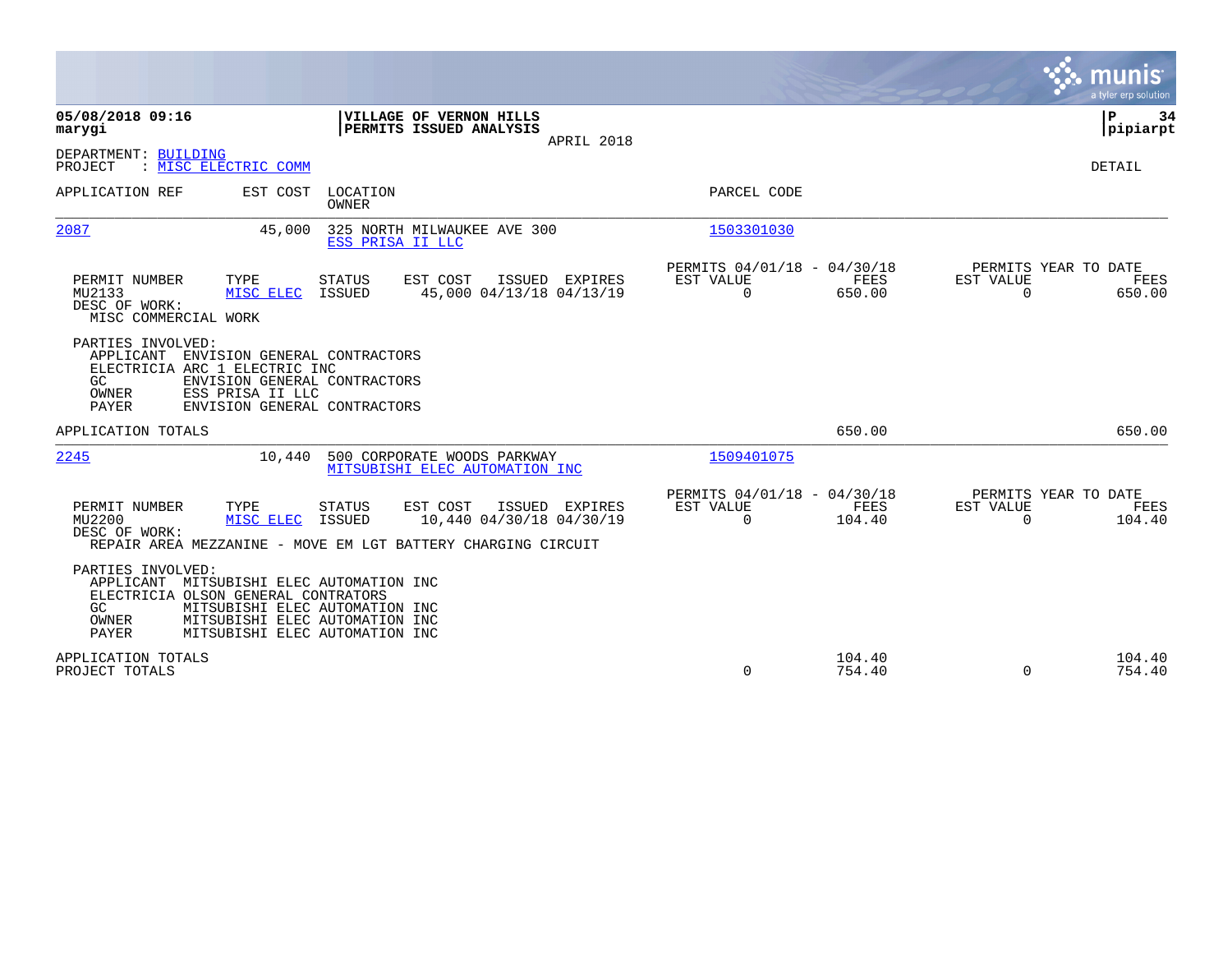|                                                                                                                                                                              |                                                                                                                                       |                                |                                                           |                |                                                         |                |                          | munis<br>a tyler erp solution          |
|------------------------------------------------------------------------------------------------------------------------------------------------------------------------------|---------------------------------------------------------------------------------------------------------------------------------------|--------------------------------|-----------------------------------------------------------|----------------|---------------------------------------------------------|----------------|--------------------------|----------------------------------------|
| 05/08/2018 09:16<br>marygi                                                                                                                                                   |                                                                                                                                       |                                | <b>VILLAGE OF VERNON HILLS</b><br>PERMITS ISSUED ANALYSIS | APRIL 2018     |                                                         |                |                          | l P<br>35<br> pipiarpt                 |
| DEPARTMENT: BUILDING<br>PROJECT                                                                                                                                              | : MI <u>SC RESIDENTIAL</u>                                                                                                            |                                |                                                           |                |                                                         |                |                          | DETAIL                                 |
| APPLICATION REF                                                                                                                                                              | EST COST                                                                                                                              | LOCATION<br>OWNER              |                                                           |                | PARCEL CODE                                             |                |                          |                                        |
| 2081                                                                                                                                                                         | 10,000                                                                                                                                |                                | 176 SOUTHFIELD DR<br>GILBERT & MARY TOGNARELLI            |                | 1506401008                                              |                |                          |                                        |
| PERMIT NUMBER<br>MU2090<br>DESC OF WORK:<br>REMOVE CLOSET, EXPAND POWDER RM AND ADD SHOWER.                                                                                  | TYPE<br>MISC RES                                                                                                                      | <b>STATUS</b><br><b>ISSUED</b> | EST COST<br>10,000 04/02/18 04/02/19                      | ISSUED EXPIRES | PERMITS 04/01/18 - 04/30/18<br>EST VALUE<br>$\mathbf 0$ | FEES<br>100.00 | EST VALUE<br>$\mathbf 0$ | PERMITS YEAR TO DATE<br>FEES<br>100.00 |
| PARTIES INVOLVED:<br>APPLICANT<br>CARPENTER YOUR HOUSE DOC<br>DRYWALL<br>ELECTRICIA SCOTT NELSON ELECTRIC<br>GC<br>GC<br>OWNER<br>PLUMBER<br>PAYER                           | YOUR HOUSE DOC<br>YOUR HOUSE DOC<br>YOUR HOUSE DOC<br>BRETT LITCHY<br>GILBERT & MARY TOGNARELLI<br>ARROW PLUMBING INC<br>BRETT LITCHY |                                |                                                           |                |                                                         |                |                          |                                        |
| APPLICATION TOTALS                                                                                                                                                           |                                                                                                                                       |                                |                                                           |                |                                                         | 100.00         |                          | 100.00                                 |
| 2130                                                                                                                                                                         | 71,419                                                                                                                                |                                | 1890 TURTLE BAY RD<br>BRENDAN DORNBUSCH                   |                | 1129401005                                              |                |                          |                                        |
| PERMIT NUMBER<br>MU2102<br>DESC OF WORK:<br>BASEMENT REMODEL<br>2 NEW FIXTURES - SINK/TOILET<br>PARTIES INVOLVED:<br>ELECTRICIA OKEH ELECTRIC<br>GC<br>${\tt HVAC}$<br>OWNER | TYPE<br>MISC RES<br>FOUR PINES LTD<br>IRELAND<br>BRENDAN DORNBUSCH                                                                    | STATUS<br><b>ISSUED</b>        | EST COST<br>71,419 04/05/18 04/05/19                      | ISSUED EXPIRES | PERMITS 04/01/18 - 04/30/18<br>EST VALUE<br>$\mathbf 0$ | FEES<br>714.19 | EST VALUE<br>$\mathbf 0$ | PERMITS YEAR TO DATE<br>FEES<br>714.19 |
| PLUMBER<br><b>PAYER</b>                                                                                                                                                      | FISH PLUMBING<br>FOUR PINES LTD                                                                                                       |                                |                                                           |                |                                                         |                |                          |                                        |
| APPLICATION TOTALS                                                                                                                                                           |                                                                                                                                       |                                |                                                           |                |                                                         | 714.19         |                          | 714.19                                 |
| 2139                                                                                                                                                                         | 40,000                                                                                                                                | 1730 LOCKE LN                  | IRVIN NORFLEET & ELAINE OH                                |                | 1129312018                                              |                |                          |                                        |
| PERMIT NUMBER<br>MU2125<br>DESC OF WORK:<br>BASEMENT: FULL BATH & WET BAR: 4 FIXTURES                                                                                        | TYPE<br>MISC RES                                                                                                                      | STATUS<br><b>ISSUED</b>        | EST COST<br>40,000 04/11/18 04/11/19                      | ISSUED EXPIRES | PERMITS 04/01/18 - 04/30/18<br>EST VALUE<br>$\mathbf 0$ | FEES<br>400.00 | EST VALUE<br>$\mathbf 0$ | PERMITS YEAR TO DATE<br>FEES<br>400.00 |

PARTIES INVOLVED: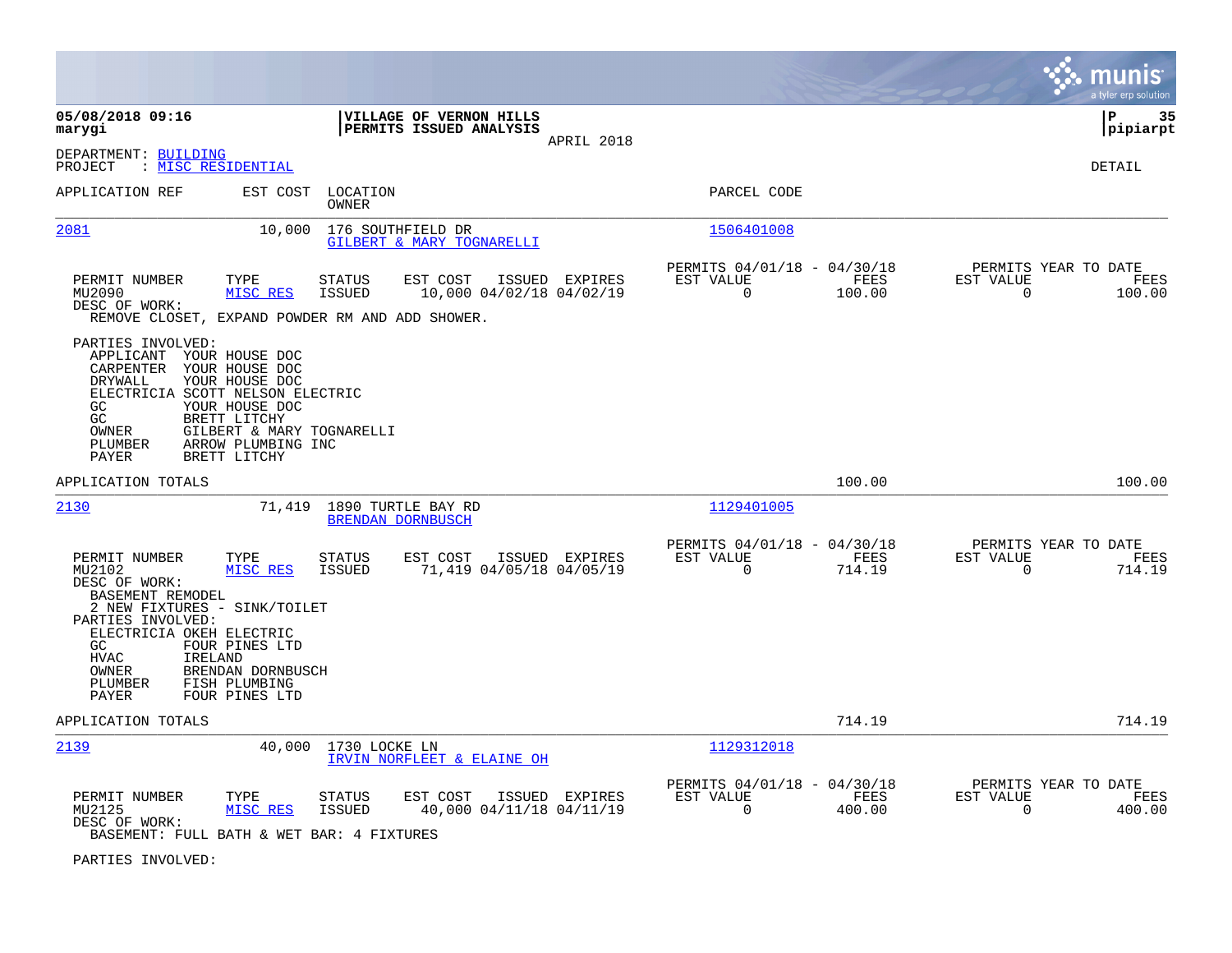|                                                                                                                                                                                                                                                                                                                                                                                                                                           |                                                                                          |                                                                           | munis<br>a tyler erp solution                                      |
|-------------------------------------------------------------------------------------------------------------------------------------------------------------------------------------------------------------------------------------------------------------------------------------------------------------------------------------------------------------------------------------------------------------------------------------------|------------------------------------------------------------------------------------------|---------------------------------------------------------------------------|--------------------------------------------------------------------|
| 05/08/2018 09:16<br>marygi                                                                                                                                                                                                                                                                                                                                                                                                                | VILLAGE OF VERNON HILLS<br>PERMITS ISSUED ANALYSIS<br>APRIL 2018                         |                                                                           | l P<br>36<br> pipiarpt                                             |
| DEPARTMENT: BUILDING<br>: MISC RESIDENTIAL<br>PROJECT                                                                                                                                                                                                                                                                                                                                                                                     |                                                                                          |                                                                           | DETAIL                                                             |
| APPLICATION REF<br>EST COST<br>IRVIN NORFLEET & ELAINE OH<br>APPLICANT<br>JAY ABRAMS INC<br>CARPENTER<br>DRYWALL<br>JAY ABRAMS INC<br>ELECTRICIA MYKOLA DEMYANYK<br>JAY ABRAMS INC<br>GC<br>GC<br>IRVIN NORFLEET & ELAINE OH<br><b>HVAC</b><br>JAY ABRAMS INC<br>JAY ABRAMS INC<br>INSULATOR<br>LOW VOLTAG MYKOLA DEMYANYK<br>OWNER<br>IRVIN NORFLEET & ELAINE OH<br>PLUMBER<br>GLOBAL PLUMBING CO<br>PAYER<br>IRVIN NORFLEET & ELAINE OH | LOCATION<br>OWNER                                                                        | PARCEL CODE                                                               |                                                                    |
| APPLICATION TOTALS                                                                                                                                                                                                                                                                                                                                                                                                                        |                                                                                          | 400.00                                                                    | 400.00                                                             |
| 2174<br>35,000                                                                                                                                                                                                                                                                                                                                                                                                                            | 288 HURON ST<br>DEREK & DEBRA ANDERSEN                                                   | 1509315008                                                                |                                                                    |
| PERMIT NUMBER<br>TYPE<br>MU2141<br>MISC RES<br>DESC OF WORK:<br>BASEMENT: FULL BATH + WET BAR; 4 FIXTURES<br>PARTIES INVOLVED:<br>APPLICANT<br>PRUT SILLASTE<br>CARPENTER<br>PRUT SILLASTE<br>CONCRETE<br>PRUT SILLASTE<br>DRYWALL<br>PRUT SILLASTE<br>ELECTRICIA GREEN ENERGY ELECTRIC COMPANY<br>GC<br>PRUT SILLASTE<br>GC<br>ESTMAN HOME IMPROVEMENT INC<br>OWNER<br>DEREK & DEBRA ANDERSEN<br>PLUMBER<br>MARQUEZ PLUMBING INC         | <b>STATUS</b><br>EST COST<br>ISSUED EXPIRES<br>35,000 04/17/18 04/17/19<br><b>ISSUED</b> | PERMITS 04/01/18 - 04/30/18<br>EST VALUE<br>FEES<br>0<br>350.00           | PERMITS YEAR TO DATE<br>EST VALUE<br>FEES<br>0<br>350.00           |
| PAYER<br>ESTMAN HOME IMPROVEMENT INC<br>APPLICATION TOTALS                                                                                                                                                                                                                                                                                                                                                                                |                                                                                          | 350.00                                                                    | 350.00                                                             |
| 2191<br>48,700                                                                                                                                                                                                                                                                                                                                                                                                                            | 152 MIDWAY LN<br>RICHARD & CHRISTINE A DIAZ                                              | 1508210009                                                                |                                                                    |
| PERMIT NUMBER<br>TYPE<br>MU2135<br>MISC RES<br>DESC OF WORK:<br>REMODEL KIT, 3 BATH, SIDING, WINDOWS                                                                                                                                                                                                                                                                                                                                      | <b>STATUS</b><br>EST COST<br>ISSUED EXPIRES<br><b>ISSUED</b><br>48,700 04/16/18 04/16/19 | PERMITS 04/01/18 - 04/30/18<br>EST VALUE<br>FEES<br>$\mathbf 0$<br>487.00 | PERMITS YEAR TO DATE<br>EST VALUE<br>FEES<br>$\mathbf 0$<br>487.00 |
| PARTIES INVOLVED:<br>APPLICANT AG MODERN DEVELOPMENT<br>ELECTRICIA MYKHAYLO BALABUKH<br>GC.<br>AG MODERN DEVELOPMENT<br>OWNER<br>RICHARD & CHRISTINE A DIAZ                                                                                                                                                                                                                                                                               |                                                                                          |                                                                           |                                                                    |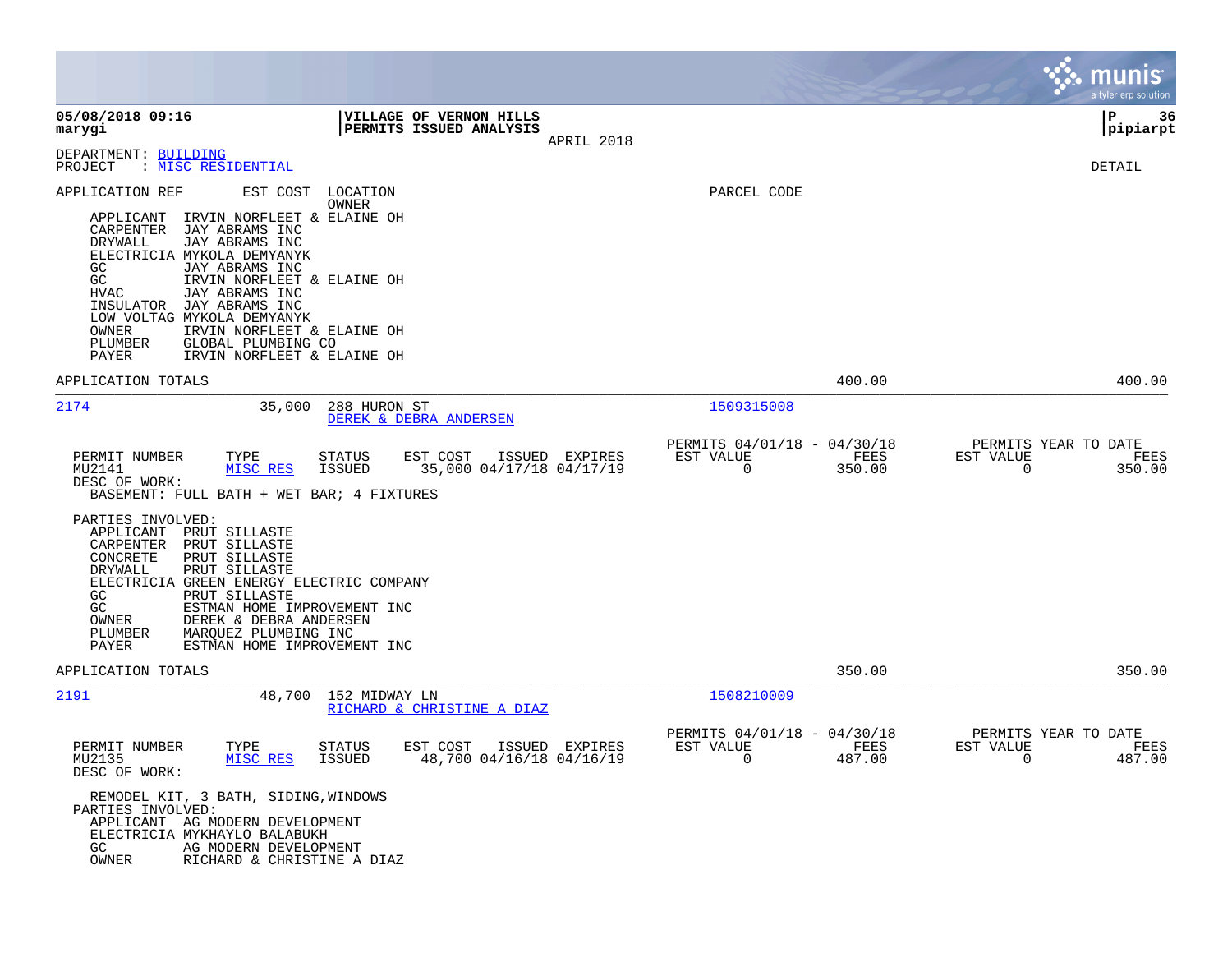|                                                       |                                                           |            |             |                    |          | <b>munis</b><br>a tyler erp solution |
|-------------------------------------------------------|-----------------------------------------------------------|------------|-------------|--------------------|----------|--------------------------------------|
| 05/08/2018 09:16<br>marygi                            | VILLAGE OF VERNON HILLS<br><b>PERMITS ISSUED ANALYSIS</b> | APRIL 2018 |             |                    |          | 37<br>P<br> pipiarpt                 |
| DEPARTMENT: BUILDING<br>: MISC RESIDENTIAL<br>PROJECT |                                                           |            |             |                    |          | DETAIL                               |
| APPLICATION REF<br>EST COST                           | LOCATION<br>OWNER                                         |            | PARCEL CODE |                    |          |                                      |
| PLUMBER<br>ADVANCED PLUMBING SOLUTIONS                |                                                           |            |             |                    |          |                                      |
| APPLICATION TOTALS<br>PROJECT TOTALS                  |                                                           |            | 0           | 487.00<br>2,051.19 | $\Omega$ | 487.00<br>2,051.19                   |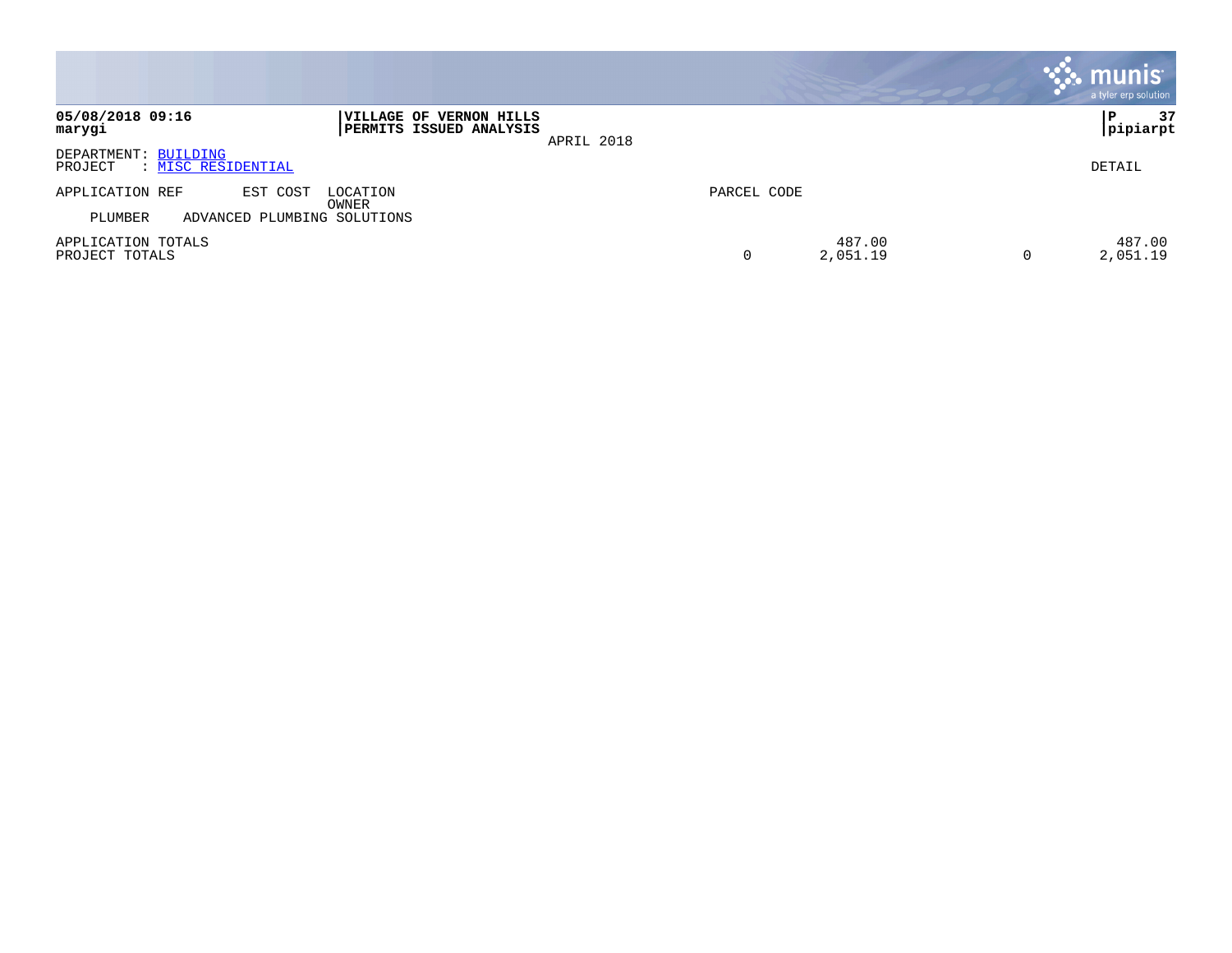|                                                           |                                                                        |                                               |                                                    |            |                                               |                      |           | <b>munis</b><br>a tyler erp solution     |
|-----------------------------------------------------------|------------------------------------------------------------------------|-----------------------------------------------|----------------------------------------------------|------------|-----------------------------------------------|----------------------|-----------|------------------------------------------|
| 05/08/2018 09:16<br>marygi                                |                                                                        |                                               | VILLAGE OF VERNON HILLS<br>PERMITS ISSUED ANALYSIS | APRIL 2018 |                                               |                      |           | ∣P<br>38<br> pipiarpt                    |
| DEPARTMENT:<br>PROJECT                                    | <b>BUILDING</b><br>: PARKING LOT                                       |                                               |                                                    |            |                                               |                      |           | DETAIL                                   |
| APPLICATION REF                                           | EST COST                                                               | LOCATION<br>OWNER                             |                                                    |            | PARCEL CODE                                   |                      |           |                                          |
| 2033                                                      | 61,556                                                                 | 620 LAKEVIEW PKY<br><b>JAMES R WOLDENBERG</b> |                                                    |            | 1504202018                                    |                      |           |                                          |
| PERMIT NUMBER<br>MU2112<br>DESC OF WORK:<br>PARKING LOT   | TYPE<br>PKG LOT                                                        | <b>STATUS</b><br><b>ISSUED</b>                | EST COST<br>ISSUED<br>61,556 04/09/18 04/09/19     | EXPIRES    | PERMITS 04/01/18 - 04/30/18<br>EST VALUE<br>0 | FEES<br>2,462.00     | EST VALUE | PERMITS YEAR TO DATE<br>FEES<br>2,462.00 |
| PARTIES INVOLVED:<br>APPLICANT<br>GC<br>OCCUPANT<br>OWNER | MAUL PAVING<br>MAUL PAVING<br>DAIGGER SCIENTIFIC<br>JAMES R WOLDENBERG |                                               |                                                    |            |                                               |                      |           |                                          |
| APPLICATION TOTALS<br>PROJECT TOTALS                      |                                                                        |                                               |                                                    |            | 0                                             | 2,462.00<br>2,462.00 |           | 2,462.00<br>2,462.00                     |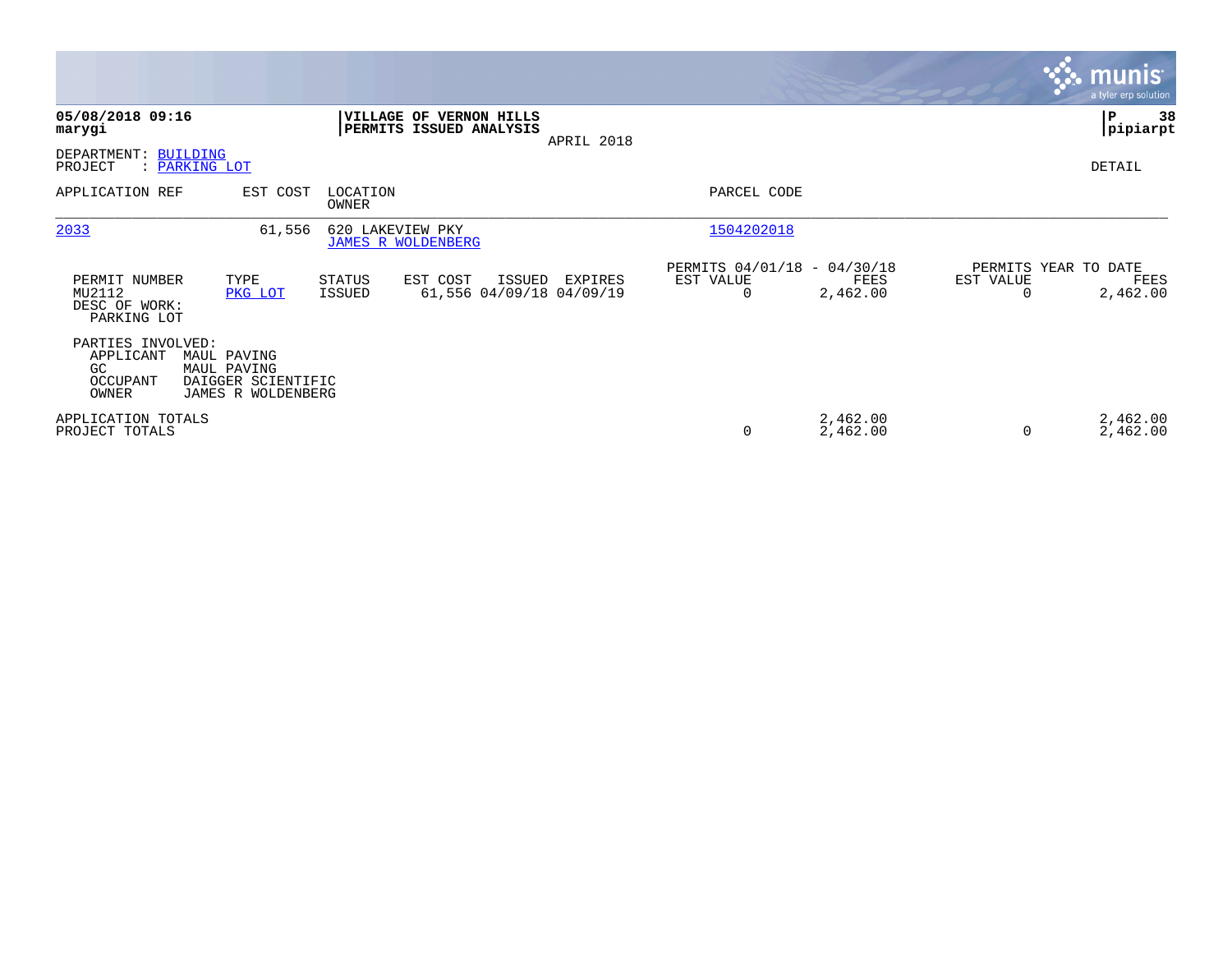|                                                                                          |                                                                                                                      |                                            |                                                      |                |                                                  | munis<br>a tyler erp solution |
|------------------------------------------------------------------------------------------|----------------------------------------------------------------------------------------------------------------------|--------------------------------------------|------------------------------------------------------|----------------|--------------------------------------------------|-------------------------------|
| 05/08/2018 09:16<br>marygi                                                               | VILLAGE OF VERNON HILLS<br>PERMITS ISSUED ANALYSIS                                                                   | APRIL 2018                                 |                                                      |                |                                                  | lР<br>39<br> pipiarpt         |
| DEPARTMENT: BUILDING<br>PROJECT<br>: PATIO                                               |                                                                                                                      |                                            |                                                      |                |                                                  | DETAIL                        |
| APPLICATION REF                                                                          | EST COST<br>LOCATION<br><b>OWNER</b>                                                                                 |                                            | PARCEL CODE                                          |                |                                                  |                               |
| 2144                                                                                     | 4,400<br>1999 TREVINO TER<br>CRISTINE MARIE MC COPPIN                                                                |                                            | 1129112004                                           |                |                                                  |                               |
| PERMIT NUMBER<br>TYPE<br>MU2110<br><b>PATIO</b><br>DESC OF WORK:<br>PATIO                | EST COST<br><b>STATUS</b><br><b>ISSUED</b>                                                                           | ISSUED EXPIRES<br>4,400 04/09/18 04/09/19  | PERMITS 04/01/18 - 04/30/18<br>EST VALUE<br>0        | FEES<br>50.00  | PERMITS YEAR TO DATE<br>EST VALUE<br>$\mathbf 0$ | FEES<br>50.00                 |
| PARTIES INVOLVED:<br>APPLICANT<br>CONCRETE<br>GC<br>OWNER                                | DUBOIS PAVING COMPANY<br>DUBOIS PAVING COMPANY<br>DUBOIS PAVING COMPANY<br>CRISTINE MARIE MC COPPIN                  |                                            |                                                      |                |                                                  |                               |
| APPLICATION TOTALS                                                                       |                                                                                                                      |                                            |                                                      | 50.00          |                                                  | 50.00                         |
| 2159                                                                                     | 350<br>103 BIRMINGHAM PL<br>VLADYMYR & VALENTYNA BABIN                                                               |                                            | 1504303075                                           |                |                                                  |                               |
| PERMIT NUMBER<br>TYPE<br>MU2126<br>PATIO<br>DESC OF WORK:<br>FIREPIT                     | <b>STATUS</b><br>EST COST<br>ISSUED                                                                                  | ISSUED EXPIRES<br>350 04/12/18 04/12/19    | PERMITS 04/01/18 - 04/30/18<br>EST VALUE<br>$\Omega$ | FEES<br>30.00  | PERMITS YEAR TO DATE<br>EST VALUE<br>$\Omega$    | FEES<br>30.00                 |
| PARTIES INVOLVED:<br>APPLICANT<br>GC.<br>OWNER<br>PAYER                                  | VLADYMYR & VALENTYNA BABIN<br>VLADYMYR & VALENTYNA BABIN<br>VLADYMYR & VALENTYNA BABIN<br>VLADYMYR & VALENTYNA BABIN |                                            |                                                      |                |                                                  |                               |
| APPLICATION TOTALS                                                                       |                                                                                                                      |                                            |                                                      | 30.00          |                                                  | 30.00                         |
| 2160                                                                                     | 11,275<br>311 ALEXANDRIA DR<br><b>EMRE KARACA</b>                                                                    |                                            | 1505206002                                           |                |                                                  |                               |
| PERMIT NUMBER<br>TYPE<br>MU2118<br><b>PATIO</b><br>DESC OF WORK:<br>PATIO & SIDE WALKWAY | EST COST<br>STATUS<br>ISSUED                                                                                         | ISSUED EXPIRES<br>11,275 04/11/18 04/11/19 | PERMITS 04/01/18 - 04/30/18<br>EST VALUE<br>$\Omega$ | FEES<br>112.75 | PERMITS YEAR TO DATE<br>EST VALUE<br>$\Omega$    | FEES<br>112.75                |
| PARTIES INVOLVED:<br>APPLICANT<br>GC<br>OWNER<br>EMRE KARACA                             | ARROW LAND & STRUCTURES<br>ARROW LAND & STRUCTURES                                                                   |                                            |                                                      |                |                                                  |                               |
| APPLICATION TOTALS                                                                       |                                                                                                                      |                                            |                                                      | 112.75         |                                                  | 112.75                        |
| 2215                                                                                     | 10,000 1104 MARLOWE PL                                                                                               |                                            | 1132401005                                           |                |                                                  |                               |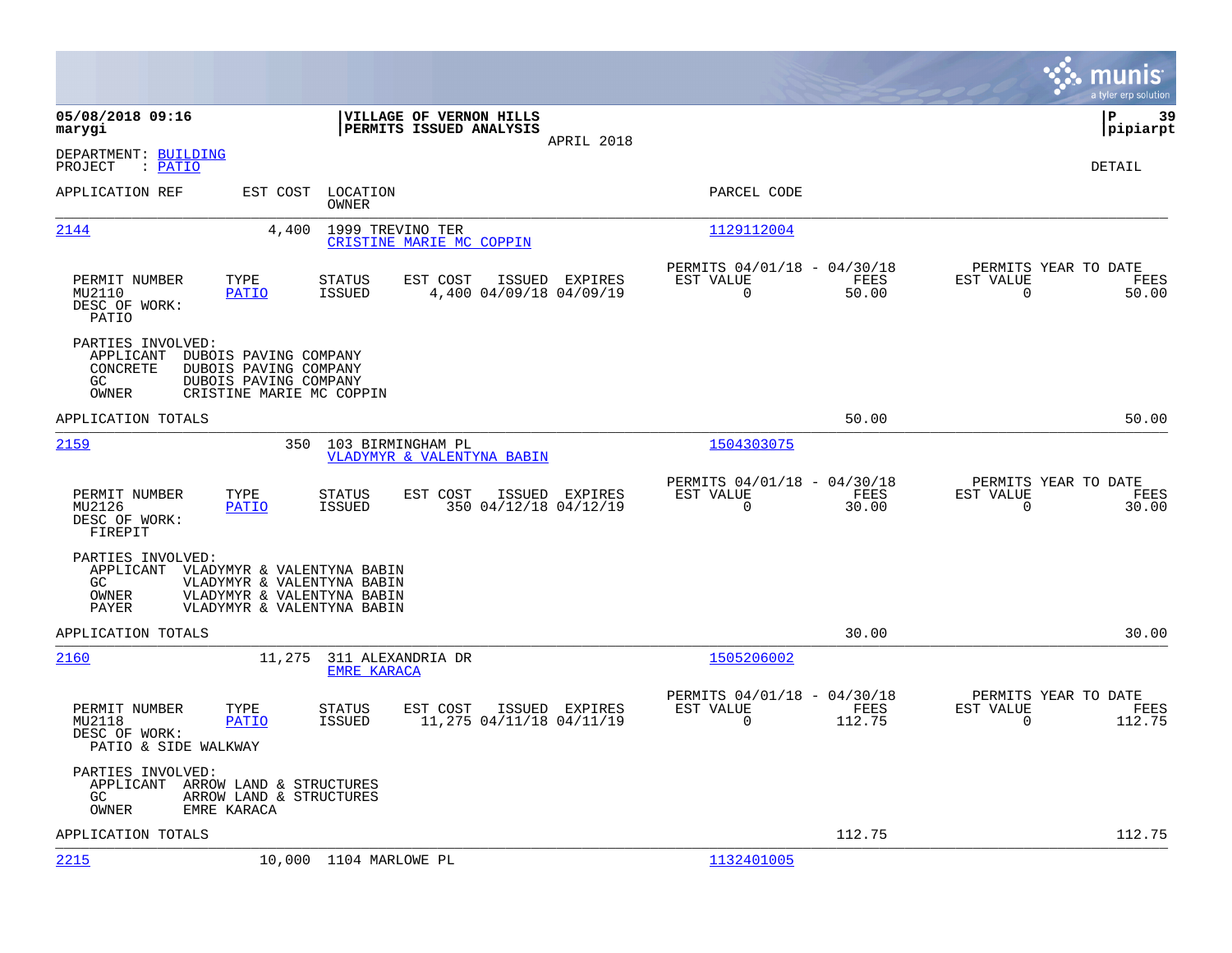|                                                         |                                        |                            |                                                                                  |        |                          |                                          |                  |           | <b>munis</b><br>a tyler erp solution |
|---------------------------------------------------------|----------------------------------------|----------------------------|----------------------------------------------------------------------------------|--------|--------------------------|------------------------------------------|------------------|-----------|--------------------------------------|
| 05/08/2018 09:16<br>marygi                              |                                        |                            | VILLAGE OF VERNON HILLS<br>PERMITS ISSUED ANALYSIS<br>MATHAI M & MARIAMMA JOSEPH |        |                          |                                          |                  |           | P<br>40<br>pipiarpt                  |
| PERMIT NUMBER                                           | TYPE                                   | STATUS                     | EST COST                                                                         | ISSUED | EXPIRES<br>APRIL 2018    | PERMITS 04/01/18 - 04/30/18<br>EST VALUE | FEES             | EST VALUE | PERMITS YEAR TO DATE<br>FEES         |
| DEPARTMENT: BUILDING<br>PROJECT<br>: PATIO              |                                        |                            |                                                                                  |        |                          |                                          |                  |           | DETAIL                               |
| APPLICATION REF                                         | EST COST                               | LOCATION<br>OWNER          |                                                                                  |        |                          | PARCEL CODE                              |                  |           |                                      |
| MU2146<br>DESC OF WORK:<br>PATIO                        | PATIO                                  | ISSUED                     |                                                                                  |        | 10,000 04/18/18 04/18/19 | 0                                        | 100.00           | $\Omega$  | 100.00                               |
| PARTIES INVOLVED:<br>APPLICANT<br>GC.<br>OWNER<br>PAYER | JK COMPANY<br>JK COMPANY<br>JK COMPANY | MATHAI M & MARIAMMA JOSEPH |                                                                                  |        |                          |                                          |                  |           |                                      |
| APPLICATION TOTALS<br>PROJECT TOTALS                    |                                        |                            |                                                                                  |        |                          | 0                                        | 100.00<br>292.75 | $\Omega$  | 100.00<br>292.75                     |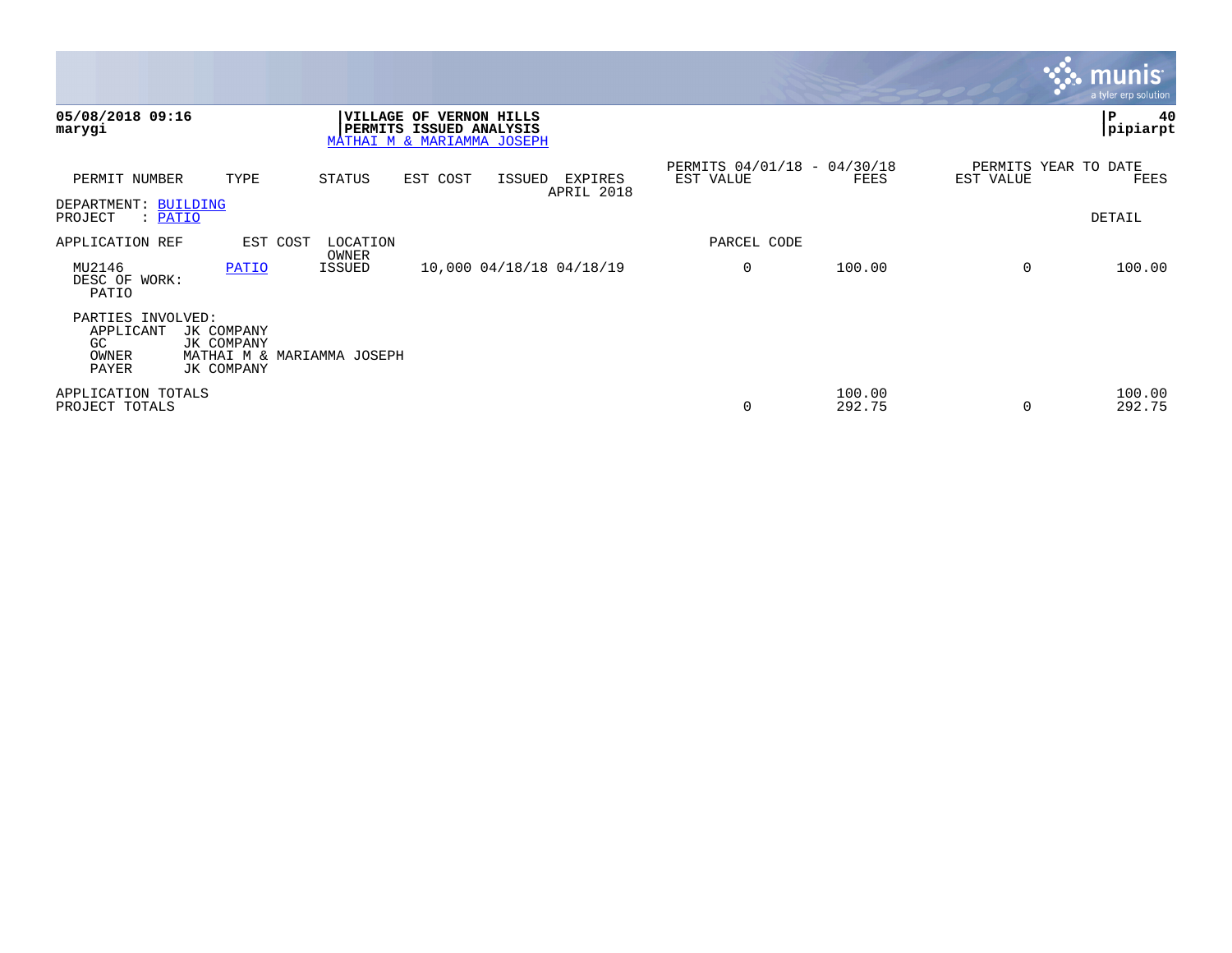|                                                                                                                                                                  |                                                                                                                                                             |                                                                          | munis<br>a tyler erp solution                                     |
|------------------------------------------------------------------------------------------------------------------------------------------------------------------|-------------------------------------------------------------------------------------------------------------------------------------------------------------|--------------------------------------------------------------------------|-------------------------------------------------------------------|
| 05/08/2018 09:16<br>marygi                                                                                                                                       | VILLAGE OF VERNON HILLS<br>PERMITS ISSUED ANALYSIS<br>APRIL 2018                                                                                            |                                                                          | P<br>41<br> pipiarpt                                              |
| DEPARTMENT: BUILDING<br>: SIDEWALK<br>PROJECT                                                                                                                    |                                                                                                                                                             |                                                                          | <b>DETAIL</b>                                                     |
| APPLICATION REF                                                                                                                                                  | EST COST<br>LOCATION<br>OWNER                                                                                                                               | PARCEL CODE                                                              |                                                                   |
| 2152                                                                                                                                                             | 1,500<br>1702 SHOAL CREEK TER<br>DENNIS M & SUSAN M DONELON                                                                                                 | 1129313021                                                               |                                                                   |
| TYPE<br>PERMIT NUMBER<br>MU2155<br><b>SIDEWALK</b><br>DESC OF WORK:<br>FRONT WALKWAY                                                                             | EST COST<br><b>STATUS</b><br>ISSUED EXPIRES<br>COMPLT<br>1,500 04/19/18 04/19/19                                                                            | PERMITS 04/01/18 - 04/30/18<br>EST VALUE<br>FEES<br>$\mathbf 0$<br>30.00 | PERMITS YEAR TO DATE<br>EST VALUE<br>FEES<br>$\mathbf 0$<br>30.00 |
| PARTIES INVOLVED:<br>APPLICANT<br>A-1 CONTRACTORS<br>CONCRETE<br>A-1 CONTRACTORS<br>GC.<br>A-1 CONTRACTORS<br>OWNER<br>PAYER<br>A-1 CONTRACTORS                  | DENNIS M & SUSAN M DONELON                                                                                                                                  |                                                                          |                                                                   |
| APPLICATION TOTALS                                                                                                                                               |                                                                                                                                                             | 30.00                                                                    | 30.00                                                             |
| <u> 2210</u>                                                                                                                                                     | 5,000<br>1068 CONACHIE CT<br>ELIZABETH PLUMMER                                                                                                              | 1506416006                                                               |                                                                   |
| TYPE<br>PERMIT NUMBER<br>MU2154<br><b>SIDEWALK</b><br>DESC OF WORK:<br>SIDEWALK                                                                                  | <b>STATUS</b><br>EST COST<br>ISSUED EXPIRES<br>COMPLT<br>5,000 04/18/18 04/18/19                                                                            | PERMITS 04/01/18 - 04/30/18<br>EST VALUE<br>FEES<br>$\mathbf 0$<br>50.00 | PERMITS YEAR TO DATE<br>EST VALUE<br>FEES<br>50.00<br>0           |
| PARTIES INVOLVED:<br>APPLICANT<br>ELIZABETH PLUMMER<br>CONCRETE<br>FORTIS<br>GC<br>ELIZABETH PLUMMER<br>OWNER<br>ELIZABETH PLUMMER<br>PAYER<br>ELIZABETH PLUMMER |                                                                                                                                                             |                                                                          |                                                                   |
| APPLICATION TOTALS                                                                                                                                               |                                                                                                                                                             | 50.00                                                                    | 50.00                                                             |
| 2229                                                                                                                                                             | 4,100<br>102 DICKINSON CT<br>LAWRENCE P & CARYN S LEVINE                                                                                                    | 1132201029                                                               |                                                                   |
| PERMIT NUMBER<br>TYPE<br>MU2178<br><b>SIDEWALK</b><br>DESC OF WORK:<br>REPLACE FRONT STAIRS AND A SECTION OF WALK                                                | EST COST<br>STATUS<br>ISSUED EXPIRES<br><b>ISSUED</b><br>4,100 04/24/18 04/24/19                                                                            | PERMITS 04/01/18 - 04/30/18<br>EST VALUE<br>FEES<br>0<br>50.00           | PERMITS YEAR TO DATE<br>EST VALUE<br>FEES<br>50.00<br>0           |
| PARTIES INVOLVED:<br>APPLICANT<br>CONCRETE<br>GC.<br>OWNER<br>PAYER                                                                                              | LAWRENCE P & CARYN S LEVINE<br>ZEPEDAS CONCRETE & BRICK PAVING<br>LAWRENCE P & CARYN S LEVINE<br>LAWRENCE P & CARYN S LEVINE<br>LAWRENCE P & CARYN S LEVINE |                                                                          |                                                                   |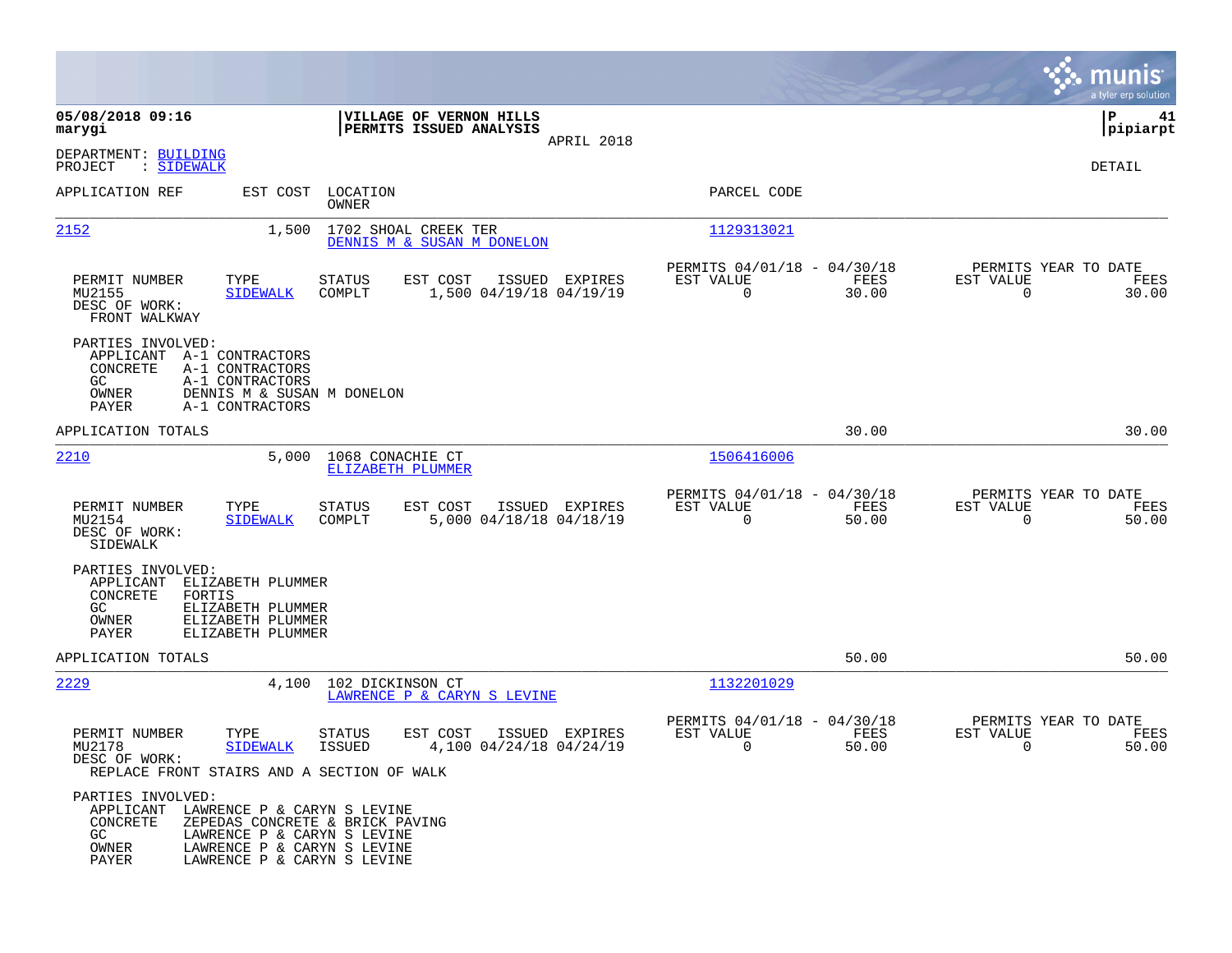|                                               |          |                                                                  |            |             |                 | , munis <sup>.</sup><br>a tyler erp solution |
|-----------------------------------------------|----------|------------------------------------------------------------------|------------|-------------|-----------------|----------------------------------------------|
| 05/08/2018 09:16<br>marygi                    |          | <b>VILLAGE OF VERNON HILLS</b><br><b>PERMITS ISSUED ANALYSIS</b> | APRIL 2018 |             |                 | 42<br>P<br> pipiarpt                         |
| DEPARTMENT: BUILDING<br>PROJECT<br>: SIDEWALK |          |                                                                  |            |             |                 | DETAIL                                       |
| APPLICATION REF                               | EST COST | LOCATION<br>OWNER                                                |            | PARCEL CODE |                 |                                              |
| APPLICATION TOTALS<br>PROJECT TOTALS          |          |                                                                  |            | 0           | 50.00<br>130.00 | 50.00<br>130.00                              |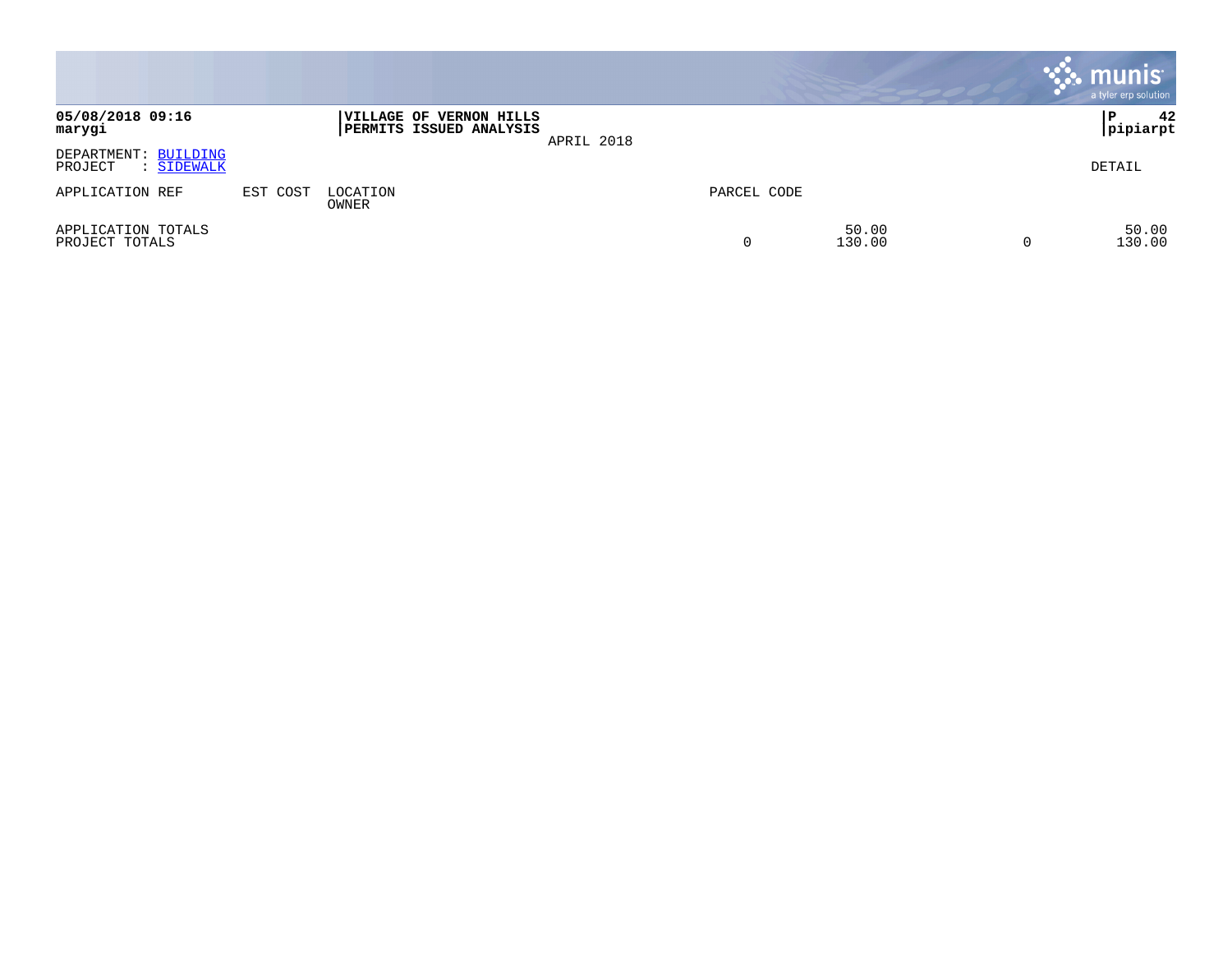|                                                                                                    |                                                                                                                        |                                      |                                                     |                |                                                         |                |                                                  | munis<br>a tyler erp solution |
|----------------------------------------------------------------------------------------------------|------------------------------------------------------------------------------------------------------------------------|--------------------------------------|-----------------------------------------------------|----------------|---------------------------------------------------------|----------------|--------------------------------------------------|-------------------------------|
| 05/08/2018 09:16<br>marygi                                                                         |                                                                                                                        |                                      | VILLAGE OF VERNON HILLS<br>PERMITS ISSUED ANALYSIS  |                |                                                         |                |                                                  | P<br>43<br> pipiarpt          |
| DEPARTMENT: BUILDING<br>: <u>REROOF</u><br>PROJECT                                                 |                                                                                                                        |                                      |                                                     | APRIL 2018     |                                                         |                |                                                  | DETAIL                        |
| APPLICATION REF                                                                                    | EST COST                                                                                                               | LOCATION<br>OWNER                    |                                                     |                | PARCEL CODE                                             |                |                                                  |                               |
| 2177                                                                                               | 5,900                                                                                                                  | MICHAEL D LEE                        | 132 SOUTHFIELD DR                                   |                | 1506414018                                              |                |                                                  |                               |
| PERMIT NUMBER<br>MU2088<br>DESC OF WORK:<br>REROOF                                                 | TYPE<br><b>REROOF</b>                                                                                                  | STATUS<br>COMPLT                     | EST COST<br>5,900 04/02/18 04/11/19                 | ISSUED EXPIRES | PERMITS 04/01/18 - 04/30/18<br>EST VALUE<br>$\mathbf 0$ | FEES<br>59.00  | PERMITS YEAR TO DATE<br>EST VALUE<br>$\mathbf 0$ | FEES<br>59.00                 |
| PARTIES INVOLVED:<br>APPLICANT<br>GC<br>OWNER<br>PAYER<br><b>ROOFER</b>                            | AMA PRO SERVICES<br>AMA PRO SERVICES<br>MICHAEL D LEE<br>AMA PRO SERVICES<br>AMA PRO SERVICES                          |                                      |                                                     |                |                                                         |                |                                                  |                               |
| APPLICATION TOTALS                                                                                 |                                                                                                                        |                                      |                                                     |                |                                                         | 59.00          |                                                  | 59.00                         |
| 2196                                                                                               | 11,750                                                                                                                 | 206 MELODY LN<br><b>IAN WEISSMAN</b> |                                                     |                | 1504303034                                              |                |                                                  |                               |
| PERMIT NUMBER<br>MU2106<br>DESC OF WORK:<br>REROOF                                                 | TYPE<br><b>REROOF</b>                                                                                                  | STATUS<br>ISSUED                     | EST COST<br>11,750 04/06/18 04/06/19                | ISSUED EXPIRES | PERMITS 04/01/18 - 04/30/18<br>EST VALUE<br>$\mathbf 0$ | FEES<br>117.50 | PERMITS YEAR TO DATE<br>EST VALUE<br>$\mathbf 0$ | FEES<br>117.50                |
| PARTIES INVOLVED:<br>APPLICANT<br>GC.<br>OWNER<br>PAYER<br><b>ROOFER</b>                           | CUSTOM ROOFING<br>CUSTOM ROOFING<br>IAN WEISSMAN<br><b>CUSTOM ROOFING</b><br>CUSTOM ROOFING                            |                                      |                                                     |                |                                                         |                |                                                  |                               |
| APPLICATION TOTALS                                                                                 |                                                                                                                        |                                      |                                                     |                |                                                         | 117.50         |                                                  | 117.50                        |
| 2214                                                                                               | 10,858                                                                                                                 |                                      | 401 WESTMORELAND DR<br>JUANITA A PUCHALSKI, TRUSTEE |                | 1508107071                                              |                |                                                  |                               |
| PERMIT NUMBER<br>MU2115<br>DESC OF WORK:<br>REROOF                                                 | TYPE<br><b>REROOF</b>                                                                                                  | STATUS<br><b>ISSUED</b>              | EST COST<br>10,858 04/10/18 04/10/19                | ISSUED EXPIRES | PERMITS 04/01/18 - 04/30/18<br>EST VALUE<br>0           | FEES<br>108.58 | PERMITS YEAR TO DATE<br>EST VALUE<br>0           | FEES<br>108.58                |
| PARTIES INVOLVED:<br>APPLICANT ADVANCED HOME IMPROVEMENTS<br>GC<br>OWNER<br>PAYER<br><b>ROOFER</b> | ADVANCED HOME IMPROVEMENTS<br>JUANITA A PUCHALSKI, TRUSTEE<br>ADVANCED HOME IMPROVEMENTS<br>ADVANCED HOME IMPROVEMENTS |                                      |                                                     |                |                                                         |                |                                                  |                               |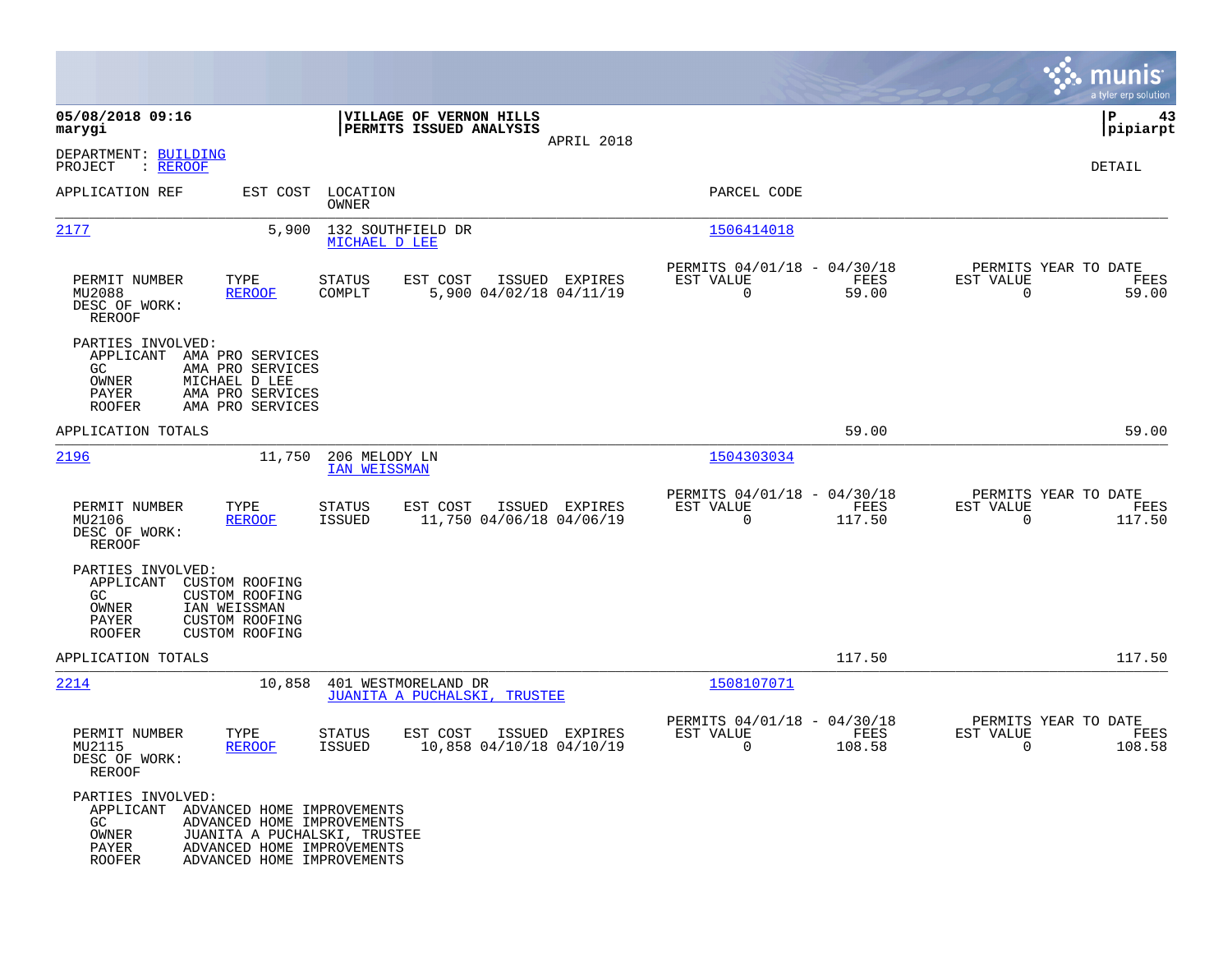|                                                                                                                                                                 |                                                                                                                              |                                                                           | munis<br>a tyler erp solution                                      |
|-----------------------------------------------------------------------------------------------------------------------------------------------------------------|------------------------------------------------------------------------------------------------------------------------------|---------------------------------------------------------------------------|--------------------------------------------------------------------|
| 05/08/2018 09:16<br>marygi                                                                                                                                      | VILLAGE OF VERNON HILLS<br>PERMITS ISSUED ANALYSIS<br>APRIL 2018                                                             |                                                                           | P<br>44<br> pipiarpt                                               |
| DEPARTMENT: BUILDING<br>PROJECT<br>: <u>REROOF</u>                                                                                                              |                                                                                                                              |                                                                           | DETAIL                                                             |
| APPLICATION REF<br>EST COST                                                                                                                                     | LOCATION<br>OWNER                                                                                                            | PARCEL CODE                                                               |                                                                    |
| APPLICATION TOTALS                                                                                                                                              |                                                                                                                              | 108.58                                                                    | 108.58                                                             |
| 2247                                                                                                                                                            | 11,192 394 MARSEILLES ST<br><b>STEVE SMITH</b>                                                                               | 1509302033                                                                |                                                                    |
| PERMIT NUMBER<br>TYPE<br>MU2149<br><b>REROOF</b><br>DESC OF WORK:<br><b>REROOF</b>                                                                              | <b>STATUS</b><br>EST COST<br>ISSUED EXPIRES<br><b>ISSUED</b><br>11,192 04/18/18 04/18/19                                     | PERMITS 04/01/18 - 04/30/18<br>EST VALUE<br>FEES<br>$\mathbf 0$<br>111.92 | PERMITS YEAR TO DATE<br>EST VALUE<br>FEES<br>$\mathbf 0$<br>111.92 |
| PARTIES INVOLVED:<br>APPLICANT<br>INVISION RESTORATION<br>GC.<br>INVISION RESTORATION<br>OWNER<br>STEVE SMITH<br>PAYER<br>INVISION RESTORATION<br><b>ROOFER</b> | QUALITY RESTORATION & ROOFING                                                                                                |                                                                           |                                                                    |
| APPLICATION TOTALS                                                                                                                                              |                                                                                                                              | 111.92                                                                    | 111.92                                                             |
| 2255<br>9,749                                                                                                                                                   | 108 MIDWAY LN<br>YU TANG & LIPING SHEN                                                                                       | 1509103028                                                                |                                                                    |
| PERMIT NUMBER<br>TYPE<br>MU2158<br><b>REROOF</b><br>DESC OF WORK:<br><b>REROOF</b>                                                                              | <b>STATUS</b><br>EST COST<br>ISSUED EXPIRES<br>9,749 04/19/18 04/19/19<br><b>ISSUED</b>                                      | PERMITS 04/01/18 - 04/30/18<br>FEES<br>EST VALUE<br>$\mathbf 0$<br>97.49  | PERMITS YEAR TO DATE<br>EST VALUE<br>FEES<br>$\mathbf 0$<br>97.49  |
| PARTIES INVOLVED:<br>APPLICANT<br>GC<br>OWNER<br>YU TANG & LIPING SHEN<br>PAYER<br><b>ROOFER</b>                                                                | KMK RESIDENTIAL RESTORATIONS<br>KMK RESIDENTIAL RESTORATIONS<br>KMK RESIDENTIAL RESTORATIONS<br>KMK RESIDENTIAL RESTORATIONS |                                                                           |                                                                    |
| APPLICATION TOTALS                                                                                                                                              |                                                                                                                              | 97.49                                                                     | 97.49                                                              |
| 2264<br>23,440                                                                                                                                                  | NCT TOWNHOME 1<br>NEW CENTURY TOWN TOWNHOUSE ASSOC #1                                                                        | 1132408071                                                                |                                                                    |
| PERMIT NUMBER<br>TYPE<br>MU2168<br><b>REROOF</b><br>DESC OF WORK:<br>REROOF -167/179 SARATOGA                                                                   | STATUS<br>EST COST ISSUED EXPIRES<br>23,440 04/20/18 04/20/19<br>ISSUED                                                      | PERMITS 04/01/18 - 04/30/18<br>EST VALUE<br>FEES<br>$\Omega$<br>234.40    | PERMITS YEAR TO DATE<br>EST VALUE<br>FEES<br>$\Omega$<br>234.40    |
| PARTIES INVOLVED:<br>APPLICANT BARRY ROOFING INC<br>GC<br>BARRY ROOFING INC<br>OWNER                                                                            | NEW CENTURY TOWN TOWNHOUSE ASSOC #1                                                                                          |                                                                           |                                                                    |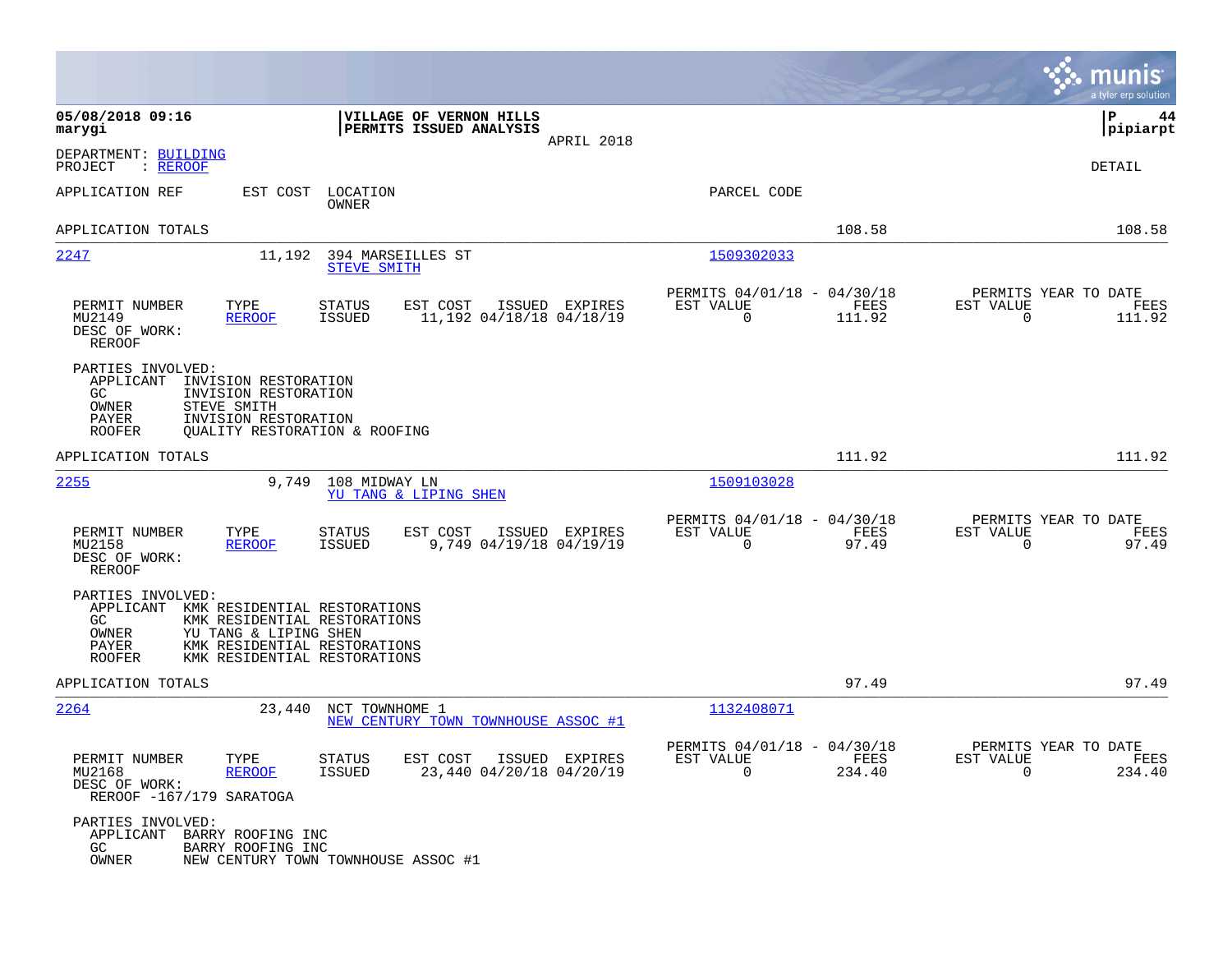|                                                                          |                                                                                                                          |                                                       |                |                                                         |                |                                                  | munis<br>a tyler erp solution |
|--------------------------------------------------------------------------|--------------------------------------------------------------------------------------------------------------------------|-------------------------------------------------------|----------------|---------------------------------------------------------|----------------|--------------------------------------------------|-------------------------------|
| 05/08/2018 09:16<br>marygi                                               |                                                                                                                          | VILLAGE OF VERNON HILLS<br>PERMITS ISSUED ANALYSIS    | APRIL 2018     |                                                         |                |                                                  | P<br>45<br> pipiarpt          |
| DEPARTMENT: BUILDING<br>: REROOF<br>PROJECT                              |                                                                                                                          |                                                       |                |                                                         |                |                                                  | DETAIL                        |
| APPLICATION REF                                                          | EST COST LOCATION                                                                                                        | OWNER                                                 |                | PARCEL CODE                                             |                |                                                  |                               |
| PAYER<br><b>ROOFER</b>                                                   | BARRY ROOFING INC<br>BARRY ROOFING INC                                                                                   |                                                       |                |                                                         |                |                                                  |                               |
| APPLICATION TOTALS                                                       |                                                                                                                          |                                                       |                |                                                         | 234.40         |                                                  | 234.40                        |
| 2265                                                                     | 4,999                                                                                                                    | 19 MONTAUK LN<br>RENATA BRINKEVICIUTE                 |                | 1505416004                                              |                |                                                  |                               |
| PERMIT NUMBER<br>MU2167<br>DESC OF WORK:<br>REROOF                       | TYPE<br><b>STATUS</b><br><b>REROOF</b><br><b>ISSUED</b>                                                                  | EST COST<br>4,999 04/20/18 04/20/19                   | ISSUED EXPIRES | PERMITS 04/01/18 - 04/30/18<br>EST VALUE<br>$\Omega$    | FEES<br>50.00  | PERMITS YEAR TO DATE<br>EST VALUE<br>$\mathbf 0$ | FEES<br>50.00                 |
| PARTIES INVOLVED:<br>APPLICANT<br>GC.<br>OWNER<br>PAYER<br><b>ROOFER</b> | LAKE COUNTY ROOFS INC<br>LAKE COUNTY ROOFS INC<br>RENATA BRINKEVICIUTE<br>LAKE COUNTY ROOFS INC<br>LAKE COUNTY ROOFS INC |                                                       |                |                                                         |                |                                                  |                               |
| APPLICATION TOTALS                                                       |                                                                                                                          |                                                       |                |                                                         | 50.00          |                                                  | 50.00                         |
| 2266                                                                     | 25,111                                                                                                                   | NCT TOWNHOME 1<br>NEW CENTURY TOWN TOWNHOUSE ASSOC #1 |                | 1132408071                                              |                |                                                  |                               |
| PERMIT NUMBER<br>MU2169<br>DESC OF WORK:<br>REROOF -117/123 HAMPTON      | TYPE<br><b>STATUS</b><br><b>REROOF</b><br>ISSUED                                                                         | EST COST<br>ISSUED<br>25,111 04/20/18 04/20/19        | EXPIRES        | PERMITS 04/01/18 - 04/30/18<br>EST VALUE<br>$\Omega$    | FEES<br>251.11 | PERMITS YEAR TO DATE<br>EST VALUE<br>$\Omega$    | FEES<br>251.11                |
| PARTIES INVOLVED:<br>APPLICANT<br>GC.<br>OWNER<br>PAYER<br><b>ROOFER</b> | BARRY ROOFING INC<br>BARRY ROOFING INC<br>NEW CENTURY TOWN TOWNHOUSE ASSOC #1<br>BARRY ROOFING INC<br>BARRY ROOFING INC  |                                                       |                |                                                         |                |                                                  |                               |
| APPLICATION TOTALS                                                       |                                                                                                                          |                                                       |                |                                                         | 251.11         |                                                  | 251.11                        |
| 2269                                                                     | 12,500                                                                                                                   | 1736S STANWICH RD<br>RAMIRO L & GLORIA LOPEZ          |                | 1129411001                                              |                |                                                  |                               |
| PERMIT NUMBER<br>MU2173<br>DESC OF WORK:<br>REROOF                       | TYPE<br><b>STATUS</b><br>COMPLT<br><b>REROOF</b>                                                                         | EST COST<br>12,500 04/23/18 04/27/19                  | ISSUED EXPIRES | PERMITS 04/01/18 - 04/30/18<br>EST VALUE<br>$\mathbf 0$ | FEES<br>125.00 | PERMITS YEAR TO DATE<br>EST VALUE<br>$\mathbf 0$ | FEES<br>125.00                |
| PARTIES INVOLVED:                                                        | APPLICANT PRO TOP CONSTRUCTION                                                                                           |                                                       |                |                                                         |                |                                                  |                               |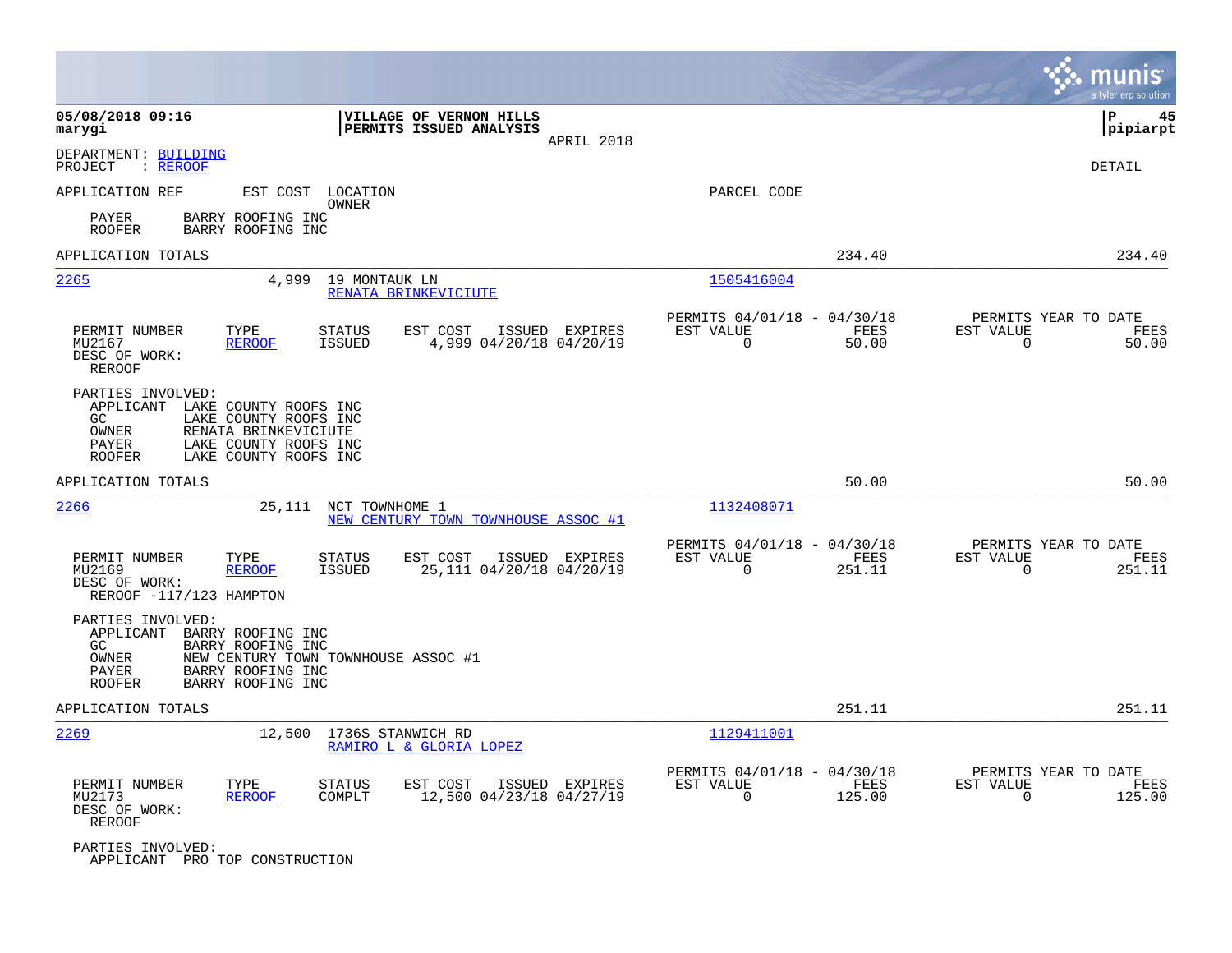|                                                                                                                                                                                                |                                                                          | munis<br>a tyler erp solution                                     |
|------------------------------------------------------------------------------------------------------------------------------------------------------------------------------------------------|--------------------------------------------------------------------------|-------------------------------------------------------------------|
| 05/08/2018 09:16<br>VILLAGE OF VERNON HILLS<br>PERMITS ISSUED ANALYSIS<br>marygi<br>APRIL 2018                                                                                                 |                                                                          | l P<br>46<br> pipiarpt                                            |
| DEPARTMENT: BUILDING<br>PROJECT<br>: <u>REROOF</u>                                                                                                                                             |                                                                          | <b>DETAIL</b>                                                     |
| APPLICATION REF<br>EST COST LOCATION<br>OWNER<br>GC<br>PRO TOP CONSTRUCTION<br>OWNER<br>RAMIRO L & GLORIA LOPEZ<br>PAYER<br>PRO TOP CONSTRUCTION<br>PRO TOP CONSTRUCTION<br><b>ROOFER</b>      | PARCEL CODE                                                              |                                                                   |
| APPLICATION TOTALS                                                                                                                                                                             | 125.00                                                                   | 125.00                                                            |
| 2276<br>9,250<br>1108 GRANT PL<br><b>EDWARD T RODER</b>                                                                                                                                        | 1132201014                                                               |                                                                   |
| PERMIT NUMBER<br>TYPE<br><b>STATUS</b><br>EST COST<br>ISSUED EXPIRES<br>MU2177<br><b>REROOF</b><br>COMPLT<br>9,250 04/24/18 04/24/19<br>DESC OF WORK:<br><b>REROOF</b>                         | PERMITS 04/01/18 - 04/30/18<br>EST VALUE<br>FEES<br>$\mathbf 0$<br>92.50 | PERMITS YEAR TO DATE<br>EST VALUE<br>FEES<br>92.50<br>$\mathbf 0$ |
| PARTIES INVOLVED:<br>APPLICANT<br>EDWARD T RODER<br>GC<br>EDWARD T RODER<br>OWNER<br>EDWARD T RODER<br>EDWARD T RODER<br>PAYER<br><b>ROOFER</b><br>LINDHOLM ROOFING                            |                                                                          |                                                                   |
| APPLICATION TOTALS                                                                                                                                                                             | 92.50                                                                    | 92.50                                                             |
| 2278<br>5,857<br>401 APPLETON DR<br><b>CRAIG JAFFE</b>                                                                                                                                         | 1505203004                                                               |                                                                   |
| PERMIT NUMBER<br>TYPE<br><b>STATUS</b><br>EST COST<br>ISSUED EXPIRES<br>MU2181<br><b>REROOF</b><br><b>ISSUED</b><br>5,857 04/24/18 04/24/19<br>DESC OF WORK:<br>REROOF                         | PERMITS 04/01/18 - 04/30/18<br>EST VALUE<br>FEES<br>$\mathbf 0$<br>58.57 | PERMITS YEAR TO DATE<br>EST VALUE<br>FEES<br>$\mathbf 0$<br>58.57 |
| PARTIES INVOLVED:<br>APPLICANT<br>SWISHER EXTERIORS, INC<br>GC<br>SWISHER EXTERIORS, INC<br>OWNER<br>CRAIG JAFFE<br>SWISHER EXTERIORS, INC<br>PAYER<br><b>ROOFER</b><br>SWISHER EXTERIORS, INC |                                                                          |                                                                   |
| APPLICATION TOTALS                                                                                                                                                                             | 58.57                                                                    | 58.57                                                             |
| 2285<br>12,540 349 MARSEILLES ST<br><b>JOHN T &amp; TERESA T HOGAN</b>                                                                                                                         | 1509310023                                                               |                                                                   |
| PERMIT NUMBER<br>TYPE<br><b>STATUS</b><br>EST COST<br>ISSUED EXPIRES<br>MU2186<br>12,540 04/26/18 04/26/19<br><b>REROOF</b><br><b>ISSUED</b><br>DESC OF WORK:<br>REROOF                        | PERMITS 04/01/18 - 04/30/18<br>EST VALUE<br>FEES<br>$\Omega$<br>125.40   | PERMITS YEAR TO DATE<br>EST VALUE<br>FEES<br>125.40<br>$\Omega$   |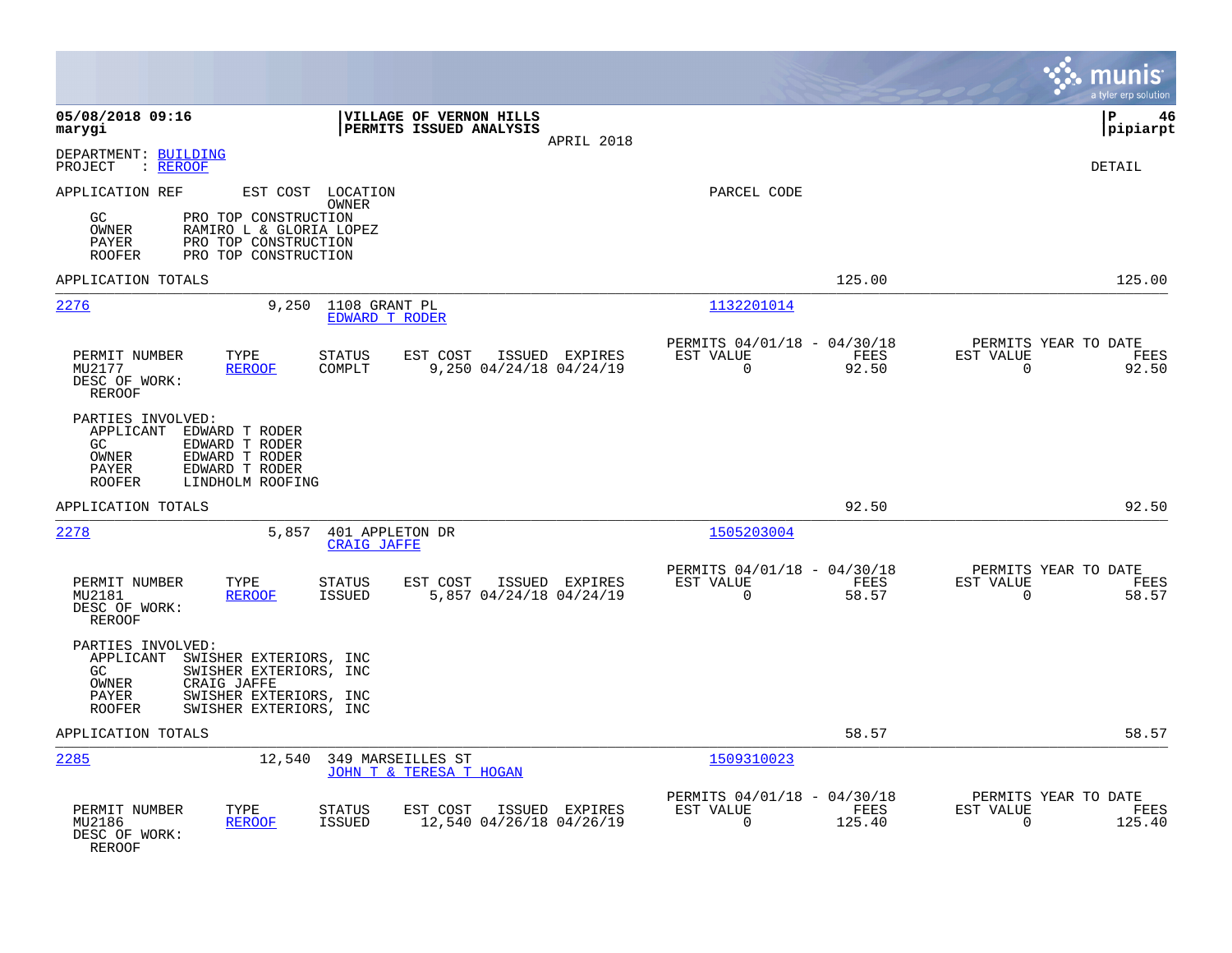|                                                                                                                                                                                                                                                                                                   |                                                                        | munis<br>a tyler erp solution.                                  |
|---------------------------------------------------------------------------------------------------------------------------------------------------------------------------------------------------------------------------------------------------------------------------------------------------|------------------------------------------------------------------------|-----------------------------------------------------------------|
| 05/08/2018 09:16<br>VILLAGE OF VERNON HILLS<br>PERMITS ISSUED ANALYSIS<br>marygi<br>APRIL 2018                                                                                                                                                                                                    |                                                                        | P<br>47<br> pipiarpt                                            |
| DEPARTMENT: BUILDING<br>PROJECT<br>: REROOF                                                                                                                                                                                                                                                       |                                                                        | DETAIL                                                          |
| APPLICATION REF<br>EST COST<br>LOCATION<br>OWNER<br>PARTIES INVOLVED:<br>APPLICANT<br>DONALY ROOFING & CONSTRUCTION<br>GC<br>DONALY ROOFING & CONSTRUCTION<br>JOHN T & TERESA T HOGAN<br>OWNER<br><b>PAYER</b><br>DONALY ROOFING & CONSTRUCTION<br><b>ROOFER</b><br>DONALY ROOFING & CONSTRUCTION | PARCEL CODE                                                            |                                                                 |
| APPLICATION TOTALS                                                                                                                                                                                                                                                                                | 125.40                                                                 | 125.40                                                          |
| 2289<br>1656 SAINT ANDREW DR<br>13,539<br>KARTHIK KANDAMURI                                                                                                                                                                                                                                       | 1129311035                                                             |                                                                 |
| EST COST<br>PERMIT NUMBER<br>TYPE<br><b>STATUS</b><br>ISSUED EXPIRES<br>13,539 04/26/18 04/26/19<br>MU2193<br><b>REROOF</b><br><b>ISSUED</b><br>DESC OF WORK:<br><b>REROOF</b>                                                                                                                    | PERMITS 04/01/18 - 04/30/18<br>EST VALUE<br>FEES<br>135.39<br>$\Omega$ | PERMITS YEAR TO DATE<br>EST VALUE<br>FEES<br>135.39<br>$\Omega$ |
| PARTIES INVOLVED:<br>APPLICANT<br>AFH CONSTRUCTION INC<br>GC<br>AFH CONSTRUCTION INC<br>KARTHIK KANDAMURI<br>OWNER<br>PAYER<br>AFH CONSTRUCTION INC<br><b>ROOFER</b><br>AFH CONSTRUCTION INC                                                                                                      |                                                                        |                                                                 |
| APPLICATION TOTALS<br>PROJECT TOTALS                                                                                                                                                                                                                                                              | 135.39<br>1,566.86<br>0                                                | 135.39<br>1,566.86<br>$\Omega$                                  |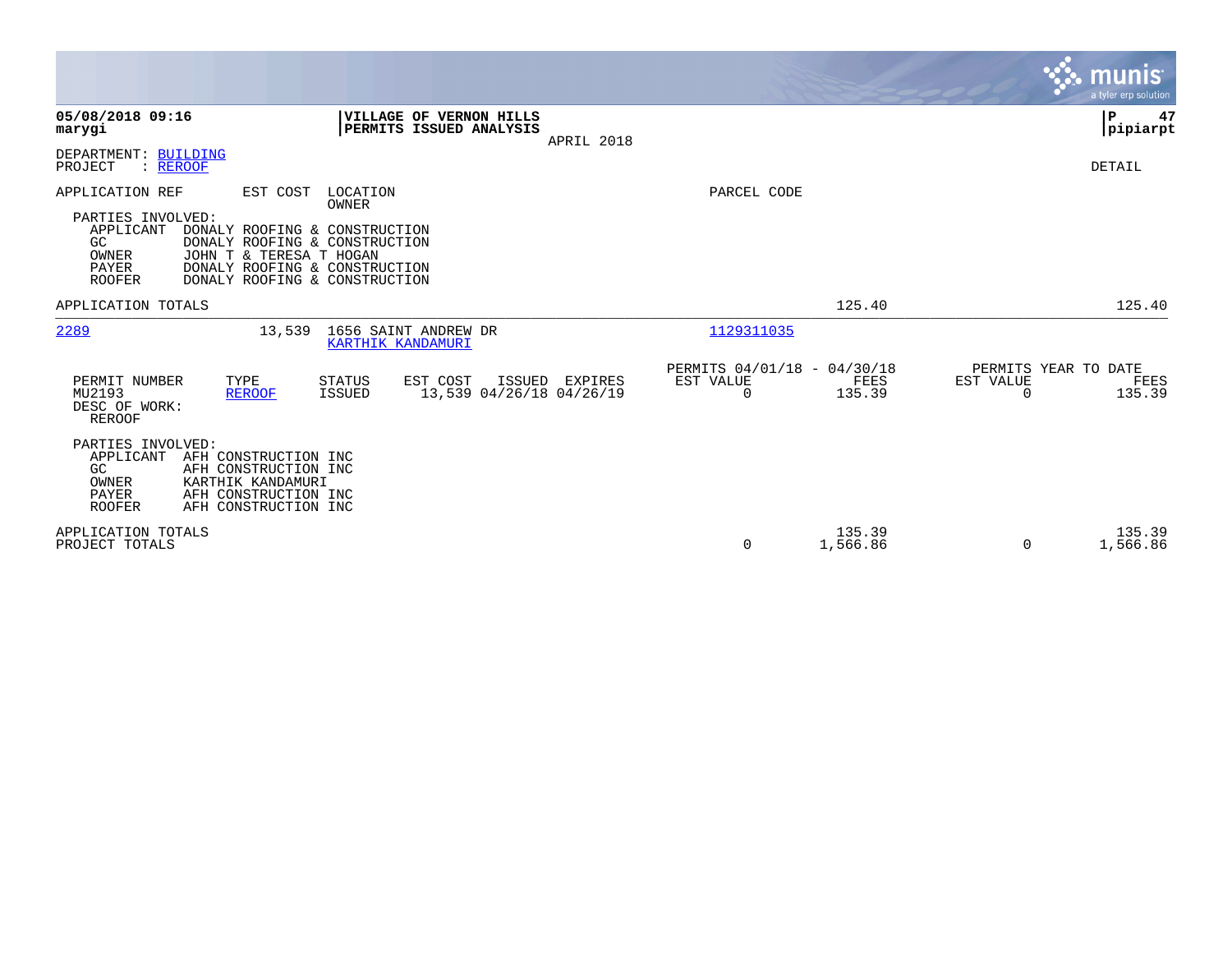|                                                                                                                                              |                                                                                                |                                                      |                            | <b>munis</b><br>a tyler erp solution  |
|----------------------------------------------------------------------------------------------------------------------------------------------|------------------------------------------------------------------------------------------------|------------------------------------------------------|----------------------------|---------------------------------------|
| 05/08/2018 09:16<br>marygi                                                                                                                   | VILLAGE OF VERNON HILLS<br>PERMITS ISSUED ANALYSIS<br>APRIL 2018                               |                                                      |                            | 48<br>IΡ<br> pipiarpt                 |
| DEPARTMENT: BUILDING<br>: SECURITY SYSTEM<br>PROJECT                                                                                         |                                                                                                |                                                      |                            | DETAIL                                |
| EST COST<br>APPLICATION REF                                                                                                                  | LOCATION<br>OWNER                                                                              | PARCEL CODE                                          |                            |                                       |
| 2184<br>1,260                                                                                                                                | 701 NORTH MILWAUKEE AVE 244<br>INLAND REAL ESTATE CORPORATION                                  | 1503102019                                           |                            |                                       |
| PERMIT NUMBER<br>TYPE<br>MU2094<br>DESC OF WORK:<br>SECURITY SYSTEM                                                                          | EST COST<br>STATUS<br>ISSUED<br>EXPIRES<br>1,260 04/03/18 04/03/19<br><b>SEC SYSTEM ISSUED</b> | PERMITS 04/01/18 - 04/30/18<br>EST VALUE<br>$\Omega$ | EST VALUE<br>FEES<br>75.00 | PERMITS YEAR TO DATE<br>FEES<br>75.00 |
| PARTIES INVOLVED:<br>APPLICANT<br>ADT LLC<br>GC<br>ADT LLC<br>LOW VOLTAG ADT LLC<br><b>OCCUPANT</b><br>SKY ZONE<br>OWNER<br>PAYER<br>ADT LLC | INLAND REAL ESTATE CORPORATION                                                                 |                                                      |                            |                                       |
| APPLICATION TOTALS<br>PROJECT TOTALS                                                                                                         |                                                                                                | 0                                                    | 75.00<br>75.00<br>$\Omega$ | 75.00<br>75.00                        |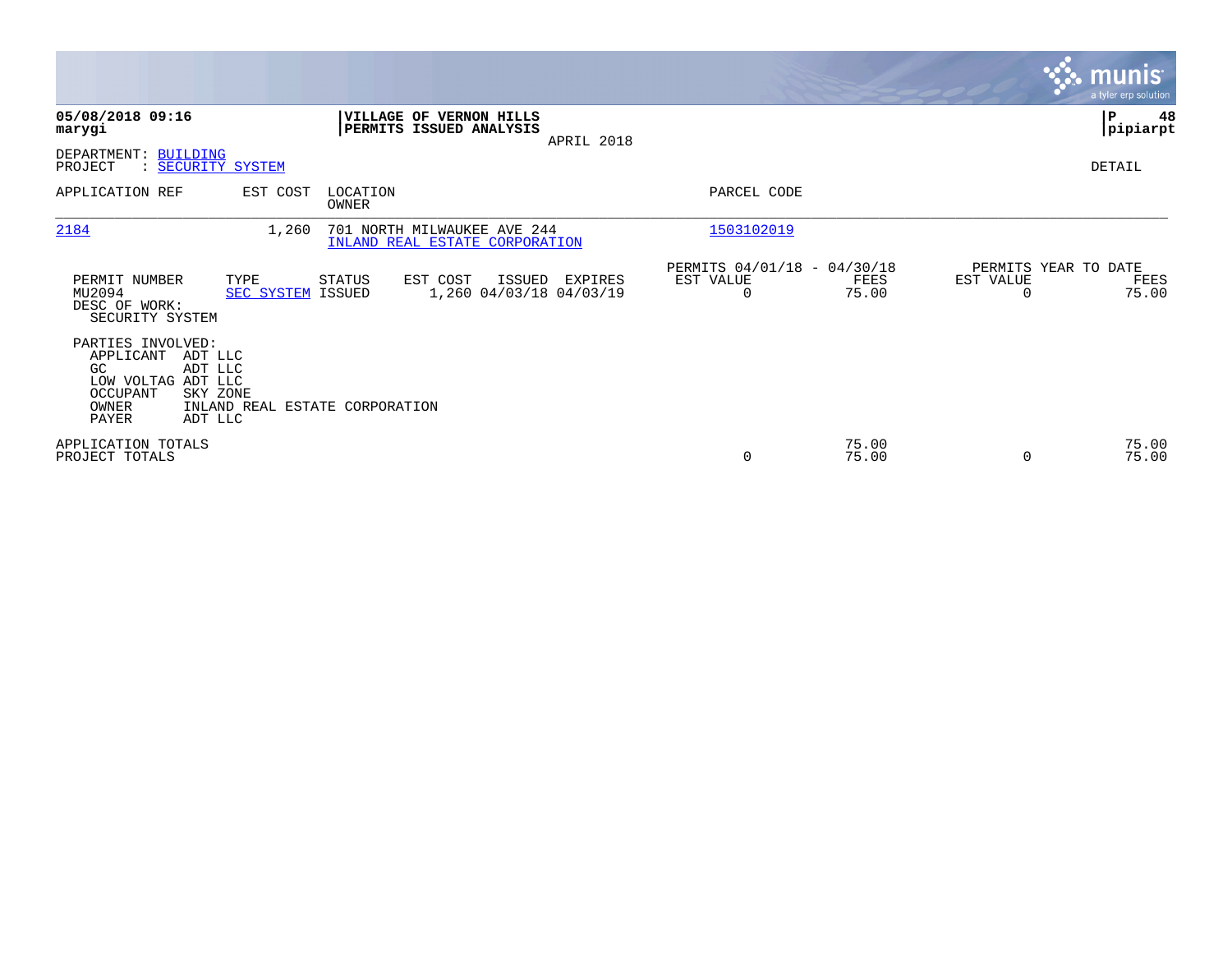|                                                                    |                                                                                                                                          |                   |                                                     |            |                                                         |                |                                               | <b>munis</b><br>a tyler erp solution |
|--------------------------------------------------------------------|------------------------------------------------------------------------------------------------------------------------------------------|-------------------|-----------------------------------------------------|------------|---------------------------------------------------------|----------------|-----------------------------------------------|--------------------------------------|
| 05/08/2018 09:16<br>marygi                                         |                                                                                                                                          | <b>VILLAGE OF</b> | <b>VERNON HILLS</b><br>PERMITS ISSUED ANALYSIS      | APRIL 2018 |                                                         |                |                                               | 49<br>P<br> pipiarpt                 |
| DEPARTMENT: BUILDING<br>PROJECT                                    | : SEWER REPAIR                                                                                                                           |                   |                                                     |            |                                                         |                |                                               | DETAIL                               |
| APPLICATION REF                                                    | EST COST                                                                                                                                 | LOCATION<br>OWNER |                                                     |            | PARCEL CODE                                             |                |                                               |                                      |
| 2248                                                               | 3,600                                                                                                                                    |                   | 602 CROOKED STICK CT<br><b>JOSE A ANDION IBANEZ</b> |            | 1132104078                                              |                |                                               |                                      |
| PERMIT NUMBER<br>MU2150<br>DESC OF WORK:<br>SEWER REPAIR           | TYPE<br>SEWER REP                                                                                                                        | STATUS<br>COMPLT  | EST COST<br>ISSUED<br>3,600 04/18/18 04/18/19       | EXPIRES    | PERMITS 04/01/18 - 04/30/18<br>EST VALUE<br>$\mathbf 0$ | FEES<br>50.00  | PERMITS YEAR TO DATE<br>EST VALUE<br>$\Omega$ | FEES<br>50.00                        |
| PARTIES INVOLVED:<br>APPLICANT<br>GC.<br>OWNER<br>PLUMBER<br>PAYER | EX-STINK PLUMBING & SEWER<br>EX-STINK PLUMBING & SEWER<br>JOSE A ANDION IBANEZ<br>EX-STINK PLUMBING & SEWER<br>EX-STINK PLUMBING & SEWER |                   |                                                     |            |                                                         |                |                                               |                                      |
| APPLICATION TOTALS<br>PROJECT TOTALS                               |                                                                                                                                          |                   |                                                     |            | 0                                                       | 50.00<br>50.00 | 0                                             | 50.00<br>50.00                       |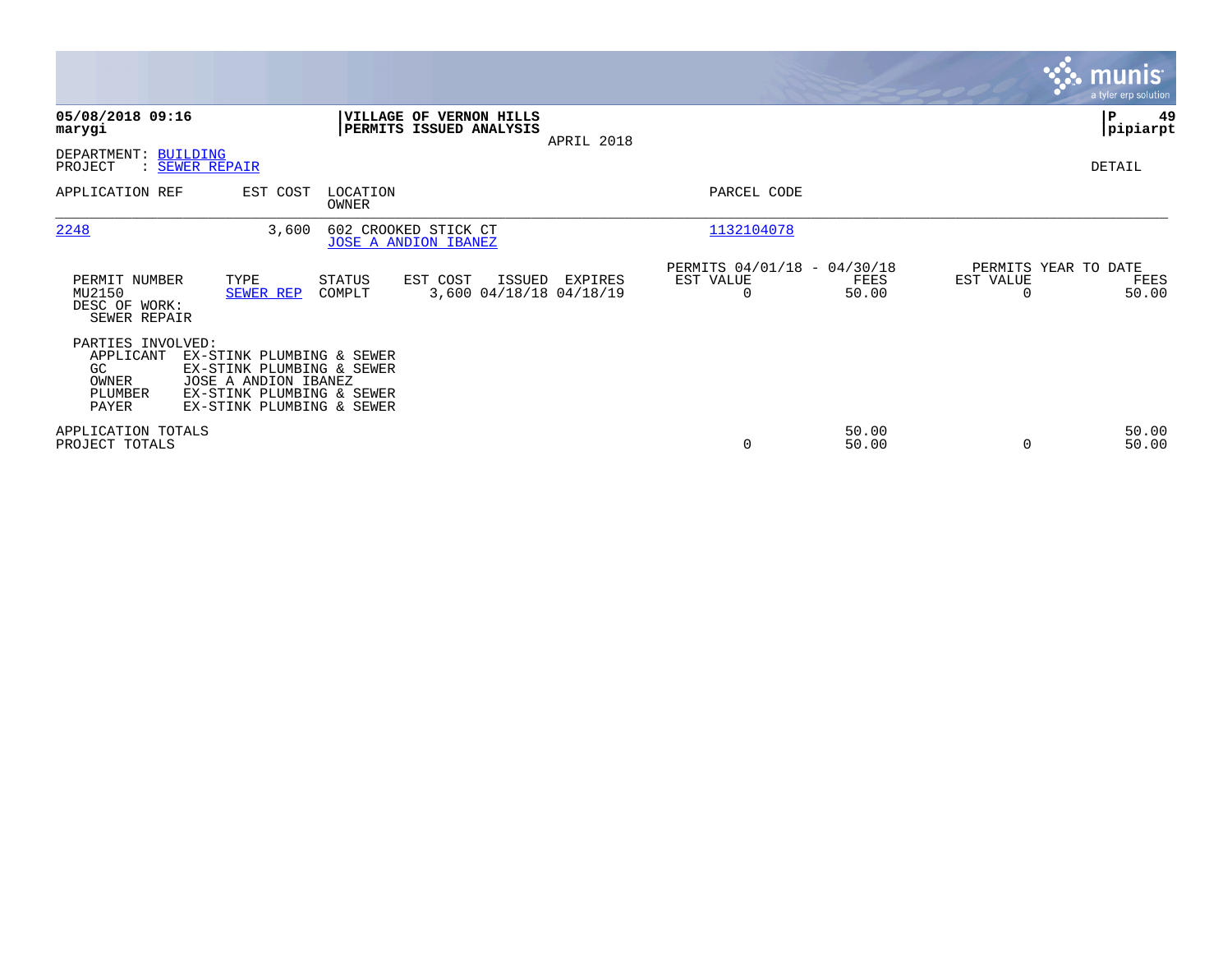|                                                                                                                              |                                                                   |                                                                           | <b>munis</b><br>a tyler erp solution               |
|------------------------------------------------------------------------------------------------------------------------------|-------------------------------------------------------------------|---------------------------------------------------------------------------|----------------------------------------------------|
| 05/08/2018 09:16<br>marygi                                                                                                   | VILLAGE OF VERNON HILLS<br>PERMITS ISSUED ANALYSIS                | APRIL 2018                                                                | ∣P<br>50<br> pipiarpt                              |
| DEPARTMENT: BUILDING<br>PROJECT<br>$:$ SHED                                                                                  |                                                                   |                                                                           | DETAIL                                             |
| APPLICATION REF<br>EST COST                                                                                                  | LOCATION<br>OWNER                                                 | PARCEL CODE                                                               |                                                    |
| 2190<br>2,200                                                                                                                | 450 SUTCLIFFE CIR<br>JEFFREY S & LUANN ALM                        | 1508401005                                                                |                                                    |
| PERMIT NUMBER<br>TYPE<br>MU2134<br><b>SHED</b><br>DESC OF WORK:<br>SHED                                                      | STATUS<br>EST COST<br>ISSUED<br>2,200 04/13/18 04/13/19<br>ISSUED | PERMITS 04/01/18 - 04/30/18<br>EST VALUE<br>EXPIRES<br>FEES<br>50.00<br>0 | PERMITS YEAR TO DATE<br>EST VALUE<br>FEES<br>50.00 |
| PARTIES INVOLVED:<br>APPLICANT<br>JEFFREY ALM<br>GC<br>JEFFREY ALM<br>OWNER<br>JEFFREY S & LUANN ALM<br>PAYER<br>JEFFREY ALM |                                                                   |                                                                           |                                                    |
| APPLICATION TOTALS<br>PROJECT TOTALS                                                                                         |                                                                   | 50.00<br>0<br>50.00                                                       | 50.00<br>50.00                                     |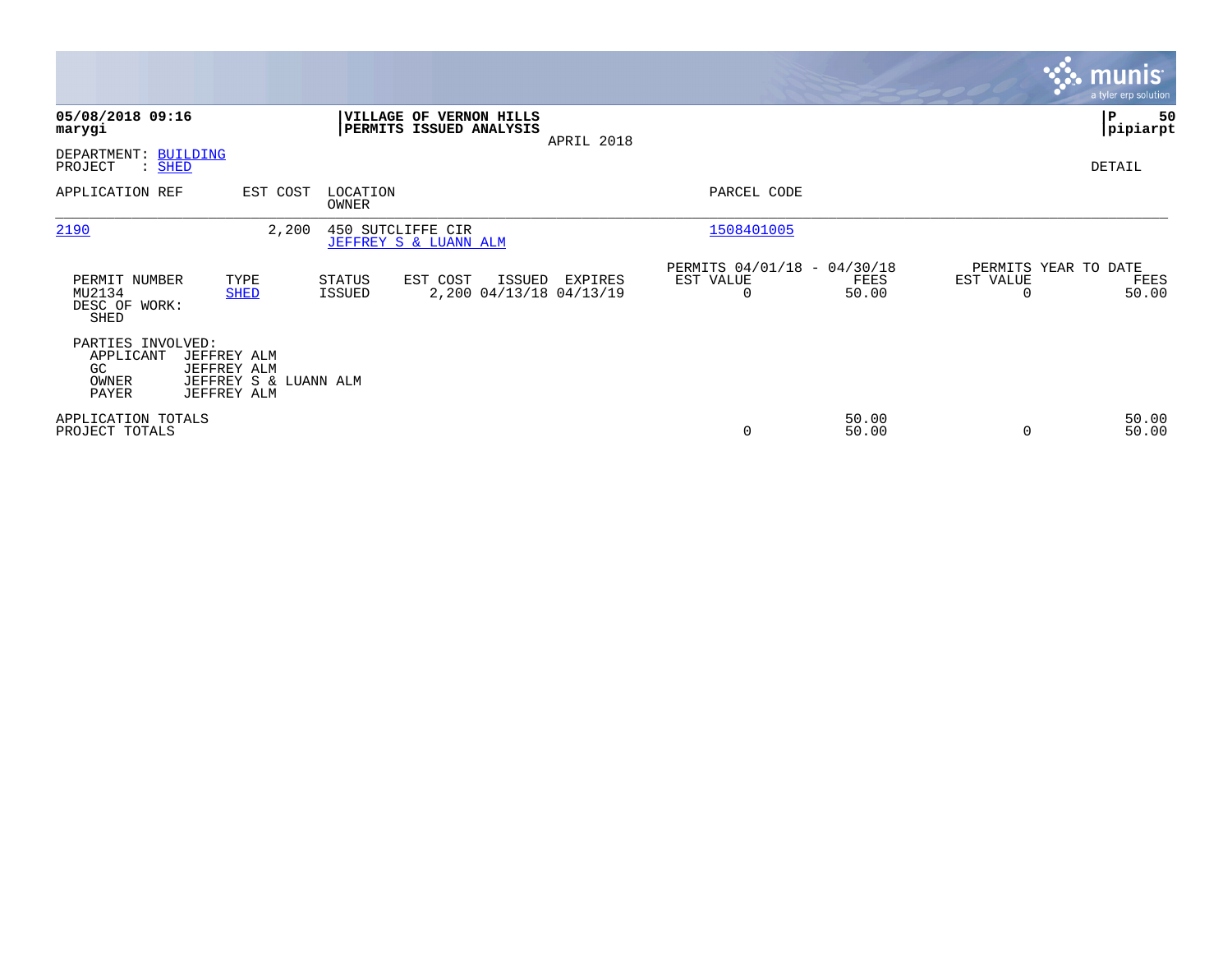|                                                            |                                                                                                  |                   |                                                    |            |                                               |                |           | <b>munis</b><br>a tyler erp solution  |
|------------------------------------------------------------|--------------------------------------------------------------------------------------------------|-------------------|----------------------------------------------------|------------|-----------------------------------------------|----------------|-----------|---------------------------------------|
| 05/08/2018 09:16<br>marygi                                 |                                                                                                  |                   | VILLAGE OF VERNON HILLS<br>PERMITS ISSUED ANALYSIS | APRIL 2018 |                                               |                |           | ∣P<br>51<br> pipiarpt                 |
| DEPARTMENT: BUILDING<br>PROJECT<br>: SIDING                |                                                                                                  |                   |                                                    |            |                                               |                |           | DETAIL                                |
| APPLICATION REF                                            | EST COST                                                                                         | LOCATION<br>OWNER |                                                    |            | PARCEL CODE                                   |                |           |                                       |
| 2230                                                       | 1,784                                                                                            | 204 ABILENE LN    | MATTHEW & ABRA JACOBS                              |            | 1504305014                                    |                |           |                                       |
| PERMIT NUMBER<br>MU2132<br>DESC OF WORK:<br>FACIA & GABLES | TYPE<br>SIDING                                                                                   | STATUS<br>ISSUED  | EST COST<br>ISSUED<br>1,784 04/13/18 04/13/19      | EXPIRES    | PERMITS 04/01/18 - 04/30/18<br>EST VALUE<br>0 | FEES<br>50.00  | EST VALUE | PERMITS YEAR TO DATE<br>FEES<br>50.00 |
| PARTIES INVOLVED:<br>APPLICANT<br>GC<br>OWNER<br>PAYER     | FELDCO FACTORY DIRECT<br>FELDCO FACTORY DIRECT<br>MATTHEW & ABRA JACOBS<br>FELDCO FACTORY DIRECT |                   |                                                    |            |                                               |                |           |                                       |
| APPLICATION TOTALS<br>PROJECT TOTALS                       |                                                                                                  |                   |                                                    |            | 0                                             | 50.00<br>50.00 |           | 50.00<br>50.00                        |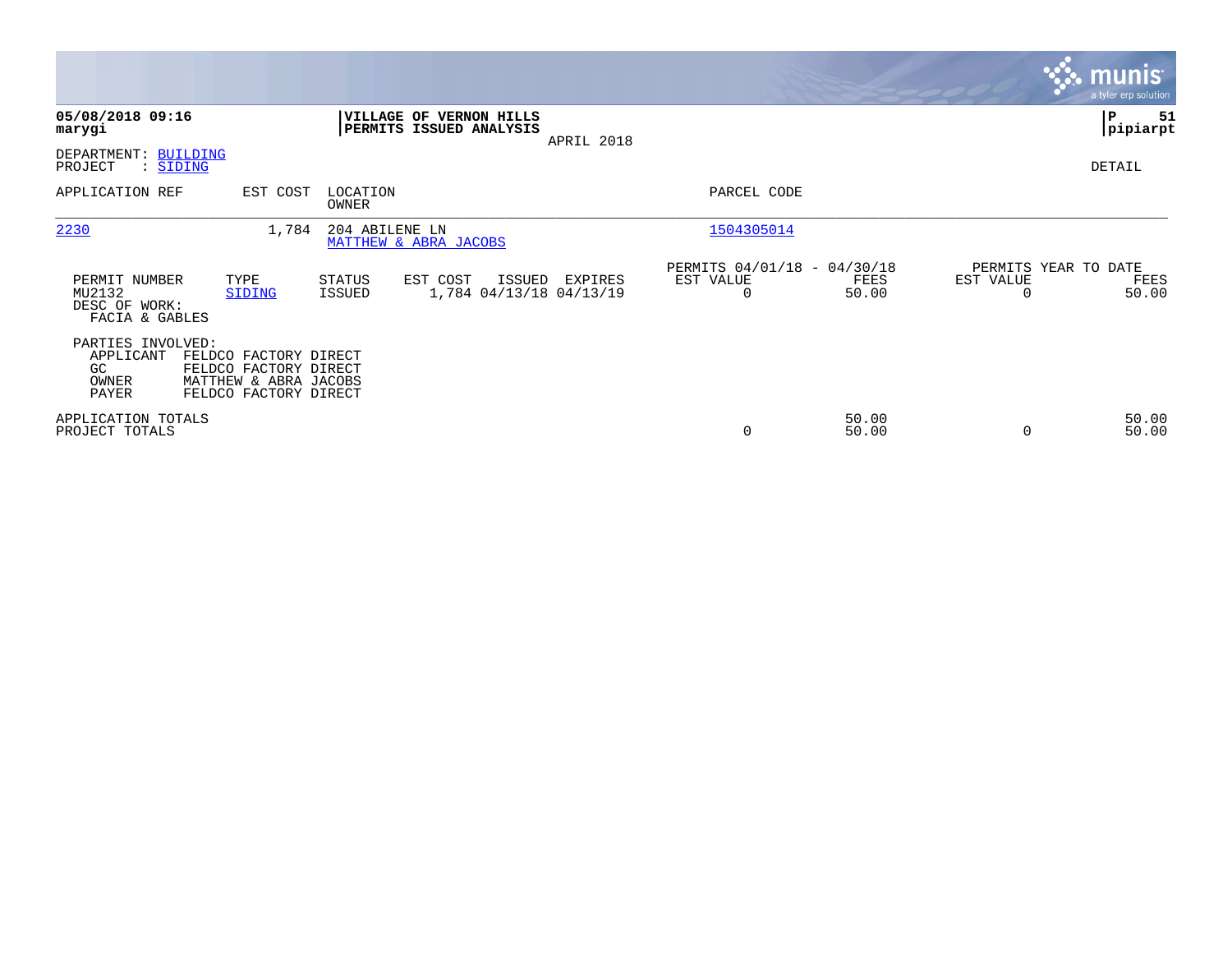|                                                                       |                                                                                                                      |                   |                                                            |                                            |                       |                                              |                       | <b>munis</b><br>a tyler erp solution  |
|-----------------------------------------------------------------------|----------------------------------------------------------------------------------------------------------------------|-------------------|------------------------------------------------------------|--------------------------------------------|-----------------------|----------------------------------------------|-----------------------|---------------------------------------|
| 05/08/2018 09:16<br>marygi                                            |                                                                                                                      |                   | VILLAGE OF VERNON HILLS<br>PERMITS ISSUED ANALYSIS         | APRIL 2018                                 |                       |                                              |                       | IP.<br>52<br> pipiarpt                |
| DEPARTMENT: BUILDING<br>PROJECT<br>$\colon$ TENT                      |                                                                                                                      |                   |                                                            |                                            |                       |                                              |                       | DETAIL                                |
| APPLICATION REF                                                       | EST COST                                                                                                             | LOCATION<br>OWNER |                                                            |                                            | PARCEL CODE           |                                              |                       |                                       |
| 2194                                                                  | $\Omega$                                                                                                             |                   | 595 NORTH DEERPATH DR<br>AMERICAN NATIONAL BANK OF CHICAGO |                                            | 1504100004            |                                              |                       |                                       |
| PERMIT NUMBER<br>MU2104<br>DESC OF WORK:<br>PARTY TENT                | TYPE<br><b>TENT</b>                                                                                                  | STATUS<br>COMPLT  | EST COST                                                   | ISSUED<br>EXPIRES<br>$0$ 04/05/18 05/02/19 | EST VALUE<br>$\Omega$ | PERMITS 04/01/18 - 04/30/18<br>FEES<br>75.00 | EST VALUE<br>$\Omega$ | PERMITS YEAR TO DATE<br>FEES<br>75.00 |
| PARTIES INVOLVED:<br>APPLICANT<br>GC.<br>MISCELLANE<br>OWNER<br>PAYER | ROBERT E LUNDEEN<br>ROBERT E LUNDEEN<br>JORGE'S PARTY TENTS<br>AMERICAN NATIONAL BANK OF CHICAGO<br>ROBERT E LUNDEEN |                   |                                                            |                                            |                       |                                              |                       |                                       |
| APPLICATION TOTALS<br>PROJECT TOTALS                                  |                                                                                                                      |                   |                                                            |                                            | 0                     | 75.00<br>75.00                               | $\Omega$              | 75.00<br>75.00                        |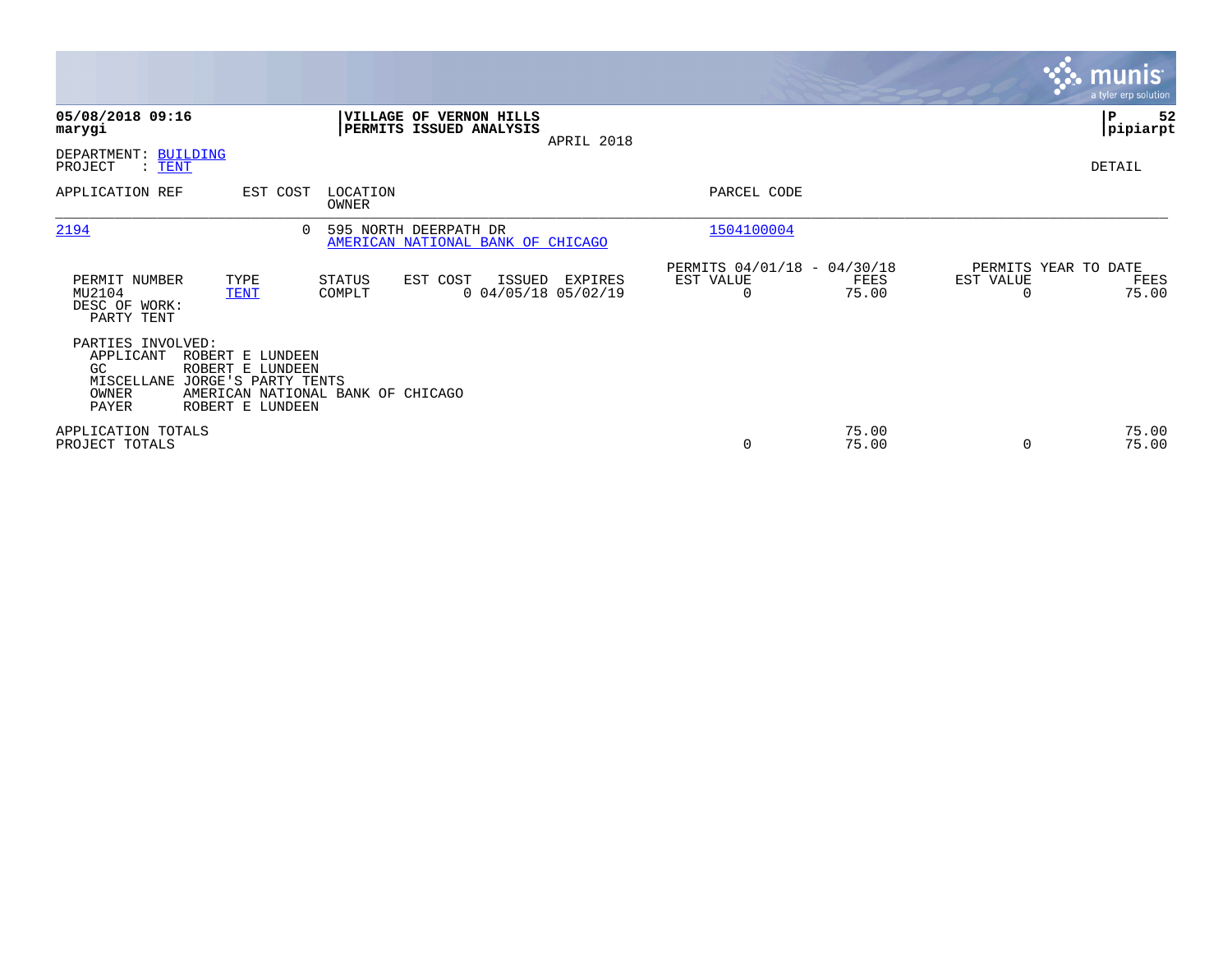|                                                                                                                                     |                                                                                                         |                            |                                                    |                |                                                         |               |                                                     | munis<br>a tyler erp solution |
|-------------------------------------------------------------------------------------------------------------------------------------|---------------------------------------------------------------------------------------------------------|----------------------------|----------------------------------------------------|----------------|---------------------------------------------------------|---------------|-----------------------------------------------------|-------------------------------|
| 05/08/2018 09:16<br>marygi                                                                                                          |                                                                                                         |                            | VILLAGE OF VERNON HILLS<br>PERMITS ISSUED ANALYSIS | APRIL 2018     |                                                         |               |                                                     | P<br>53<br> pipiarpt          |
| DEPARTMENT: BUILDING<br>PROJECT<br>: <u>VOICE/DATA</u>                                                                              |                                                                                                         |                            |                                                    |                |                                                         |               |                                                     | DETAIL                        |
| APPLICATION REF                                                                                                                     |                                                                                                         | EST COST LOCATION<br>OWNER |                                                    |                | PARCEL CODE                                             |               |                                                     |                               |
| <u> 2189</u>                                                                                                                        | 2,850                                                                                                   | FOREST EDGE LLC            | 850 FOREST EDGE DR                                 |                | 1515101004                                              |               |                                                     |                               |
| PERMIT NUMBER<br>MU2099<br>DESC OF WORK:<br>VOICE/DATA/SOUND/PHONE                                                                  | TYPE<br><b>VOICE/DATA ISSUED</b>                                                                        | STATUS                     | EST COST<br>2,850 04/04/18 04/04/19                | ISSUED EXPIRES | PERMITS 04/01/18 - 04/30/18<br>EST VALUE<br>$\mathbf 0$ | FEES<br>75.00 | PERMITS YEAR TO DATE<br>EST VALUE<br>$\mathbf 0$    | FEES<br>75.00                 |
| PARTIES INVOLVED:<br>APPLICANT OLSON GENERAL CONTRATORS<br>GC.<br>LOW VOLTAG OLSON GENERAL CONTRATORS<br>OCCUPANT<br>OWNER<br>PAYER | OLSON GENERAL CONTRATORS<br>NORTH EAST ILLINOIS COUNCIL,<br>FOREST EDGE LLC<br>OLSON GENERAL CONTRATORS |                            |                                                    |                |                                                         |               |                                                     |                               |
| APPLICATION TOTALS                                                                                                                  |                                                                                                         |                            |                                                    |                |                                                         | 75.00         |                                                     | 75.00                         |
| 2200                                                                                                                                | 5,000                                                                                                   |                            | 150 NORTH FAIRWAY DR 142<br>ARTHUR J ROGERS & CO   |                | 1504303179                                              |               |                                                     |                               |
| PERMIT NUMBER<br>MU2108<br>DESC OF WORK:<br>VOICE/DATA                                                                              | TYPE<br><b>VOICE/DATA ISSUED</b>                                                                        | <b>STATUS</b>              | EST COST<br>5,000 04/06/18 04/06/19                | ISSUED EXPIRES | PERMITS 04/01/18 - 04/30/18<br>EST VALUE<br>$\mathbf 0$ | FEES<br>75.00 | PERMITS YEAR TO DATE<br>EST VALUE<br>$\mathbf 0$    | FEES<br>75.00                 |
| PARTIES INVOLVED:<br>GC.<br>LOW VOLTAG ASAP PC, INC<br>OCCUPANT<br>OWNER<br>PAYER                                                   | LIVE LOGISTICS<br>LIVE LOGISTICS<br>ARTHUR J ROGERS & CO<br>LIVE LOGISTICS                              |                            |                                                    |                |                                                         |               |                                                     |                               |
| APPLICATION TOTALS                                                                                                                  |                                                                                                         |                            |                                                    |                |                                                         | 75.00         |                                                     | 75.00                         |
| 2222                                                                                                                                |                                                                                                         | CENTENNIAL                 | 875 102 HAWTHORN CENTER                            |                | 1133401086                                              |               |                                                     |                               |
| PERMIT NUMBER<br>MU2131<br>DESC OF WORK:<br>DATA                                                                                    | TYPE<br><b>VOICE/DATA ISSUED</b>                                                                        | <b>STATUS</b>              | EST COST<br>875 04/12/18 04/12/19                  | ISSUED EXPIRES | PERMITS 04/01/18 - 04/30/18<br>EST VALUE<br>$\sim$ 0    | FEES<br>75.00 | PERMITS YEAR TO DATE<br>EST VALUE<br>$\overline{0}$ | FEES<br>75.00                 |
| PARTIES INVOLVED:<br>APPLICANT WACHTER<br>GC<br>WACHTER<br>LOW VOLTAG WACHTER<br>OCCUPANT EXPRESS                                   |                                                                                                         |                            |                                                    |                |                                                         |               |                                                     |                               |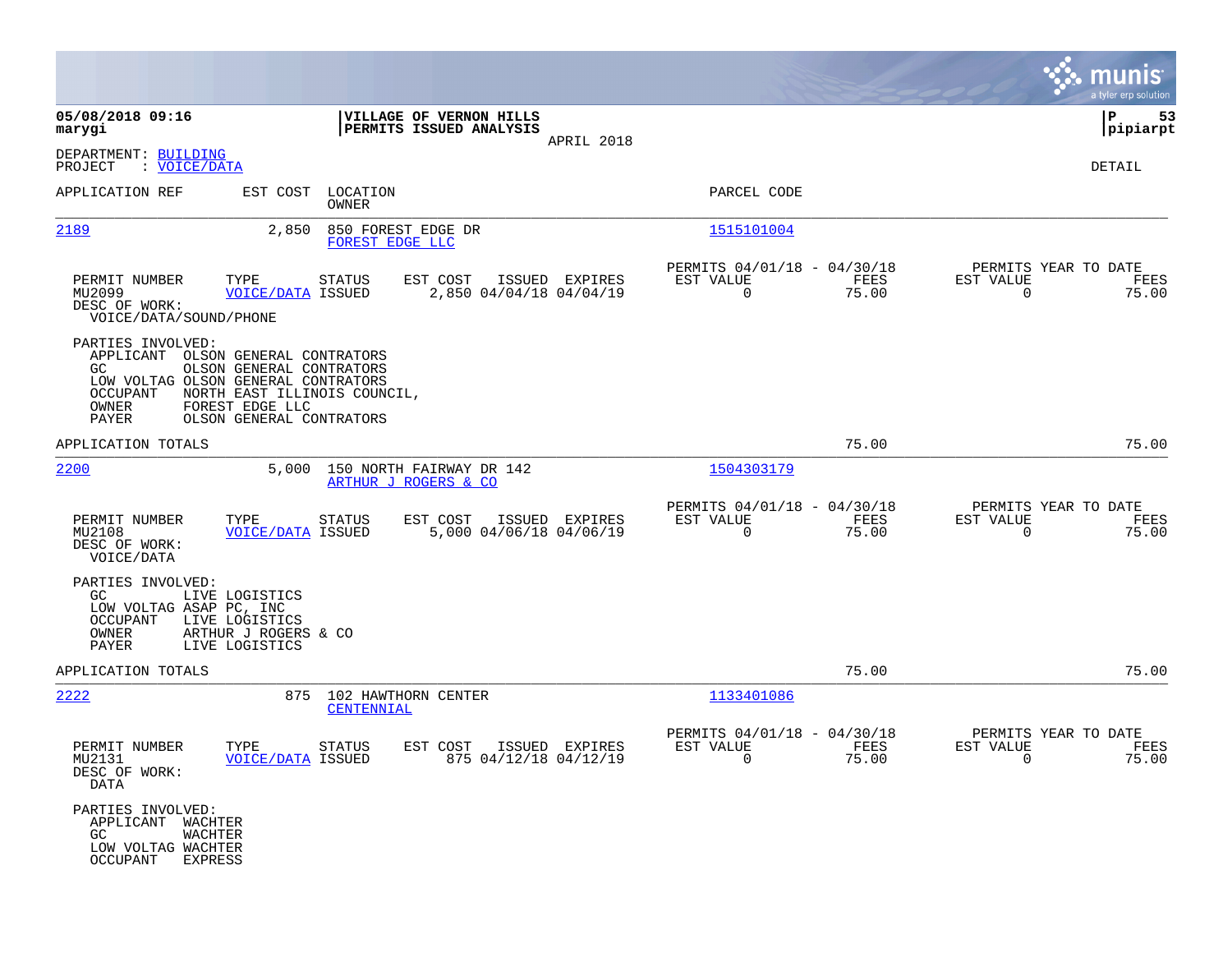|                                                                                                                                                                                                                        |                                                                  |                                                                | <b>munis</b><br>a tyler erp solution                           |
|------------------------------------------------------------------------------------------------------------------------------------------------------------------------------------------------------------------------|------------------------------------------------------------------|----------------------------------------------------------------|----------------------------------------------------------------|
| 05/08/2018 09:16<br>marygi                                                                                                                                                                                             | VILLAGE OF VERNON HILLS<br>PERMITS ISSUED ANALYSIS<br>APRIL 2018 |                                                                | ∣₽<br>54<br> pipiarpt                                          |
| DEPARTMENT: BUILDING<br>: VOICE/DATA<br>PROJECT                                                                                                                                                                        |                                                                  |                                                                | DETAIL                                                         |
| APPLICATION REF<br>EST COST<br>OWNER<br>CENTENNIAL<br>PAYER<br><b>WACHTER</b>                                                                                                                                          | LOCATION<br>OWNER                                                | PARCEL CODE                                                    |                                                                |
| APPLICATION TOTALS                                                                                                                                                                                                     |                                                                  | 75.00                                                          | 75.00                                                          |
| 2291<br>7,500                                                                                                                                                                                                          | 714 HAWTHORN CTR<br><b>CENTENNIAL</b>                            | 1133401086                                                     |                                                                |
| PERMIT NUMBER<br>TYPE<br>MU2194<br><b>VOICE/DATA ISSUED</b><br>DESC OF WORK:<br>VOICE/DATA                                                                                                                             | STATUS<br>EST COST<br>ISSUED EXPIRES<br>7,500 04/27/18 04/27/19  | PERMITS 04/01/18 - 04/30/18<br>EST VALUE<br>FEES<br>0<br>75.00 | PERMITS YEAR TO DATE<br>EST VALUE<br>FEES<br>75.00<br>$\Omega$ |
| PARTIES INVOLVED:<br>APPLICANT<br>WARREN COMMUNICATIONS<br>ELECTRICIA WARREN COMMUNICATIONS<br>GC<br>WARREN COMMUNICATIONS<br>OCCUPANT<br>BATH AND BODY WORKS<br>OWNER<br>CENTENNIAL<br>PAYER<br>WARREN COMMUNICATIONS |                                                                  |                                                                |                                                                |
| APPLICATION TOTALS<br>PROJECT TOTALS                                                                                                                                                                                   |                                                                  | 75.00<br>300.00<br>0                                           | 75.00<br>300.00<br>$\Omega$                                    |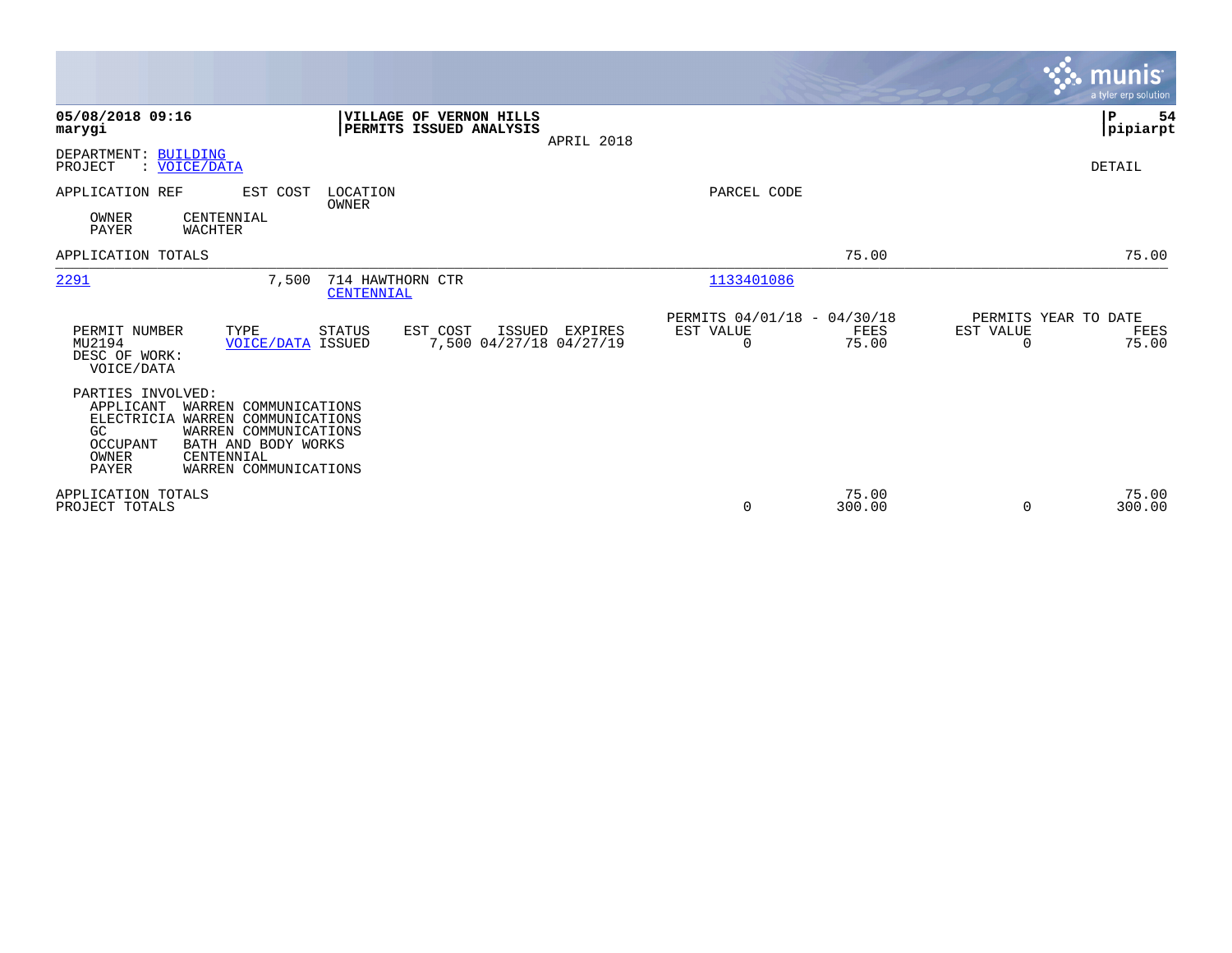|                                                                                                            |                                                                                                                                                         |                                        |                                                    |                |                                                            |             |                                                     | munis<br>a tyler erp solution |
|------------------------------------------------------------------------------------------------------------|---------------------------------------------------------------------------------------------------------------------------------------------------------|----------------------------------------|----------------------------------------------------|----------------|------------------------------------------------------------|-------------|-----------------------------------------------------|-------------------------------|
| 05/08/2018 09:16<br>marygi                                                                                 |                                                                                                                                                         |                                        | VILLAGE OF VERNON HILLS<br>PERMITS ISSUED ANALYSIS | APRIL 2018     |                                                            |             |                                                     | 55<br>l P<br> pipiarpt        |
| DEPARTMENT: BUILDING<br>: WATER HEATER<br>PROJECT                                                          |                                                                                                                                                         |                                        |                                                    |                |                                                            |             |                                                     | DETAIL                        |
| APPLICATION REF                                                                                            |                                                                                                                                                         | EST COST LOCATION<br>OWNER             |                                                    |                | PARCEL CODE                                                |             |                                                     |                               |
| 2179                                                                                                       | 973                                                                                                                                                     | 409 WHITE DEER TRL<br>RAMESH K GAJULA  |                                                    |                | 1128410029                                                 |             |                                                     |                               |
| PERMIT NUMBER<br>MU2089<br>DESC OF WORK:<br>WATER HEATER                                                   | TYPE<br><b>WATER HEAT ISSUED</b>                                                                                                                        | STATUS                                 | EST COST<br>973 04/02/18 04/02/19                  | ISSUED EXPIRES | PERMITS 04/01/18 - 04/30/18<br>EST VALUE<br>$\overline{0}$ | FEES<br>.00 | PERMITS YEAR TO DATE<br>EST VALUE<br>$\Omega$       | FEES<br>.00                   |
| PARTIES INVOLVED:<br>APPLICANT<br>GC.<br>OWNER<br>PLUMBER<br><b>PAYER</b>                                  | DRF TRUSTED PROPERTY SOLUTIONS<br>DRF TRUSTED PROPERTY SOLUTIONS<br>RAMESH K GAJULA<br>DRF TRUSTED PROPERTY SOLUTIONS<br>DRF TRUSTED PROPERTY SOLUTIONS |                                        |                                                    |                |                                                            |             |                                                     |                               |
| APPLICATION TOTALS                                                                                         |                                                                                                                                                         |                                        |                                                    |                |                                                            | .00         |                                                     | .00                           |
| 2181                                                                                                       | 568                                                                                                                                                     | 258 SUNSET CT<br><b>JENNIFER ALLEN</b> |                                                    |                | 1505304009                                                 |             |                                                     |                               |
| PERMIT NUMBER<br>MU2091<br>DESC OF WORK:<br>WATER HEATER                                                   | TYPE<br>WATER HEAT COMPLT                                                                                                                               | STATUS                                 | EST COST<br>568 04/03/18 04/03/19                  | ISSUED EXPIRES | PERMITS 04/01/18 - 04/30/18<br>EST VALUE<br>$\overline{0}$ | FEES<br>.00 | PERMITS YEAR TO DATE<br>EST VALUE<br>$\overline{0}$ | FEES<br>.00                   |
| PARTIES INVOLVED:<br>APPLICANT<br>GC.<br>OWNER<br>PLUMBER<br>ABT<br>PAYER                                  | JENNIFER ALLEN<br><b>JENNIFER ALLEN</b><br><b>JENNIFER ALLEN</b><br>JENNIFER ALLEN                                                                      |                                        |                                                    |                |                                                            |             |                                                     |                               |
| APPLICATION TOTALS                                                                                         |                                                                                                                                                         |                                        |                                                    |                |                                                            | .00         |                                                     | .00                           |
| 2223                                                                                                       |                                                                                                                                                         | 650 1139 GEORGETOWN WAY<br>DAN OIU     |                                                    |                | 1515204007                                                 |             |                                                     |                               |
| PERMIT NUMBER<br>MU2130<br>DESC OF WORK:<br>WATER HEATER                                                   | TYPE<br>WATER HEAT COMPLT                                                                                                                               | STATUS                                 | EST COST<br>650 04/12/18 04/12/19                  | ISSUED EXPIRES | PERMITS 04/01/18 - 04/30/18<br>EST VALUE<br>0              | FEES<br>.00 | PERMITS YEAR TO DATE<br>EST VALUE<br>0              | FEES<br>.00                   |
| PARTIES INVOLVED:<br>APPLICANT DAN QIU<br>GC<br>DAN QIU<br>DAN QIU<br>OWNER<br>PLUMBER<br>PAYER<br>DAN QIU | DRF TRUSTED PROPERTY SOLUTIONS                                                                                                                          |                                        |                                                    |                |                                                            |             |                                                     |                               |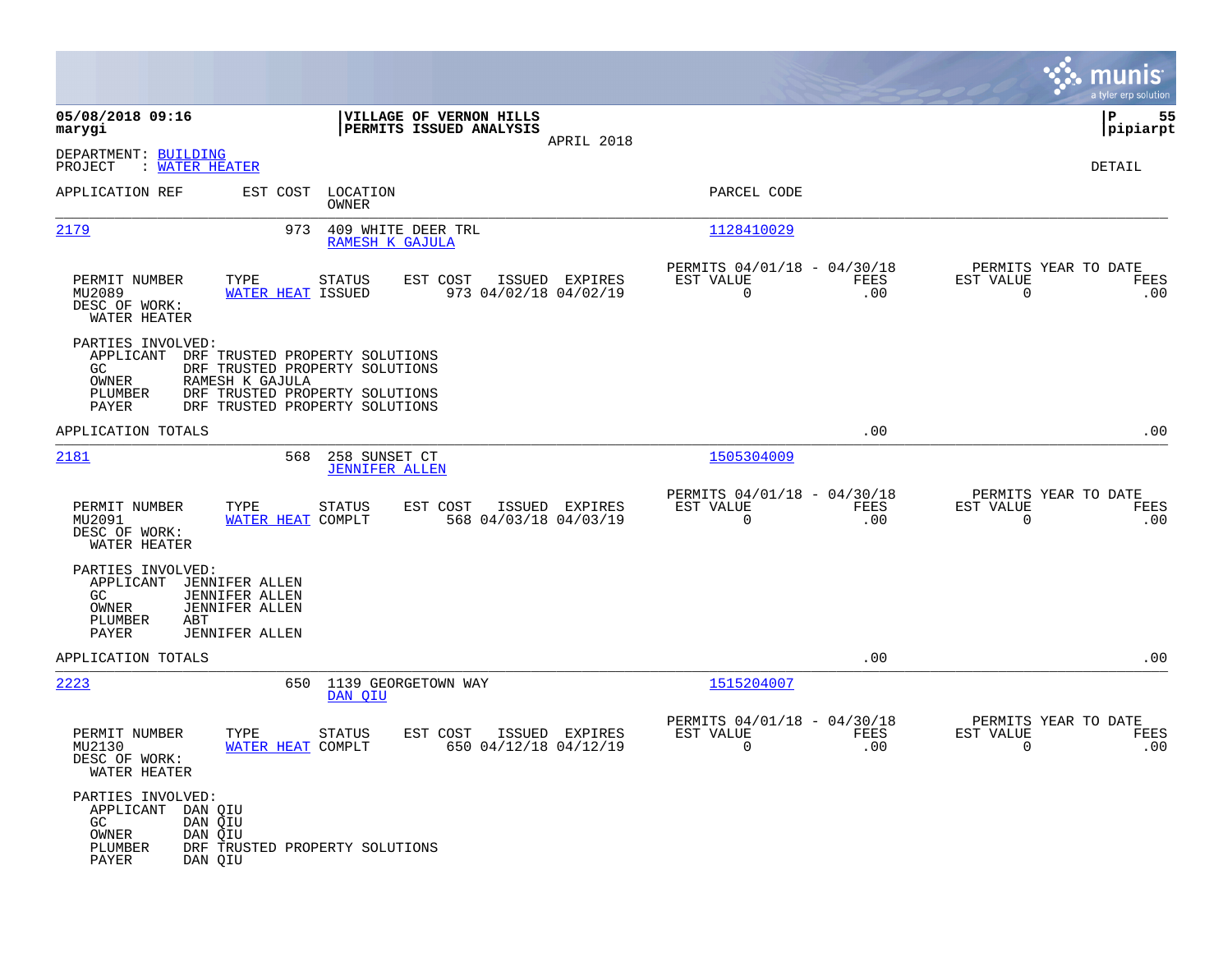|                                                                                                             |                                                          |                                                                  |                                                         |                    |                          | munis<br>a tyler erp solution       |
|-------------------------------------------------------------------------------------------------------------|----------------------------------------------------------|------------------------------------------------------------------|---------------------------------------------------------|--------------------|--------------------------|-------------------------------------|
| 05/08/2018 09:16<br>marygi                                                                                  |                                                          | VILLAGE OF VERNON HILLS<br>PERMITS ISSUED ANALYSIS<br>APRIL 2018 |                                                         |                    |                          | P<br>56<br> pipiarpt                |
| DEPARTMENT: BUILDING<br>PROJECT<br>: WATER HEATER                                                           |                                                          |                                                                  |                                                         |                    |                          | DETAIL                              |
| APPLICATION REF                                                                                             | EST COST<br>LOCATION<br><b>OWNER</b>                     |                                                                  | PARCEL CODE                                             |                    |                          |                                     |
| APPLICATION TOTALS                                                                                          |                                                          |                                                                  |                                                         | .00                |                          | .00                                 |
| 2254                                                                                                        | 2,277                                                    | 1821 SAWGRASS ST<br>HEATH ALLAN & SARAH J FERRY                  | 1128303042                                              |                    |                          |                                     |
| PERMIT NUMBER<br>MU2157<br>DESC OF WORK:<br>WATER HEATER                                                    | TYPE<br><b>STATUS</b><br>WATER HEAT ISSUED               | EST COST<br>ISSUED<br>EXPIRES<br>2,277 04/19/18 04/19/19         | PERMITS 04/01/18 - 04/30/18<br>EST VALUE<br>$\mathbf 0$ | FEES<br>.00        | EST VALUE<br>$\mathbf 0$ | PERMITS YEAR TO DATE<br>FEES<br>.00 |
| PARTIES INVOLVED:<br>APPLICANT<br>DRF<br>GC<br><b>DRF</b><br>OWNER<br>PLUMBER<br><b>DRF</b><br>PAYER<br>DRF | HEATH ALLAN & SARAH J FERRY                              |                                                                  |                                                         |                    |                          |                                     |
| APPLICATION TOTALS                                                                                          |                                                          |                                                                  |                                                         | .00                |                          | .00                                 |
| 2263                                                                                                        | 750<br>870 LANSING CT<br>PAUL SOUCEK                     |                                                                  | 1506206076                                              |                    |                          |                                     |
| PERMIT NUMBER<br>MU2166<br>DESC OF WORK:<br>WATER HEATER                                                    | TYPE<br><b>STATUS</b><br>WATER HEAT COMPLT               | EST COST<br>ISSUED EXPIRES<br>750 04/20/18 04/27/19              | PERMITS 04/01/18 - 04/30/18<br>EST VALUE<br>$\mathbf 0$ | <b>FEES</b><br>.00 | EST VALUE<br>$\mathbf 0$ | PERMITS YEAR TO DATE<br>FEES<br>.00 |
| PARTIES INVOLVED:<br>APPLICANT<br>GC.<br>OWNER<br>PLUMBER<br>ABT<br><b>PAYER</b>                            | PAUL SOUCEK<br>PAUL SOUCEK<br>PAUL SOUCEK<br>PAUL SOUCEK |                                                                  |                                                         |                    |                          |                                     |
| APPLICATION TOTALS<br>PROJECT TOTALS                                                                        |                                                          |                                                                  | $\mathbf 0$                                             | .00<br>.00         | $\Omega$                 | .00<br>.00                          |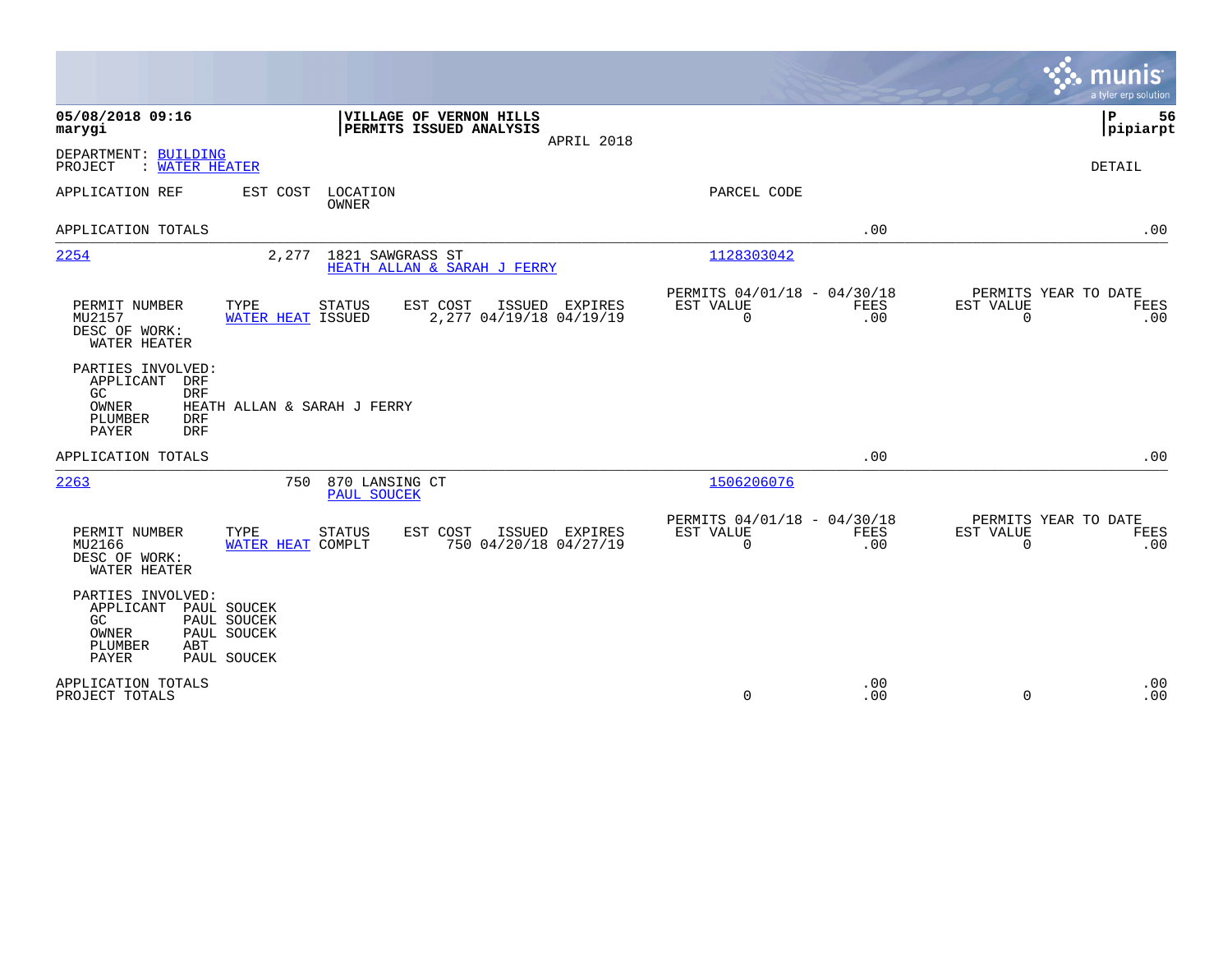|                                                                                                                                                                                                                                              |                                                                                          |                                                                                  | munis<br>a tyler erp solution                                     |
|----------------------------------------------------------------------------------------------------------------------------------------------------------------------------------------------------------------------------------------------|------------------------------------------------------------------------------------------|----------------------------------------------------------------------------------|-------------------------------------------------------------------|
| 05/08/2018 09:16<br>marygi                                                                                                                                                                                                                   | VILLAGE OF VERNON HILLS<br>PERMITS ISSUED ANALYSIS                                       |                                                                                  | P<br>57<br> pipiarpt                                              |
| DEPARTMENT: BUILDING<br>: <u>SIGN</u><br>PROJECT                                                                                                                                                                                             | APRIL 2018                                                                               |                                                                                  | DETAIL                                                            |
| APPLICATION REF<br>EST COST                                                                                                                                                                                                                  | LOCATION<br>OWNER                                                                        | PARCEL CODE                                                                      |                                                                   |
| 2038<br>1,000                                                                                                                                                                                                                                | 730 LAKEVIEW PKY<br>CHICAGO TITLE LAND TRUST CO                                          | 1504111016                                                                       |                                                                   |
| PERMIT NUMBER<br>TYPE<br>MU2160<br><b>SIGN</b><br>DESC OF WORK:<br>SIGN - REMKE                                                                                                                                                              | <b>STATUS</b><br>EST COST<br>ISSUED EXPIRES<br>1,000 04/19/18 04/19/19<br><b>ISSUED</b>  | PERMITS 04/01/18 - 04/30/18<br>EST VALUE<br>FEES<br>$\Omega$<br>107.00           | PERMITS YEAR TO DATE<br>EST VALUE<br>FEES<br>107.00<br>$\Omega$   |
| PARTIES INVOLVED:<br>APPLICANT NORTH SHORE SIGN<br>GC<br>NORTH SHORE SIGN<br>OCCUPANT<br>REMKE INDUSTRIES<br><b>OWNER</b><br><b>PAYER</b><br>NORTH SHORE SIGN<br>SIGN<br>NORTH SHORE SIGN                                                    | CHICAGO TITLE LAND TRUST CO                                                              |                                                                                  |                                                                   |
| APPLICATION TOTALS                                                                                                                                                                                                                           |                                                                                          | 107.00                                                                           | 107.00                                                            |
| 2129<br>12,000                                                                                                                                                                                                                               | 875 NORTH MILWAUKEE AVENUE 400<br><b>PLACEHOLDER</b>                                     | 1134300013                                                                       |                                                                   |
| PERMIT NUMBER<br>TYPE<br>MU2197<br><b>SIGN</b><br>DESC OF WORK:<br>SIGN: FLOYD'S 99 BARBERSHOP                                                                                                                                               | <b>STATUS</b><br>EST COST<br>ISSUED EXPIRES<br>12,000 04/30/18 04/30/19<br><b>ISSUED</b> | PERMITS 04/01/18 -<br>04/30/18<br>EST VALUE<br><b>FEES</b><br>194.00<br>$\Omega$ | PERMITS YEAR TO DATE<br>EST VALUE<br>FEES<br>194.00<br>0          |
| PARTIES INVOLVED:<br>APPLICANT GRATE SIGNS<br>ELECTRICIA RCL CONSTRUCTION CORP<br><b>GRATE SIGNS</b><br>GC.<br><b>OCCUPANT</b><br>FLOYD'S 99 BARBERSHOP<br>PLACEHOLDER<br>OWNER<br><b>GRATE SIGNS</b><br>PAYER<br>SIGN<br><b>GRATE SIGNS</b> |                                                                                          |                                                                                  |                                                                   |
| APPLICATION TOTALS                                                                                                                                                                                                                           |                                                                                          | 194.00                                                                           | 194.00                                                            |
| 2149                                                                                                                                                                                                                                         | 670<br>447 NORTH MILWAUKEE AVE<br>447 VERNON HILLS, LLC                                  | 1503102010                                                                       |                                                                   |
| TYPE<br>PERMIT NUMBER<br>MU2156<br><b>SIGN</b><br>DESC OF WORK:<br>SIGN                                                                                                                                                                      | STATUS<br>EST COST<br>ISSUED EXPIRES<br>670 04/19/18 04/19/19<br><b>ISSUED</b>           | PERMITS 04/01/18 - 04/30/18<br>EST VALUE<br>FEES<br>0<br>75.00                   | PERMITS YEAR TO DATE<br>EST VALUE<br>FEES<br>$\mathbf 0$<br>75.00 |
| PARTIES INVOLVED:<br>APPLICANT<br>CNC GRAPHICS<br>GC<br>CNC GRAPHICS                                                                                                                                                                         |                                                                                          |                                                                                  |                                                                   |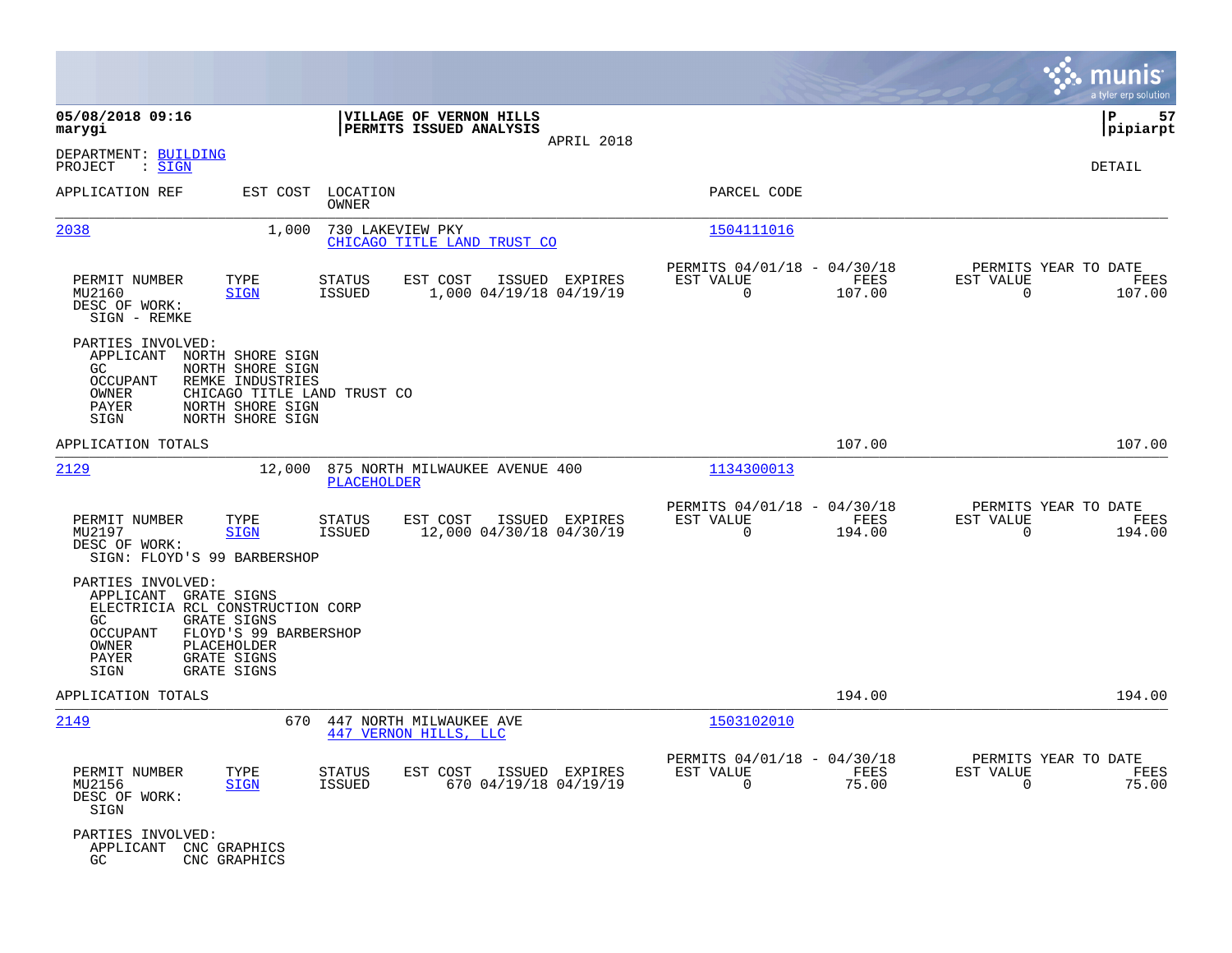|                                                                                                                                                                                                        |                                                                        | munis<br>a tyler erp solution                                         |
|--------------------------------------------------------------------------------------------------------------------------------------------------------------------------------------------------------|------------------------------------------------------------------------|-----------------------------------------------------------------------|
| 05/08/2018 09:16<br>VILLAGE OF VERNON HILLS<br>PERMITS ISSUED ANALYSIS<br>marygi<br>APRIL 2018                                                                                                         |                                                                        | l P<br>58<br> pipiarpt                                                |
| DEPARTMENT: BUILDING<br>PROJECT<br>$\mathrel{\mathop:} \mathrel{\mathsf{SIGN}}$                                                                                                                        |                                                                        | <b>DETAIL</b>                                                         |
| APPLICATION REF<br>EST COST LOCATION<br>OWNER                                                                                                                                                          | PARCEL CODE                                                            |                                                                       |
| 447 VERNON HILLS, LLC<br>OWNER<br>PAYER<br>CNC GRAPHICS<br>SIGN<br>CNC GRAPHICS                                                                                                                        |                                                                        |                                                                       |
| APPLICATION TOTALS                                                                                                                                                                                     | 75.00                                                                  | 75.00                                                                 |
| 2150<br>20,000<br>340 NORTH MILWAUKEE AVE<br>PWA CONTINENTAL EXECUTIVE PARKE, LP                                                                                                                       | 1503302029                                                             |                                                                       |
| PERMIT NUMBER<br>TYPE<br><b>STATUS</b><br>EST COST<br>ISSUED EXPIRES<br>20,000 04/20/18 04/20/19<br>MU2163<br><b>SIGN</b><br><b>ISSUED</b><br>DESC OF WORK:<br>SIGN CHANGES: MONUMENTS AND WALLS       | PERMITS 04/01/18 - 04/30/18<br>FEES<br>EST VALUE<br>$\Omega$<br>251.00 | PERMITS YEAR TO DATE<br>EST VALUE<br>FEES<br>$\overline{0}$<br>251.00 |
| PARTIES INVOLVED:<br>APPLICANT BCU<br>GC.<br><b>BCU</b><br>OCCUPANT<br><b>BCU</b><br>OWNER<br>PWA CONTINENTAL EXECUTIVE PARKE, LP<br>PAYER<br><b>BCU</b><br>SIGN<br>ALPHABET SHOP INC                  |                                                                        |                                                                       |
| APPLICATION TOTALS                                                                                                                                                                                     | 251.00                                                                 | 251.00                                                                |
| 2151<br>2,000 1011 WOODLANDS PKY<br>VAN VLISSINGEN & CO                                                                                                                                                | 1515104007                                                             |                                                                       |
| PERMIT NUMBER<br>TYPE<br><b>STATUS</b><br>EST COST<br>ISSUED EXPIRES<br>MU2179<br><b>SIGN</b><br>ISSUED<br>2,000 04/24/18 04/24/19<br>DESC OF WORK:<br>REFACE SIGN - SYSMEX                            | PERMITS 04/01/18 - 04/30/18<br>EST VALUE<br>FEES<br>$\Omega$<br>135.00 | PERMITS YEAR TO DATE<br>EST VALUE<br>FEES<br>$\Omega$<br>135.00       |
| PARTIES INVOLVED:<br>APPLICANT<br>THE HOLLAND DESIGN GROUP<br>GC.<br>THE HOLLAND DESIGN GROUP<br>OWNER<br>VAN VLISSINGEN & CO<br>THE HOLLAND DESIGN GROUP<br>PAYER<br>SIGN<br>THE HOLLAND DESIGN GROUP |                                                                        |                                                                       |
| APPLICATION TOTALS                                                                                                                                                                                     | 135.00                                                                 | 135.00                                                                |
| 2158<br>58,000 1111 NORTH MILWAUKEE AVENUE<br>PLACEHOLDER                                                                                                                                              | 1134300013                                                             |                                                                       |
| PERMIT NUMBER<br>TYPE<br>EST COST<br>ISSUED EXPIRES<br>STATUS<br>58,000 04/18/18 04/18/19<br>MU2151<br><b>ISSUED</b><br><b>SIGN</b><br>DESC OF WORK:<br>SIGNS: MONUMENT, WALL, DIRECTIONAL             | PERMITS 04/01/18 - 04/30/18<br>EST VALUE<br>FEES<br>$\Omega$<br>677.00 | PERMITS YEAR TO DATE<br>EST VALUE<br>FEES<br>677.00<br>0              |